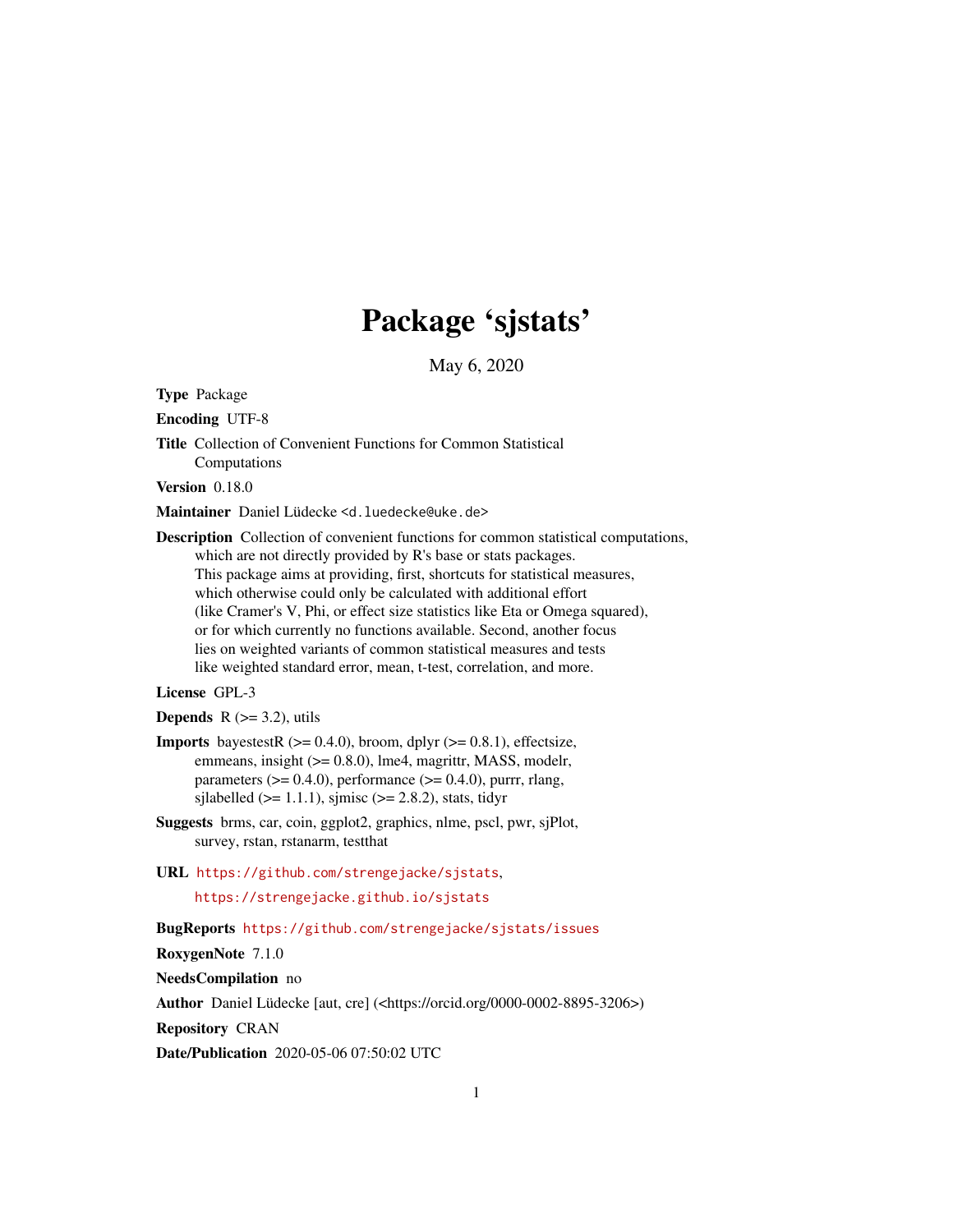## <span id="page-1-0"></span>R topics documented:

|                                                                                                                     | 50             |
|---------------------------------------------------------------------------------------------------------------------|----------------|
|                                                                                                                     |                |
|                                                                                                                     | 47<br>48       |
|                                                                                                                     |                |
|                                                                                                                     | 44<br>45       |
|                                                                                                                     | 43             |
|                                                                                                                     | 41             |
|                                                                                                                     | 38             |
|                                                                                                                     | 37             |
|                                                                                                                     | 35             |
|                                                                                                                     | 34             |
| r2                                                                                                                  | 33             |
|                                                                                                                     | 31             |
|                                                                                                                     | 29             |
|                                                                                                                     | 29             |
|                                                                                                                     | 27             |
|                                                                                                                     | 26             |
|                                                                                                                     | 25             |
|                                                                                                                     | 23             |
|                                                                                                                     | 23             |
| $inequ_trend \dots \dots \dots \dots \dots \dots \dots \dots \dots \dots \dots \dots \dots \dots \dots \dots \dots$ | 21             |
|                                                                                                                     | 20             |
|                                                                                                                     | 20             |
|                                                                                                                     | 18             |
|                                                                                                                     | 18             |
|                                                                                                                     | 17             |
|                                                                                                                     | 16             |
|                                                                                                                     | 15             |
|                                                                                                                     | 12             |
|                                                                                                                     | 11             |
| boot ci                                                                                                             | 8              |
|                                                                                                                     | $\overline{7}$ |
|                                                                                                                     | 5              |
|                                                                                                                     | 4              |
|                                                                                                                     | $\overline{2}$ |

### **Index**

sjstats-package

Collection of Convenient Functions for Common Statistical Computa $tions$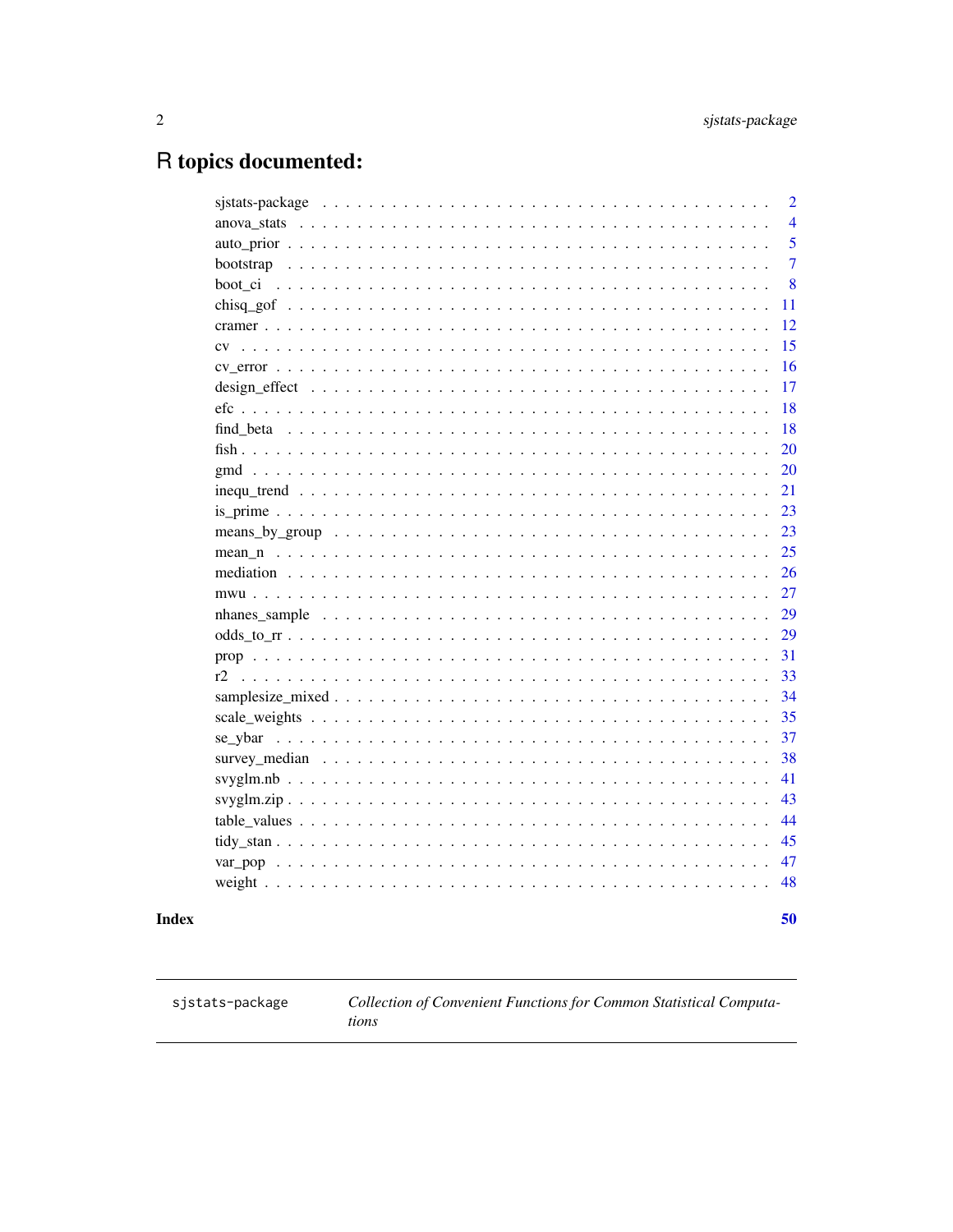#### sjstats-package 3

#### Description

Collection of convenient functions for common statistical computations, which are not directly provided by R's base or stats packages.

This package aims at providing, first, shortcuts for statistical measures, which otherwise could only be calculated with additional effort (like standard errors or root mean squared errors).

Second, these shortcut functions are generic (if appropriate), and can be applied not only to vectors, but also to other objects as well (e.g., the Coefficient of Variation can be computed for vectors, linear models, or linear mixed models; the  $r2()$ -function returns the r-squared value for  $lm$ , glm, merMod, glmmTMB, or lme and other objects).

Most functions of this package are designed as *summary functions*, i.e. they do not transform the input vector; rather, they return a summary, which is sometimes a vector and sometimes a [tidy data](https://cran.r-project.org/package=broom/vignettes/broom.html) [frame.](https://cran.r-project.org/package=broom/vignettes/broom.html) he focus of most functions lies on summary statistics or fit measures for regression models, including generalized linear models, mixed effects models or Bayesian models. However, some of the functions deal with other statistical measures, like Cronbach's Alpha, Cramer's V, Phi etc.

The comprised tools include:

- For regression and mixed models: Coefficient of Variation, Root Mean Squared Error, Residual Standard Error, Coefficient of Discrimination, R-squared and pseudo-R-squared values, standardized beta values
- Especially for mixed models: Design effect, ICC, sample size calculation and convergence tests
- Especially for Bayesian models: Highest Density Interval, region of practical equivalence (rope), Monte Carlo Standard Errors, ratio of number of effective samples, mediation analysis, Test for Practical Equivalence
- Fit and accuracy measures for regression models: Overdispersion tests, accuracy of predictions, test/training-error comparisons, error rate and binned residual plots for logistic regression models
- For anova-tables: Eta-squared, Partial Eta-squared, Omega-squared and Partial Omega-squared statistics

Furthermore, sistats has functions to access information from model objects, which either support more model objects than their stats counterparts, or provide easy access to model attributes, like:

- model\_frame() to get the model frame
- model\_family() to get information about the model family, link functions etc.
- link\_inverse() to get the link-inverse function
- pred\_vars() and resp\_var() to get the names of either the dependent or independent variables, or
- var\_names() to get the "cleaned" variables names from a model object (cleaned means, things like s() or  $log()$  are removed from the returned character vector with variable names.)

Other statistics:

• Cramer's V, Cronbach's Alpha, Mean Inter-Item-Correlation, Mann-Whitney-U-Test, Itemscale reliability tests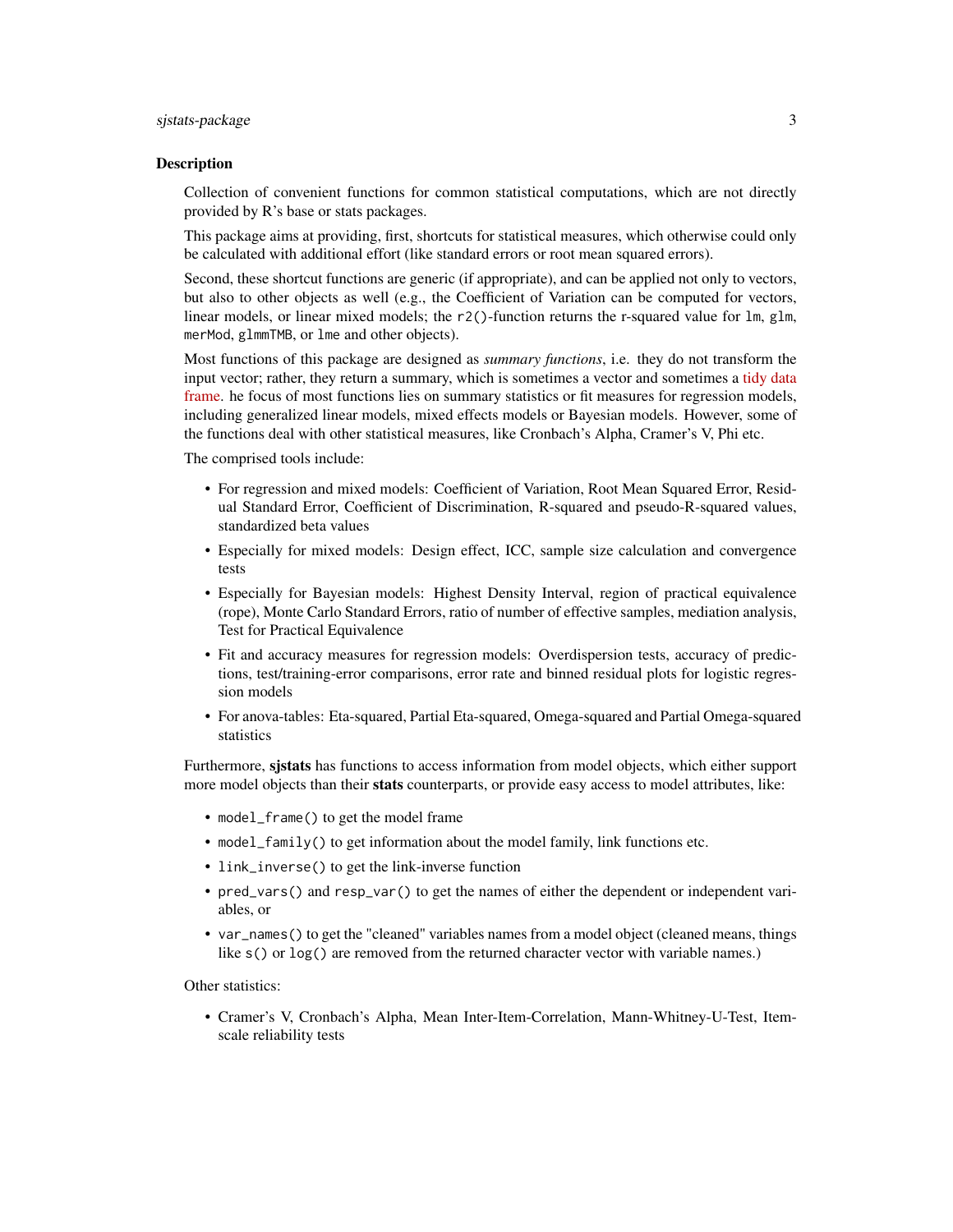<span id="page-3-0"></span>

#### Description

Returns the (partial) eta-squared, (partial) omega-squared, epsilon-squared statistic or Cohen's F for all terms in an anovas. anova\_stats() returns a tidy summary, including all these statistics and power for each term.

#### Usage

```
anova_stats(model, digits = 3)
epsilon_sq(model, partial = FALSE, ci.lvl = NULL)
eta_sq(model, partial = FALSE, ci.lvl = NULL)
omega_sq(model, partial = FALSE, ci.lvl = NULL)
```
#### Arguments

| model   | A fitted anova-model of class aov or anova. Other models are coerced to anova.                                                 |
|---------|--------------------------------------------------------------------------------------------------------------------------------|
| digits  | Amount of digits for returned values.                                                                                          |
| partial | Logical, if TRUE, the partial eta-squared is returned.                                                                         |
| ci.lvl  | Scalar between 0 and 1. If not NULL, returns a data frame with effect sizes<br>including lower and upper confidence intervals. |

#### Details

See details in [eta\\_squared](#page-0-0).

#### Value

A data frame with the term name(s) and effect size statistics; if ci.lvl is not NULL, a data frame including lower and upper confidence intervals is returned. For anova\_stats(), a tidy data frame with all statistics is returned (excluding confidence intervals).

#### References

Levine TR, Hullett CR (2002): Eta Squared, Partial Eta Squared, and Misreporting of Effect Size in Communication Research [\(pdf\)](https://www.msu.edu/~levinet/eta%20squared%20hcr.pdf)

Tippey K, Longnecker MT (2016): An Ad Hoc Method for Computing Pseudo-Effect Size for Mixed Model. [\(pdf\)](http://www.scsug.org/wp-content/uploads/2016/11/Ad-Hoc-Method-for-Computing-Effect-Size-for-Mixed-Models_PROCEEDINGS-UPDATE-1.pdf)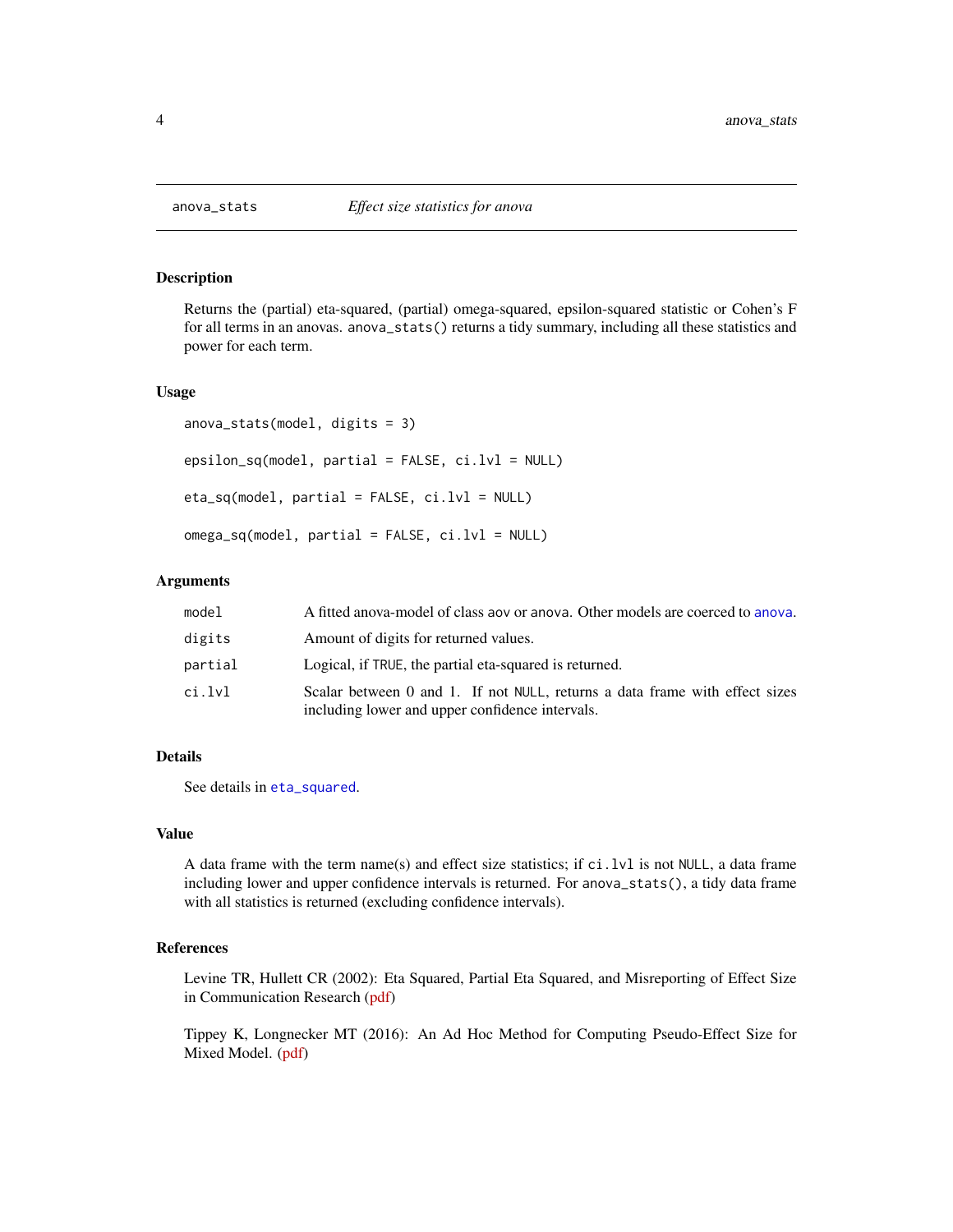#### <span id="page-4-0"></span>auto\_prior 5

#### Examples

```
# load sample data
data(efc)
# fit linear model
fit \leq aov(
  c12hour ~ as.factor(e42dep) + as.factor(c172code) + c160age,
  data = efc
\lambdaeta_sq(fit)
omega_sq(fit)
eta_sq(fit, partial = TRUE)
eta_sq(fit, partial = TRUE, ci.lvl = .8)
anova_stats(car::Anova(fit, type = 2))
```
auto\_prior *Create default priors for brms-models*

#### Description

This function creates default priors for brms-regression models, based on the same automatic priorscale adjustment as in rstanarm.

#### Usage

```
auto_prior(formula, data, gaussian, locations = NULL)
```
#### Arguments

| formula   | A formula describing the model, which just needs to contain the model terms,<br>but no notation of interaction, splines etc. Usually, you want only those pre-<br>dictors in the formula, for which automatic priors should be generated. Add<br>informative priors afterwards to the returned brmsprior-object. |
|-----------|------------------------------------------------------------------------------------------------------------------------------------------------------------------------------------------------------------------------------------------------------------------------------------------------------------------|
| data      | The data that will be used to fit the model.                                                                                                                                                                                                                                                                     |
| gaussian  | Logical, if the outcome is gaussian or not.                                                                                                                                                                                                                                                                      |
| locations | A numeric vector with location values for the priors. If locations = $NULL, 0$ is<br>used as location parameter.                                                                                                                                                                                                 |

#### Details

auto\_prior() is a small, convenient function to create some default priors for brms-models with automatically adjusted prior scales, in a similar way like rstanarm does. The default scale for the intercept is 10, for coefficients 2.5. If the outcome is gaussian, both scales are multiplied with  $sd(y)$ . Then, for categorical variables, nothing more is changed. For numeric variables, the scales are divided by the standard deviation of the related variable.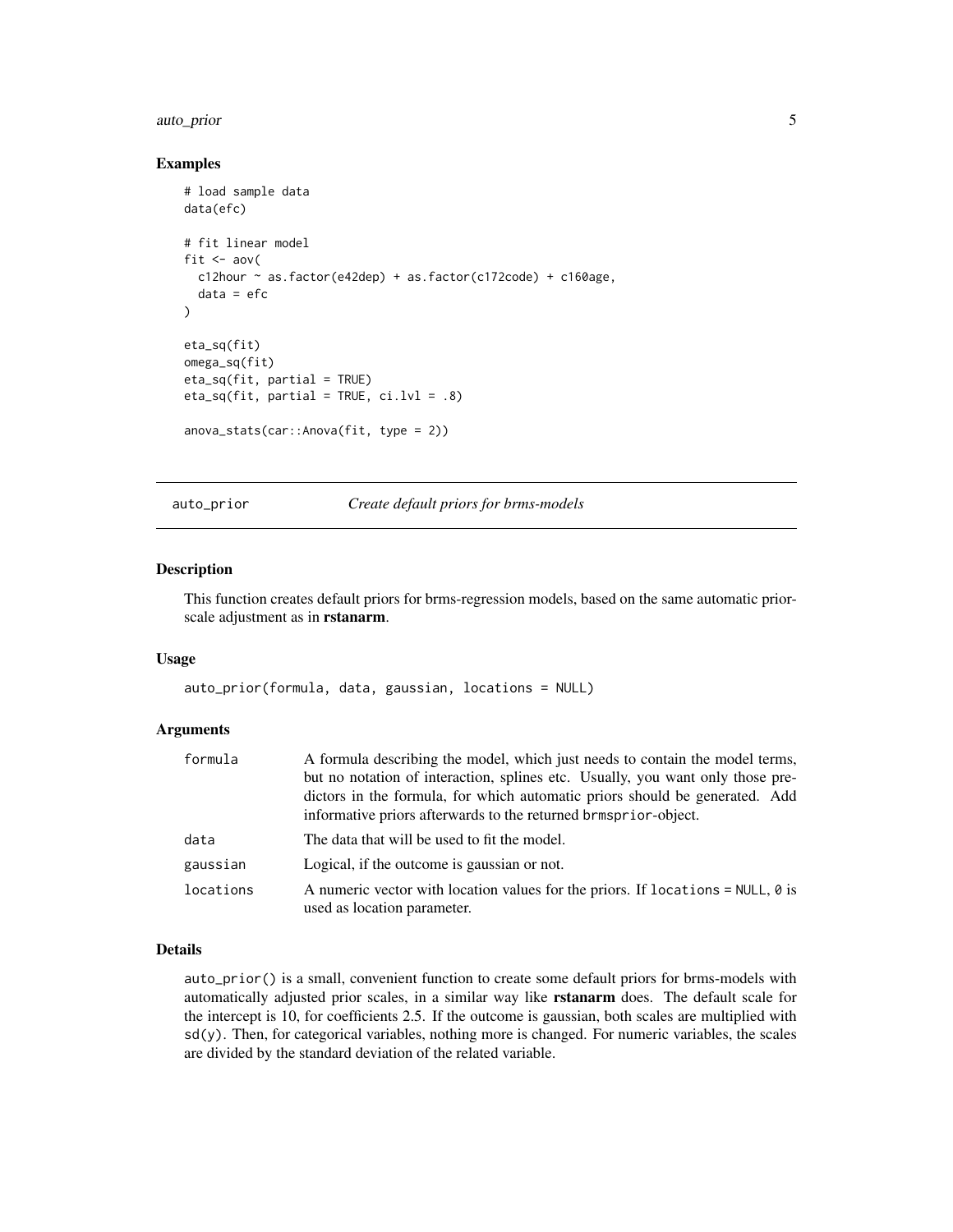<span id="page-5-0"></span>All prior distributions are *normal* distributions. auto\_prior() is intended to quickly create default priors with feasible scales. If more precise definitions of priors is necessary, this needs to be done directly with brms-functions like set\_prior().

#### Value

A brmsprior-object.

#### Note

As auto\_prior() also sets priors on the intercept, the model formula used in brms::brm() must be rewritten to something like  $y \sim 0 + i$ ntercept ..., see [set\\_prior](#page-0-0).

```
library(sjmisc)
data(efc)
efc$c172code <- as.factor(efc$c172code)
efc$c161sex <- to_label(efc$c161sex)
mf \le formula(neg_c_7 \sim c161sex + c160age + c172code)
if (requireNamespace("brms", quietly = TRUE))
  auto_prior(mf, efc, TRUE)
## compare to
# library(rstanarm)
# m <- stan_glm(mf, data = efc, chains = 2, iter = 200)
# ps <- prior_summary(m)
# ps$prior_intercept$adjusted_scale
# ps$prior$adjusted_scale
## usage
# ap <- auto_prior(mf, efc, TRUE)
# brm(mf, data = efc, priors = ap)
# add informative priors
mf \leftarrow formula(neg_c_7 \sim c161sex + c172code)
if (requireNamespace("brms", quietly = TRUE)) {
  auto_prior(mf, efc, TRUE) +
   brms::prior(normal(.1554, 40), class = "b", coef = "c160age")
}
# example with binary response
efc$neg_c_7d <- ifelse(efc$neg_c_7 < median(efc$neg_c_7, na.rm = TRUE), 0, 1)
mf \le formula(neg_c_7d \sim c161sex + c160age + c172code + e17age)
if (requireNamespace("brms", quietly = TRUE))
  auto_prior(mf, efc, FALSE)
```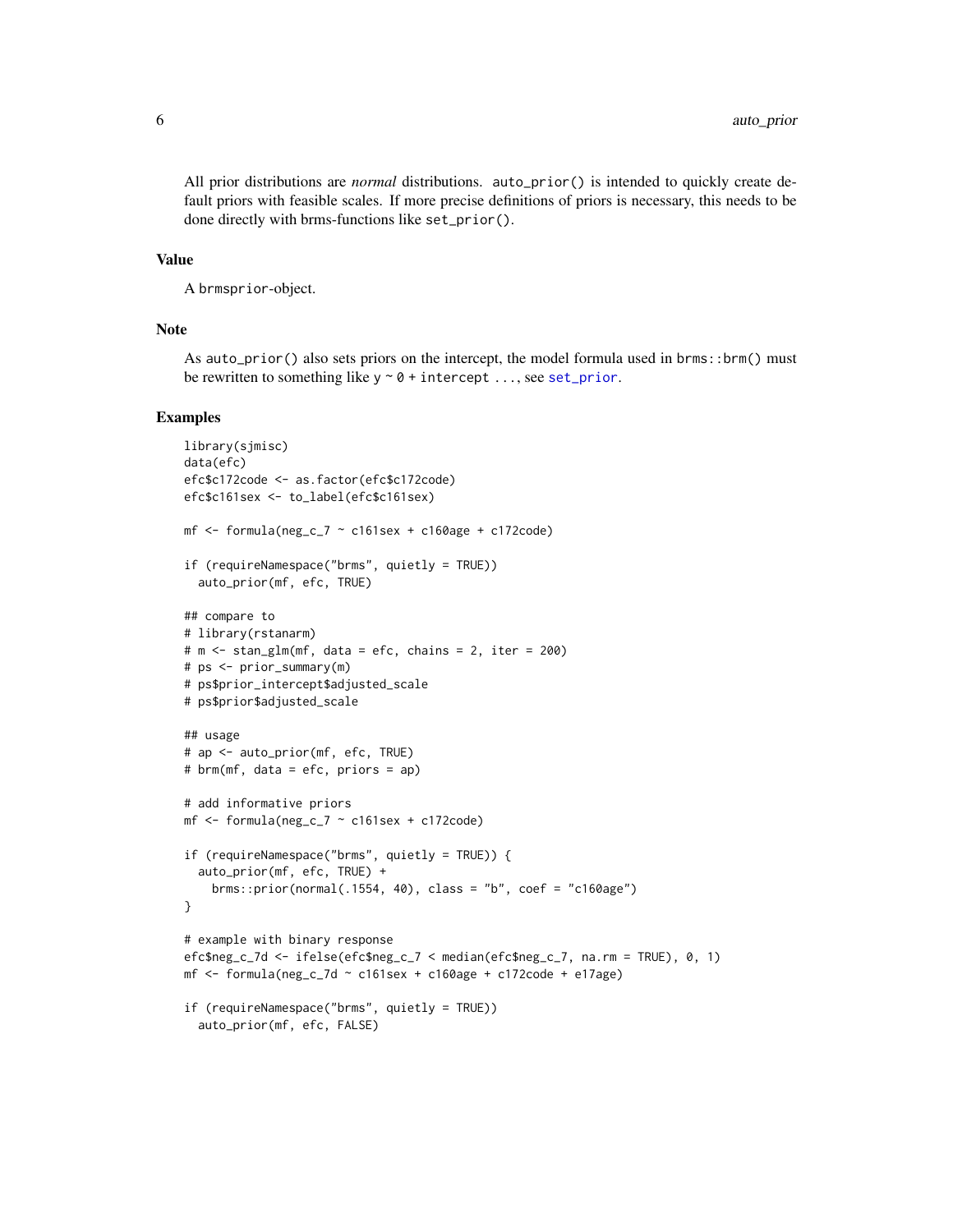<span id="page-6-1"></span><span id="page-6-0"></span>

#### Description

Generates n bootstrap samples of data and returns the bootstrapped data frames as list-variable.

#### Usage

```
bootstrap(data, n, size)
```
#### Arguments

| data | A data frame.                                                                                                                                                                                |
|------|----------------------------------------------------------------------------------------------------------------------------------------------------------------------------------------------|
| n    | Number of bootstraps to be generated.                                                                                                                                                        |
| size | Optional, size of the bootstrap samples. May either be a number between 1 and<br>nrow(data) or a value between 0 and 1 to sample a proportion of observations<br>from data (see 'Examples'). |

#### Details

By default, each bootstrap sample has the same number of observations as data. To generate bootstrap samples without resampling same observations (i.e. sampling without replacement), use size to get bootstrapped data with a specific number of observations. However, specifying the size-argument is much less memory-efficient than the bootstrap with replacement. Hence, it is recommended to ignore the size-argument, if it is not really needed.

#### Value

A data frame with one column: a list-variable strap, which contains resample-objects of class sj\_resample. These resample-objects are lists with three elements:

- 1. the original data frame, data
- 2. the rownmumbers id, i.e. rownumbers of data, indicating the resampled rows with replacement
- 3. the resample.id, indicating the index of the resample (i.e. the position of the sj\_resampleobject in the list strap)

#### Note

This function applies nonparametric bootstrapping, i.e. the function draws samples with replacement.

There is an as.data.frame- and a print-method to get or print the resampled data frames. See 'Examples'. The as.data.frame- method automatically applies whenever coercion is done because a data frame is required as input. See 'Examples' in [boot\\_ci](#page-7-1).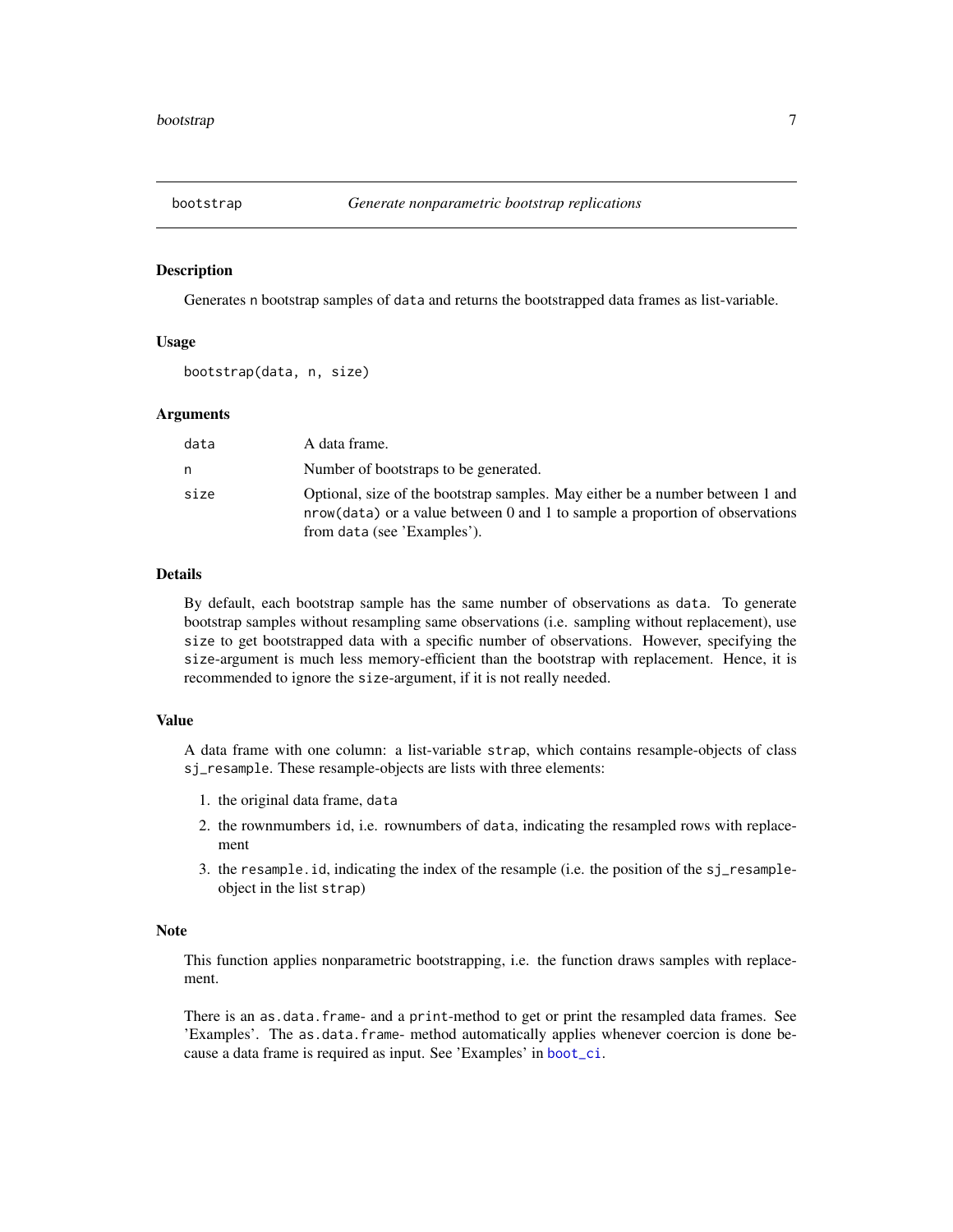#### <span id="page-7-0"></span>See Also

[boot\\_ci](#page-7-1) to calculate confidence intervals from bootstrap samples.

#### Examples

```
data(efc)
bs <- bootstrap(efc, 5)
# now run models for each bootstrapped sample
lapply(bs$strap, function(x) lm(neg_c^7 \sim e42dep + c161sex, data = x))# generate bootstrap samples with 600 observations for each sample
bs <- bootstrap(efc, 5, 600)
# generate bootstrap samples with 70% observations of the original sample size
bs <- bootstrap(efc, 5, .7)
# compute standard error for a simple vector from bootstraps
# use the `as.data.frame()`-method to get the resampled
# data frame
bs <- bootstrap(efc, 100)
bs$c12hour <- unlist(lapply(bs$strap, function(x) {
  mean(as.data.frame(x)$c12hour, na.rm = TRUE)
}))
# or as tidyverse-approach
if (require("dplyr") && require("purrr")) {
  bs <- efc %>%
   bootstrap(100) %>%
   mutate(
      c12hour = map_dbl(strap, ~mean(as.data.frame(.x)$c12hour, na.rm = TRUE))
    )
  # bootstrapped standard error
  boot_se(bs, c12hour)
}
```
<span id="page-7-1"></span>boot\_ci *Standard error and confidence intervals for bootstrapped estimates*

#### Description

Compute nonparametric bootstrap estimate, standard error, confidence intervals and p-value for a vector of bootstrap replicate estimates.

#### Usage

```
boot_ci(data, ..., method = c("dist", "quantile"), ci.lvl = 0.95)
```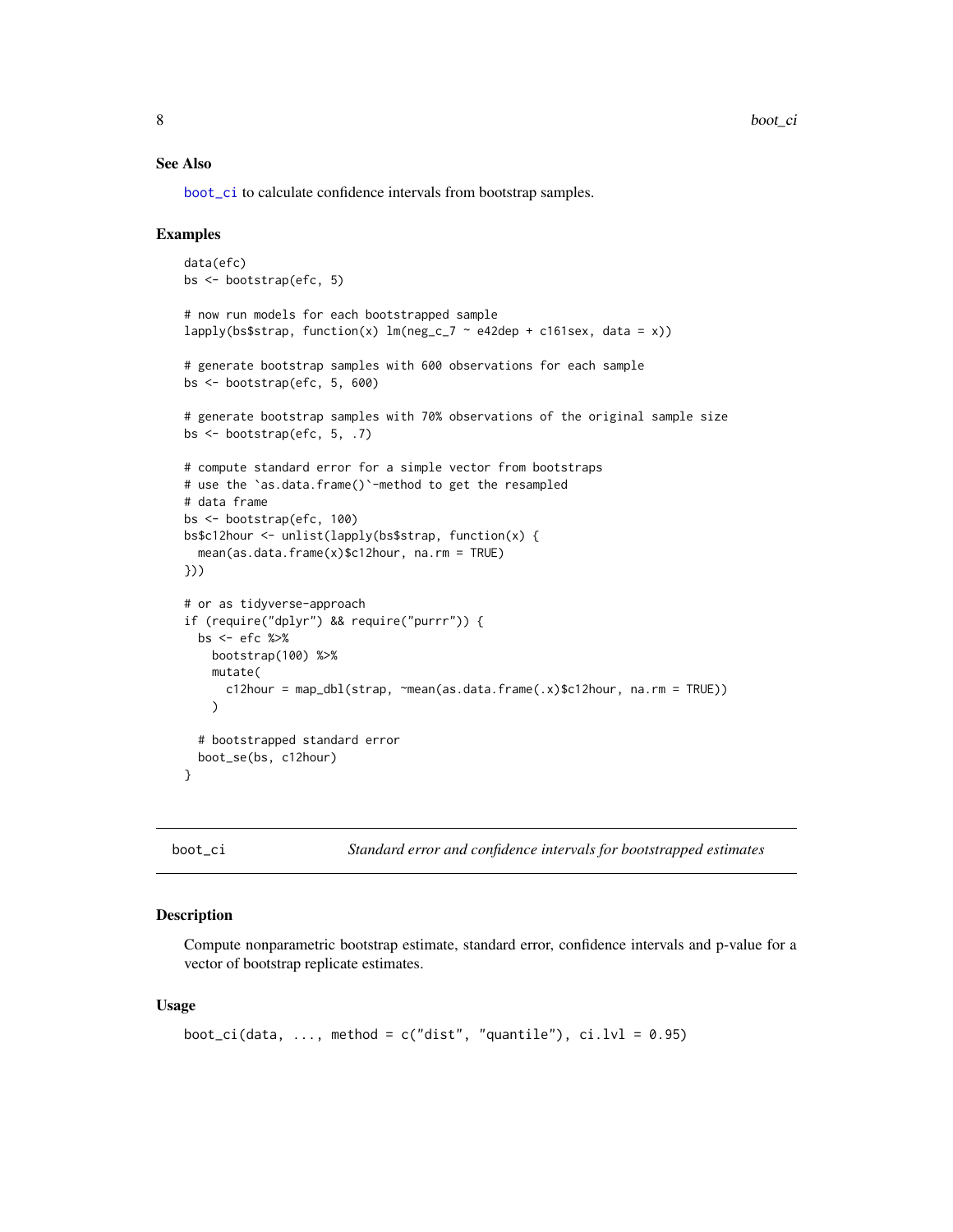#### <span id="page-8-0"></span>boot\_ci 9

```
boot_se(data, ...)
boot_p(data, \ldots)boot_est(data, ...)
```
#### Arguments

| data       | A data frame that containts the vector with bootstrapped estimates, or directly<br>the vector (see 'Examples').                                                                                                                                                                                    |
|------------|----------------------------------------------------------------------------------------------------------------------------------------------------------------------------------------------------------------------------------------------------------------------------------------------------|
| $\ddots$ . | Optional, unquoted names of variables with bootstrapped estimates. Required,<br>if either data is a data frame (and no vector), and only selected variables from<br>data should be processed. You may also use functions like : or tidyselect's<br>select_helpers.                                 |
| method     | Character vector, indicating if confidence intervals should be based on boot-<br>strap standard error, multiplied by the value of the quantile function of the t-<br>distribution (default), or on sample quantiles of the bootstrapped values. See<br>'Details' in boot_ci(). May be abbreviated. |
| ci.lvl     | Numeric, the level of the confidence intervals.                                                                                                                                                                                                                                                    |

#### Details

The methods require one or more vectors of bootstrap replicate estimates as input.

- boot\_est() returns the bootstrapped estimate, simply by computing the mean value of all bootstrap estimates.
- boot\_se() computes the nonparametric bootstrap standard error by calculating the standard deviation of the input vector.
- The mean value of the input vector and its standard error is used by boot\_ci() to calculate the lower and upper confidence interval, assuming a t-distribution of bootstrap estimate replicates (for method = "dist", the default, which is mean(x) +/-qt(.975,df = length(x) -1)  $\star$  sd(x)); for method = "quantile", 95% sample quantiles are used to compute the confidence intervals (quantile(x, probs =  $c(.025, .975)$ )). Use ci.lvl to change the level for the confidence interval.
- P-values from boot\_p() are also based on t-statistics, assuming normal distribution.

#### Value

A [tibble](#page-0-0) with either bootstrap estimate, standard error, the lower and upper confidence intervals or the p-value for all bootstrapped estimates.

#### References

Carpenter J, Bithell J. Bootstrap confdence intervals: when, which, what? A practical guide for medical statisticians. Statist. Med. 2000; 19:1141-1164

#### See Also

[bootstrap](#page-6-1) to generate nonparametric bootstrap samples.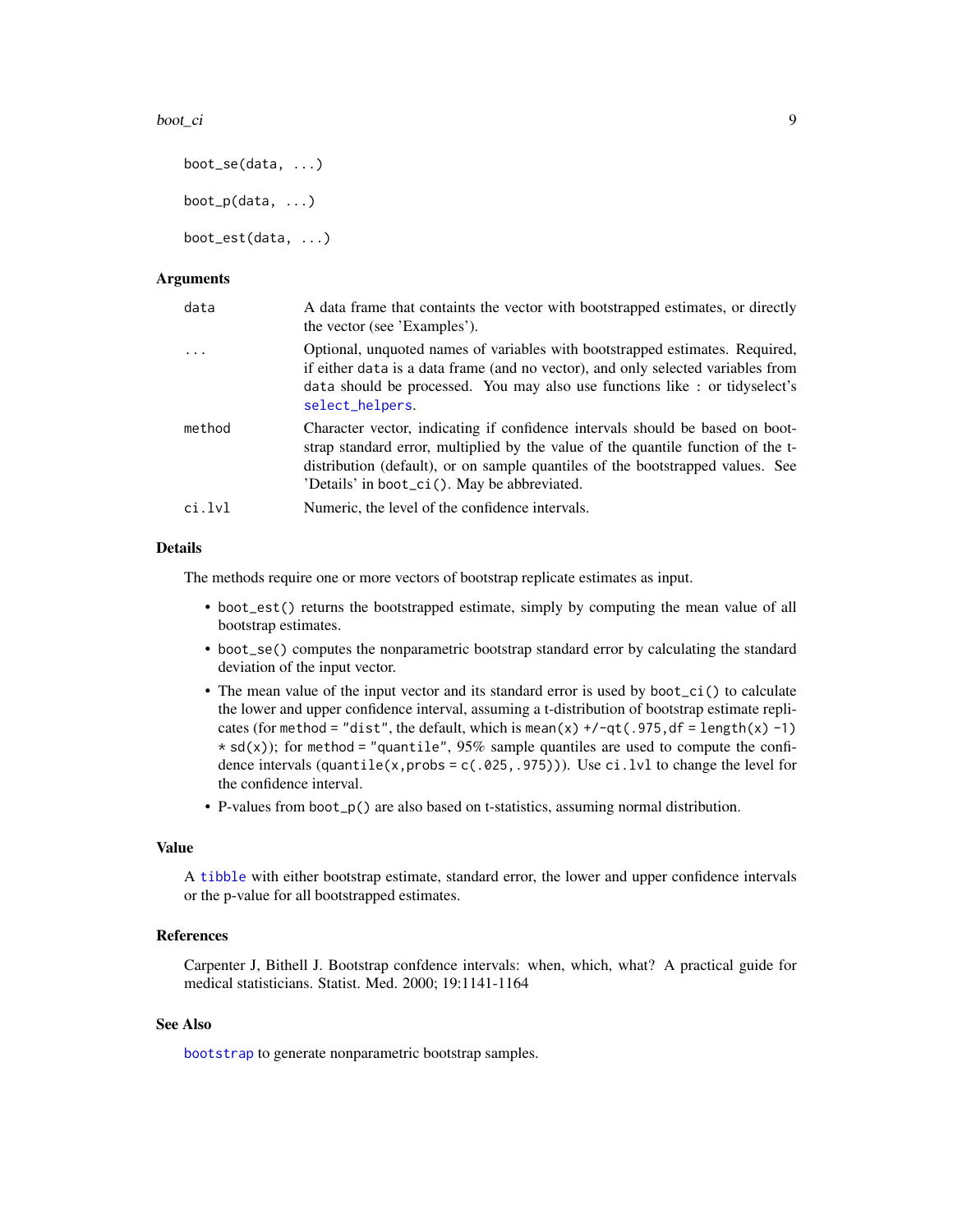```
library(dplyr)
library(purrr)
data(efc)
bs <- bootstrap(efc, 100)
# now run models for each bootstrapped sample
bs$models <- map(bs$strap, \text{Im(neg_c27} \sim \text{e42dep} + \text{c161sex}, \text{data} = .x))
# extract coefficient "dependency" and "gender" from each model
bs$dependency <- map_dbl(bs$models, ~coef(.x)[2])
bs$gender <- map_dbl(bs$models, ~coef(.x)[3])
# get bootstrapped confidence intervals
boot_ci(bs$dependency)
# compare with model fit
fit \leq lm(neg_c_7 \sim e42dep + c161sex, data = efc)
confint(fit)[2, ]
# alternative function calls.
boot_ci(bs$dependency)
boot_ci(bs, dependency)
boot_ci(bs, dependency, gender)
boot_ci(bs, dependency, gender, method = "q")
# compare coefficients
mean(bs$dependency)
boot_est(bs$dependency)
coef(fit)[2]
# bootstrap() and boot_ci() work fine within pipe-chains
efc %>%
  bootstrap(100) %>%
  mutate(
    models = map(strap, \text{~m(neg_c27 \sim e42dep + c161sex, data = .x)}),
    dependency = map_dbl(models, \simcoef(.x)[2])
  ) %>%
  boot_ci(dependency)
# check p-value
boot_p(bs$gender)
summary(fit)$coefficients[3, ]
## Not run:
# 'spread_coef()' from the 'sjmisc'-package makes it easy to generate
# bootstrapped statistics like confidence intervals or p-values
library(dplyr)
library(sjmisc)
efc %>%
```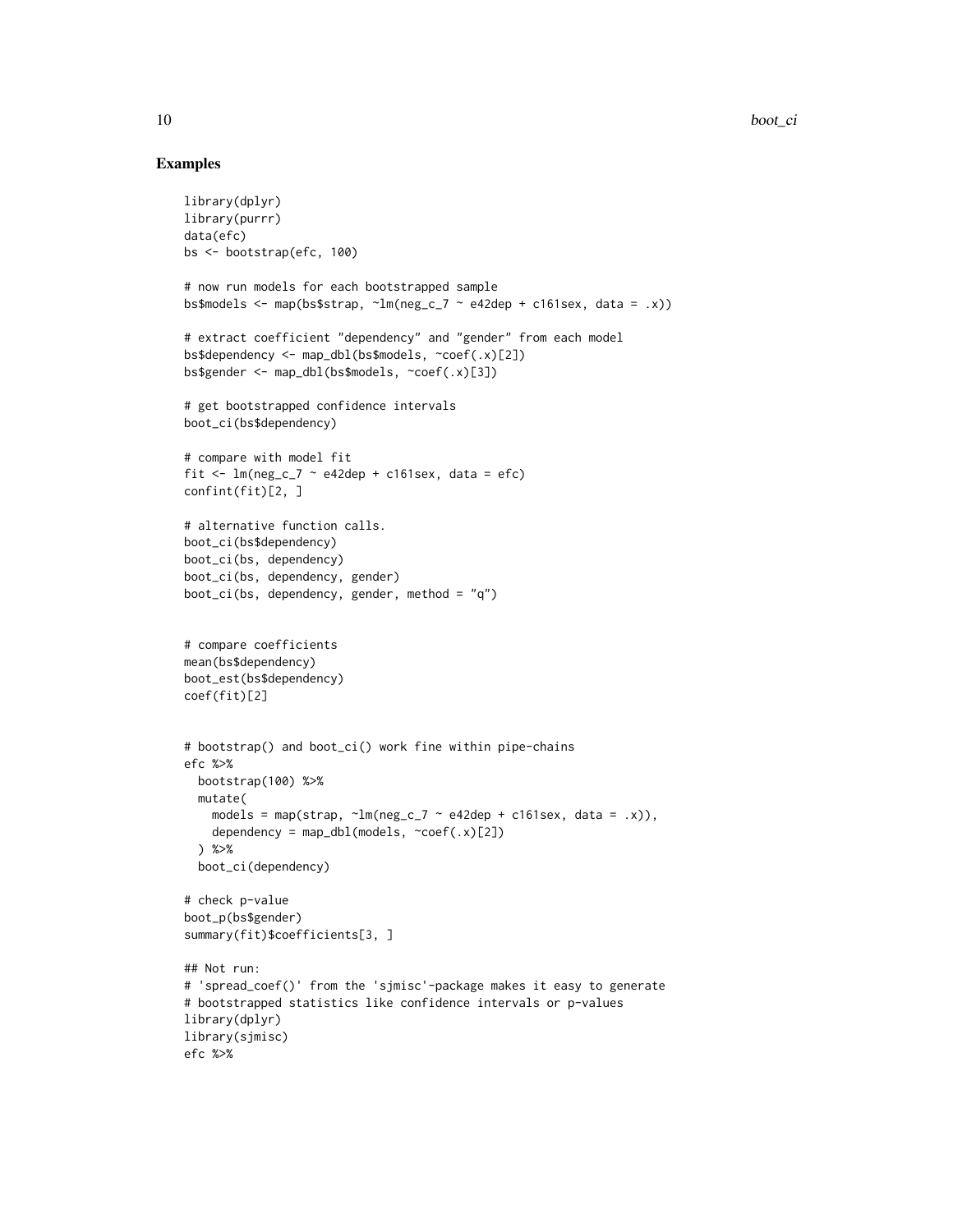#### <span id="page-10-0"></span>chisq\_gof 11

```
# generate bootstrap replicates
  bootstrap(100) %>%
  # apply lm to all bootstrapped data sets
  mutate(
    models = map(strap, \text{Im(neg_c2} \sim \text{e42dep + c161sex + c172code, data = .x)})) %>%
  # spread model coefficient for all 100 models
  spread_coef(models) %>%
  # compute the CI for all bootstrapped model coefficients
  boot_ci(e42dep, c161sex, c172code)
# or...
efc %>%
  # generate bootstrap replicates
  bootstrap(100) %>%
  # apply lm to all bootstrapped data sets
  mutate(
    models = map(strap, \text{Im}(\text{neg}_c \cdot 7 \sim \text{e42dep} + \text{c161sex} + \text{c172code}, \text{data} = .x))) %>%
  # spread model coefficient for all 100 models
  spread_coef(models, append = FALSE) %>%
  # compute the CI for all bootstrapped model coefficients
  boot_ci()
## End(Not run)
```

| chisq_gof | Compute model quality |  |
|-----------|-----------------------|--|
|-----------|-----------------------|--|

#### Description

For logistic regression models, performs a Chi-squared goodness-of-fit-test.

#### Usage

```
chisq_gof(x, prob = NULL, weights = NULL)
```
#### Arguments

| X       | A numeric vector or a glm-object.                                                                                                                                                                                                                                          |
|---------|----------------------------------------------------------------------------------------------------------------------------------------------------------------------------------------------------------------------------------------------------------------------------|
| prob    | Vector of probabilities (indicating the population probabilities) of the same length<br>as x's amount of categories / factor levels. Use $nrow(table(x))$ to determine<br>the amount of necessary values for prob. Only used, when x is a vector, and not<br>a glm-object. |
| weights | Vector with weights, used to weight x.                                                                                                                                                                                                                                     |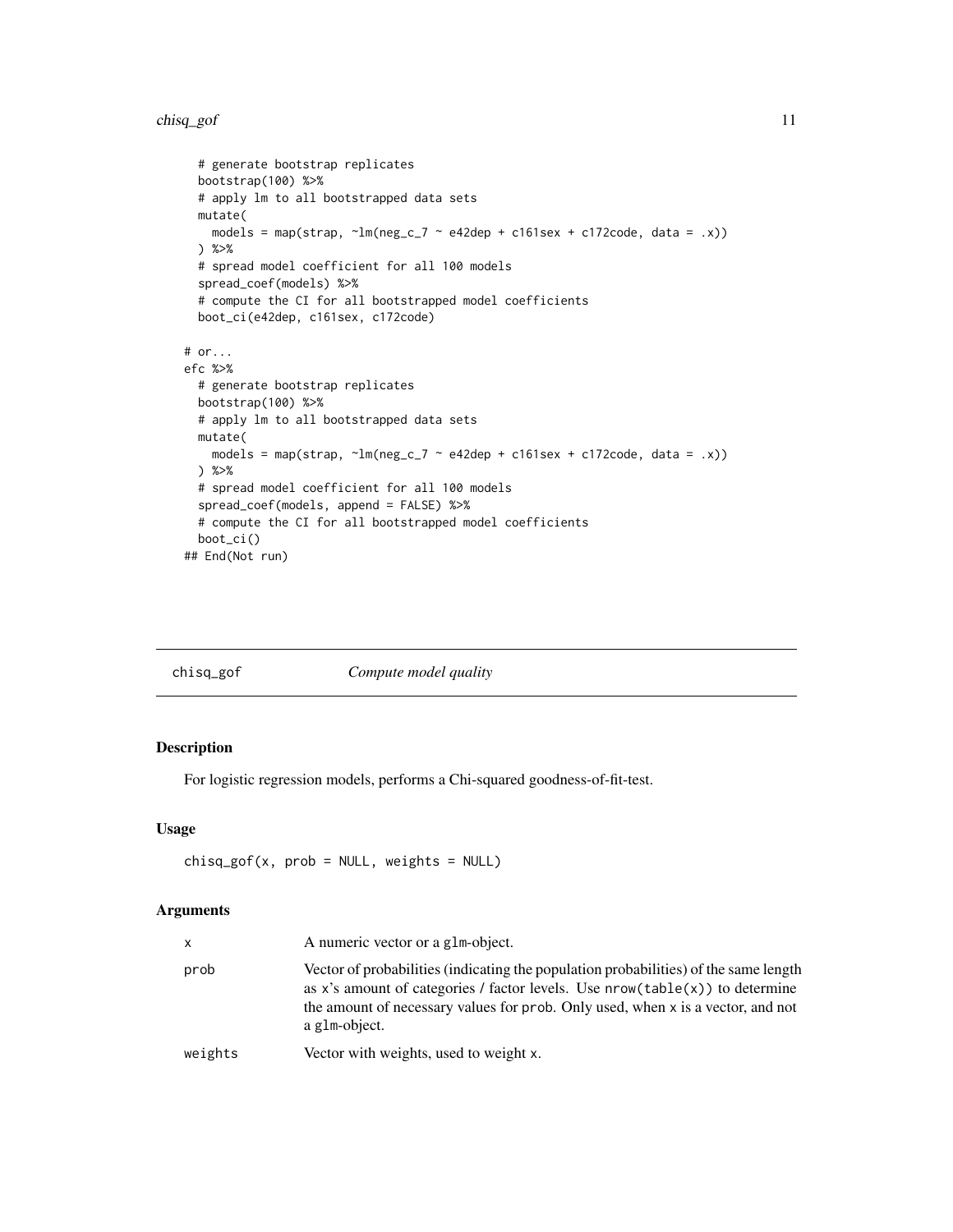#### <span id="page-11-0"></span>Details

For vectors, this function is a convenient function for the chisq.test $()$ , performing goodness-offit test. For glm-objects, this function performs a goodness-of-fit test. A well-fitting model shows *no* significant difference between the model and the observed data, i.e. the reported p-values should be greater than 0.05.

#### Value

For vectors, returns the object of the computed [chisq.test](#page-0-0). For glm-objects, an object of class chisq\_gof with following values: p.value, the p-value for the goodness-of-fit test; z.score, the standardized z-score for the goodness-of-fit test; rss, the residual sums of squares term and chisq, the pearson chi-squared statistic.

#### References

Hosmer, D. W., & Lemeshow, S. (2000). Applied Logistic Regression. Hoboken, NJ, USA: John Wiley & Sons, Inc. doi: [10.1002/0471722146](https://doi.org/10.1002/0471722146)

#### Examples

```
data(efc)
efc$neg_c_7d <- ifelse(efc$neg_c_7 < median(efc$neg_c_7, na.rm = TRUE), 0, 1)
m \leq -g \ln(neg_c_7d ~ c161sex + barthtot + c172code,
 data = efc,family = binomial(link = "logit"))
# goodness-of-fit test for logistic regression
chisq_gof(m)
# goodness-of-fit test for vectors against probabilities
# differing from population
chisq_gof(efc$e42dep, c(0.3,0.2,0.22,0.28))
# equal to population
chisq_gof(efc$e42dep, prop.table(table(efc$e42dep)))
```
cramer *Measures of association for contingency tables*

#### <span id="page-11-1"></span>Description

This function calculates various measure of association for contingency tables and returns the statistic and p-value. Supported measures are Cramer's V, Phi, Spearman's rho, Kendall's tau and Pearson's r.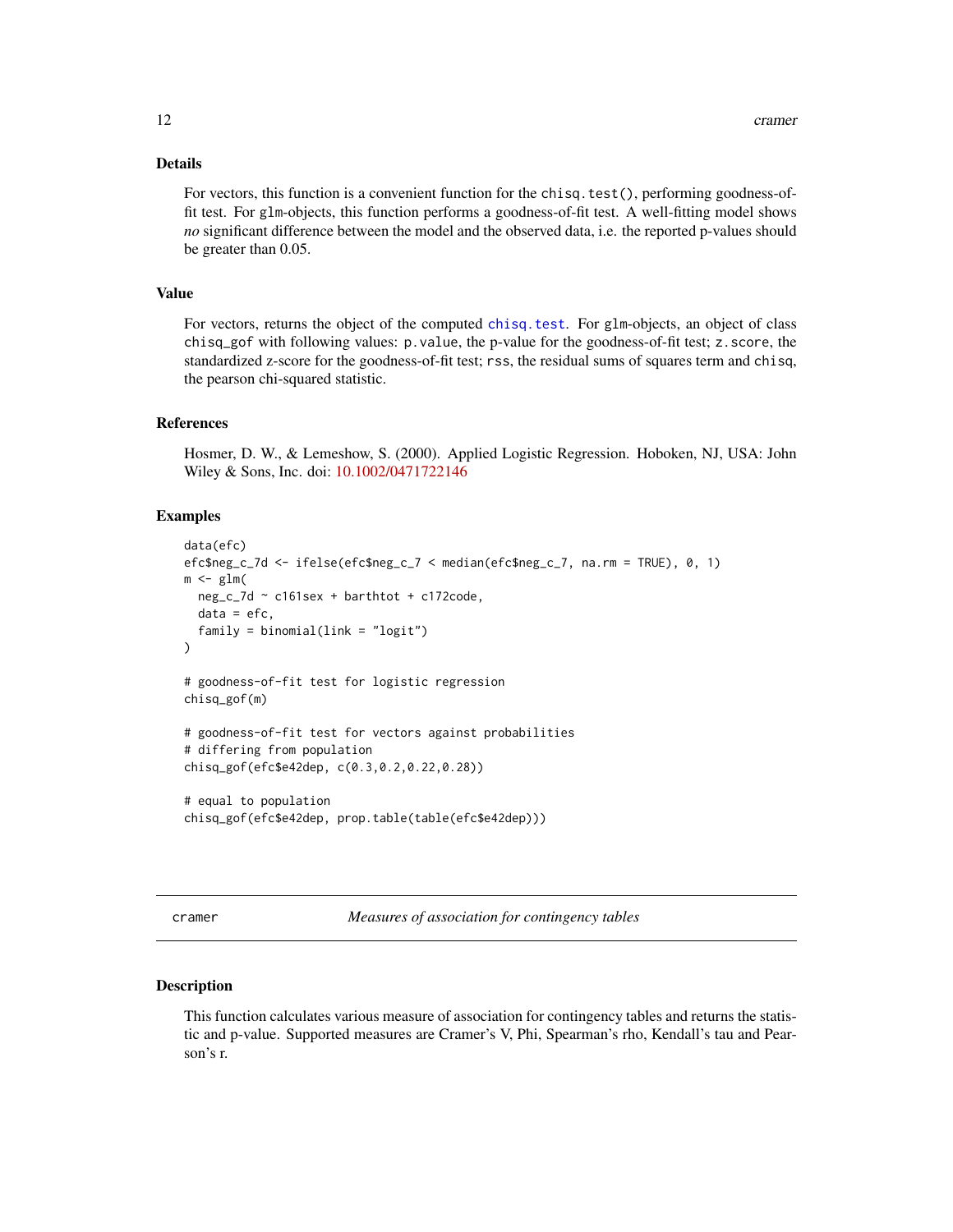#### <span id="page-12-0"></span>cramer and the contract of the contract of the contract of the contract of the contract of the contract of the contract of the contract of the contract of the contract of the contract of the contract of the contract of the

#### Usage

```
cramer(tab, ...)
## S3 method for class 'formula'
cramer(
  formula,
  data,
  ci.lvl = NULL,n = 1000,method = c("dist", "quantile"),
  ...
\mathcal{L}phi(tab, ...)
crosstable_statistics(
 data,
 x1 = NULL,x2 = NULL,statistics = c("auto", "cramer", "phi", "spearman", "kendall", "pearson", "fisher"),
  weights = NULL,
  ...
\mathcal{L}xtab_statistics(
  data,
 x1 = NULL,x2 = NULL,statistics = c("auto", "cramer", "phi", "spearman", "kendall", "pearson", "fisher"),
  weights = NULL,
  ...
)
```
#### Arguments

| tab     | A table or ftable. Tables of class xtabs and other will be coerced to ftable<br>objects.                                                                                                                                                                                                                                               |
|---------|----------------------------------------------------------------------------------------------------------------------------------------------------------------------------------------------------------------------------------------------------------------------------------------------------------------------------------------|
| .       | Other arguments, passed down to the statistic functions chisq. test, fisher. test<br>or cor. test.                                                                                                                                                                                                                                     |
| formula | A formula of the form $\ln s \sim r$ hs where $\ln s$ is a numeric variable giving the data<br>values and rhs a factor giving the corresponding groups.                                                                                                                                                                                |
| data    | A data frame or a table object. If a table object, x1 and x2 will be ignored. For<br>Kendall's tau, Spearman's rho or Pearson's product moment correlation coeffi-<br>cient, data needs to be a data frame. If x1 and x2 are not specified, the first two<br>columns of the data frames are used as variables to compute the crosstab. |
| ci.lvl  | Scalar between 0 and 1. If not NULL, returns a data frame including lower and<br>upper confidence intervals.                                                                                                                                                                                                                           |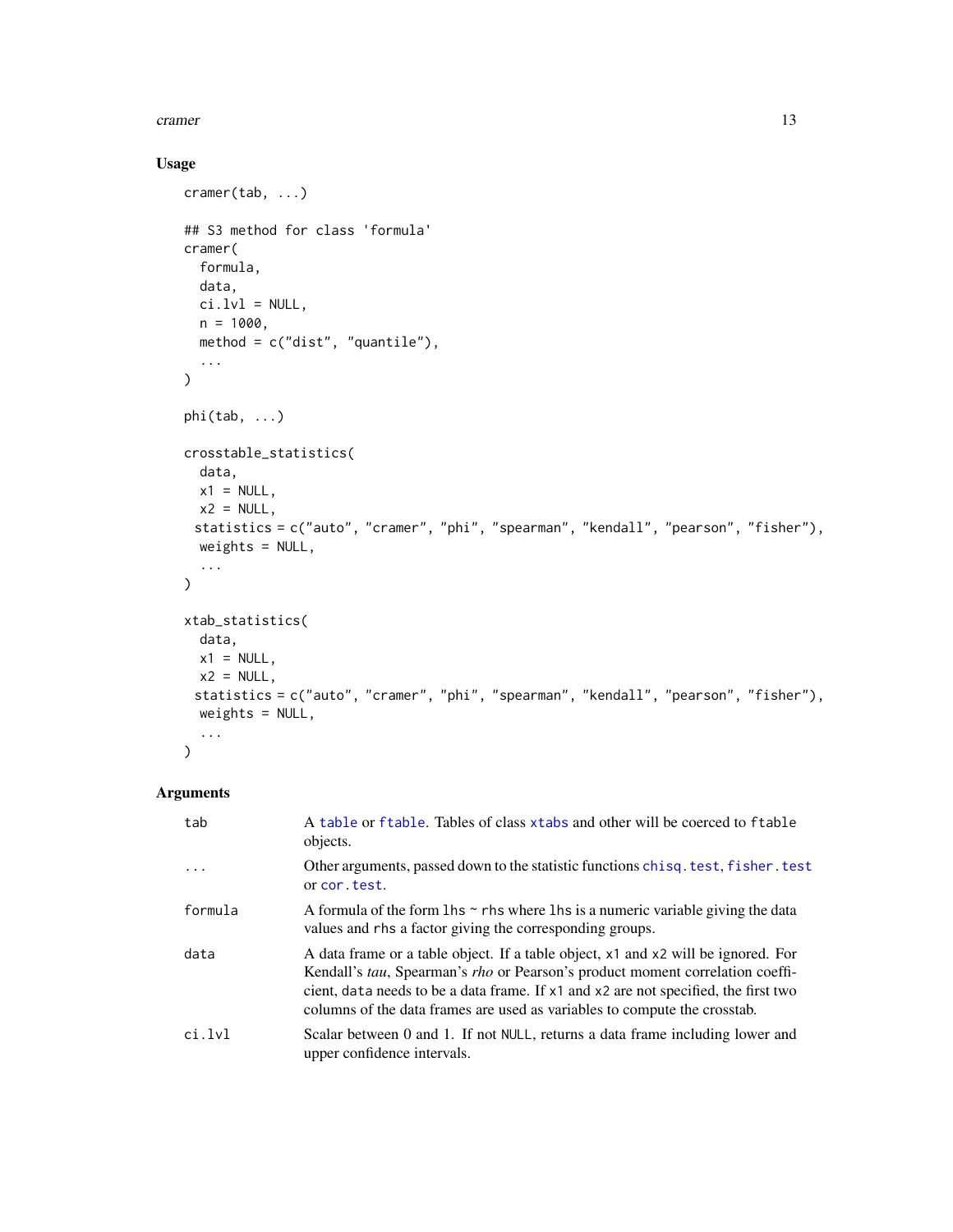| n              | Number of bootstraps to be generated.                                                                                                                                                                                                                                                              |
|----------------|----------------------------------------------------------------------------------------------------------------------------------------------------------------------------------------------------------------------------------------------------------------------------------------------------|
| method         | Character vector, indicating if confidence intervals should be based on boot-<br>strap standard error, multiplied by the value of the quantile function of the t-<br>distribution (default), or on sample quantiles of the bootstrapped values. See<br>'Details' in boot_ci(). May be abbreviated. |
| x1             | Name of first variable that should be used to compute the contingency table. If<br>data is a table object, this argument will be irgnored.                                                                                                                                                         |
| x <sub>2</sub> | Name of second variable that should be used to compute the contingency table.<br>If data is a table object, this argument will be irgnored.                                                                                                                                                        |
| statistics     | Name of measure of association that should be computed. May be one of<br>"auto", "cramer", "phi", "spearman", "kendall", "pearson" or "fisher".<br>See 'Details'.                                                                                                                                  |
| weights        | Name of variable in x that indicated the vector of weights that will be applied to<br>weight all observations. Default is NULL, so no weights are used.                                                                                                                                            |

#### Details

The p-value for Cramer's V and the Phi coefficient are based on chisq.test(). If any expected value of a table cell is smaller than 5, or smaller than 10 and the df is 1, then fisher.test() is used to compute the p-value, unless statistics = "fisher"; in this case, the use of fisher.test() is forced to compute the p-value. The test statistic is calculated with cramer() resp. phi().

Both test statistic and p-value for Spearman's rho, Kendall's tau and Pearson's r are calculated with cor.test().

When statistics = "auto", only Cramer's V or Phi are calculated, based on the dimension of the table (i.e. if the table has more than two rows or columns, Cramer's V is calculated, else Phi).

#### Value

For phi(), the table's Phi value. For cramer(), the table's Cramer's V.

For crosstable\_statistics(), a list with following components:

estimate the value of the estimated measure of association.

p.value the p-value for the test.

statistic the value of the test statistic.

stat.name the name of the test statistic.

stat.html if applicable, the name of the test statistic, in HTML-format.

df the degrees of freedom for the contingency table.

method character string indicating the name of the measure of association.

method.html if applicable, the name of the measure of association, in HTML-format.

method.short the short form of association measure, equals the statistics-argument.

fisher logical, if Fisher's exact test was used to calculate the p-value.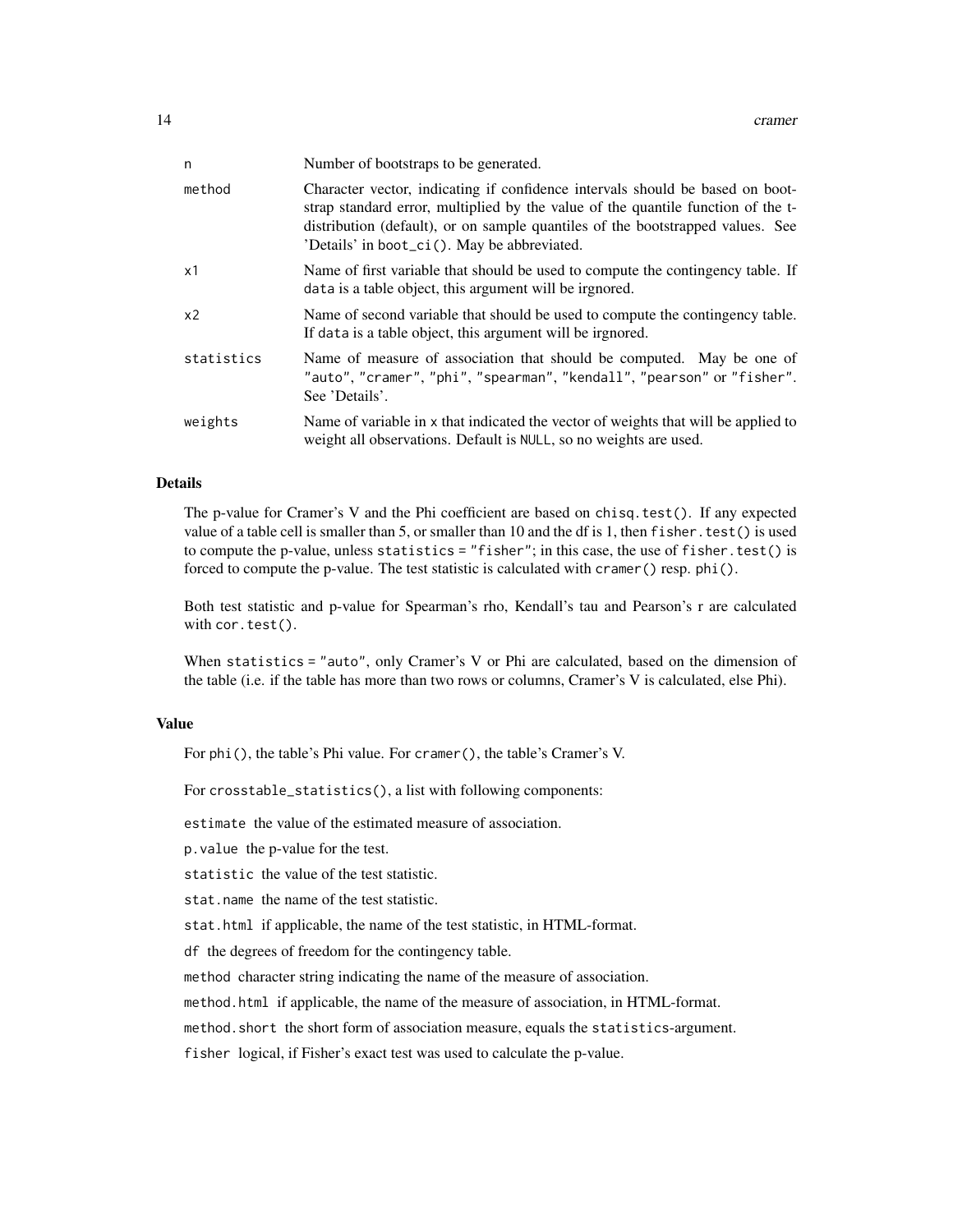#### <span id="page-14-0"></span>Examples

```
# Phi coefficient for 2x2 tables
tab <- table(sample(1:2, 30, TRUE), sample(1:2, 30, TRUE))
phi(tab)
# Cramer's V for nominal variables with more than 2 categories
tab <- table(sample(1:2, 30, TRUE), sample(1:3, 30, TRUE))
cramer(tab)
# formula notation
data(efc)
cramer(e16sex \sim c161sex, data = efc)
# bootstrapped confidence intervals
cramer(e16sex \sim c161sex, data = efc, ci.lvl = .95, n = 100)
# 2x2 table, compute Phi automatically
crosstable_statistics(efc, e16sex, c161sex)
# more dimensions than 2x2, compute Cramer's V automatically
crosstable_statistics(efc, c172code, c161sex)
# ordinal data, use Kendall's tau
crosstable_statistics(efc, e42dep, quol_5, statistics = "kendall")
# calcilate Spearman's rho, with continuity correction
crosstable_statistics(efc,
  e42dep,
  quol_5,
  statistics = "spearman",
  exact = FALSE,continuity = TRUE
\mathcal{L}
```
cv *Compute model quality*

#### Description

Compute the coefficient of variation.

#### Usage

 $cv(x, \ldots)$ 

#### Arguments

|          | Fitted linear model of class 1m, merMod (lme4) or 1me (nlme).                     |
|----------|-----------------------------------------------------------------------------------|
| $\cdots$ | More fitted model objects, to compute multiple coefficients of variation at once. |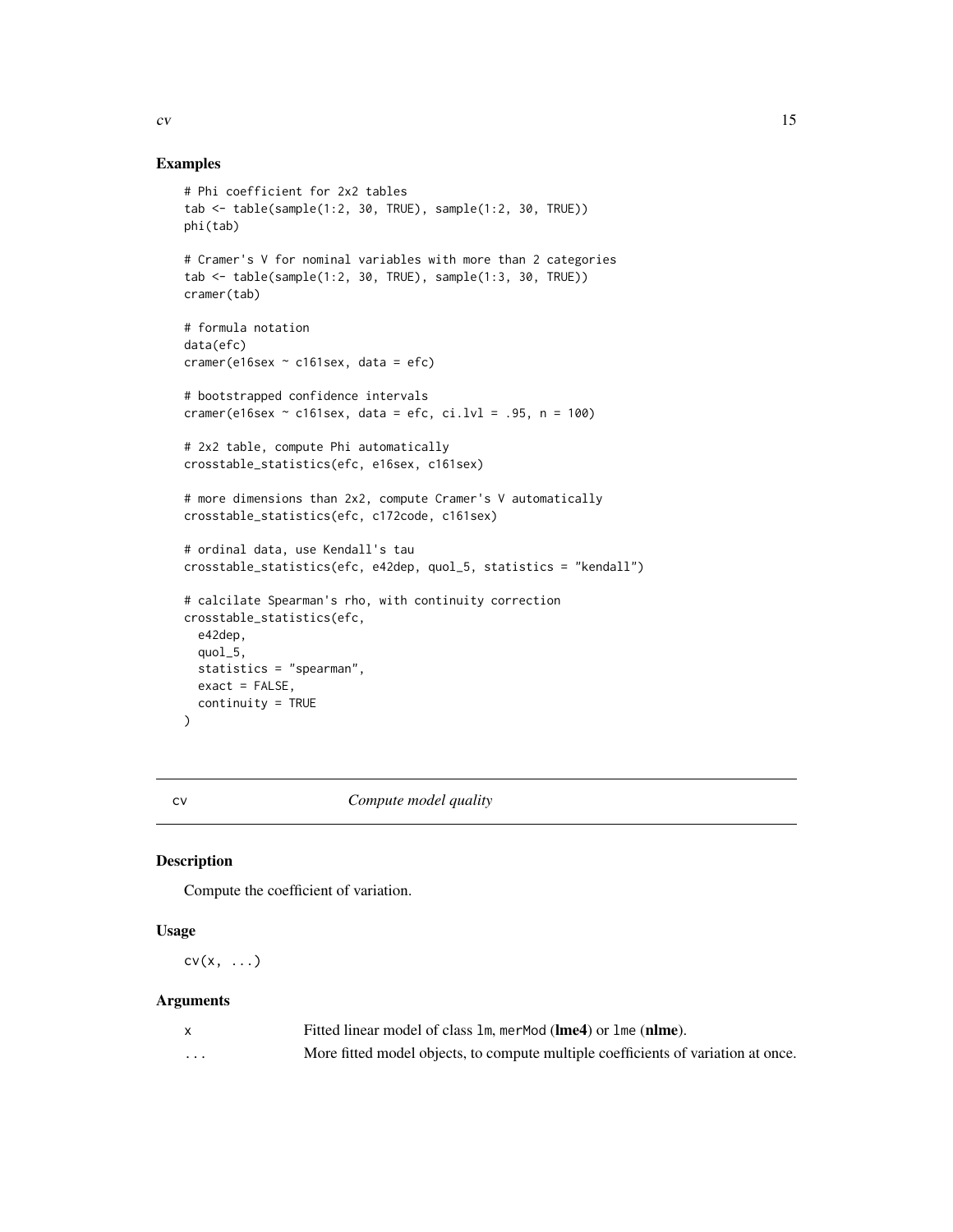#### <span id="page-15-0"></span>Details

The advantage of the cv is that it is unitless. This allows coefficient of variation to be compared to each other in ways that other measures, like standard deviations or root mean squared residuals, cannot be.

#### Value

Numeric, the coefficient of variation.

#### Examples

```
data(efc)
fit \leq lm(barthtot \sim c160age + c12hour, data = efc)
cv(fit)
```
cv\_error *Test and training error from model cross-validation*

#### Description

cv\_error() computes the root mean squared error from a model fitted to kfold cross-validated testtraining-data. cv\_compare() does the same, for multiple formulas at once (by calling cv\_error() for each formula).

#### Usage

cv\_error(data, formula, k = 5)

 $cv_{\text{compare}}(data, formulas, k = 5)$ 

#### Arguments

| data     | A data frame.                                                            |
|----------|--------------------------------------------------------------------------|
| formula  | The formula to fit the linear model for the test and training data.      |
| k        | The number of folds for the kfold-crossvalidation.                       |
| formulas | A list of formulas, to fit linear models for the test and training data. |

#### Details

cv\_error() first generates cross-validated test-training pairs, using [crossv\\_kfold](#page-0-0) and then fits a linear model, which is described in formula, to the training data. Then, predictions for the test data are computed, based on the trained models. The *training error* is the mean value of the [rmse](#page-0-0) for all *trained* models; the *test error* is the rmse based on all residuals from the test data.

#### Value

A data frame with the root mean squared errors for the training and test data.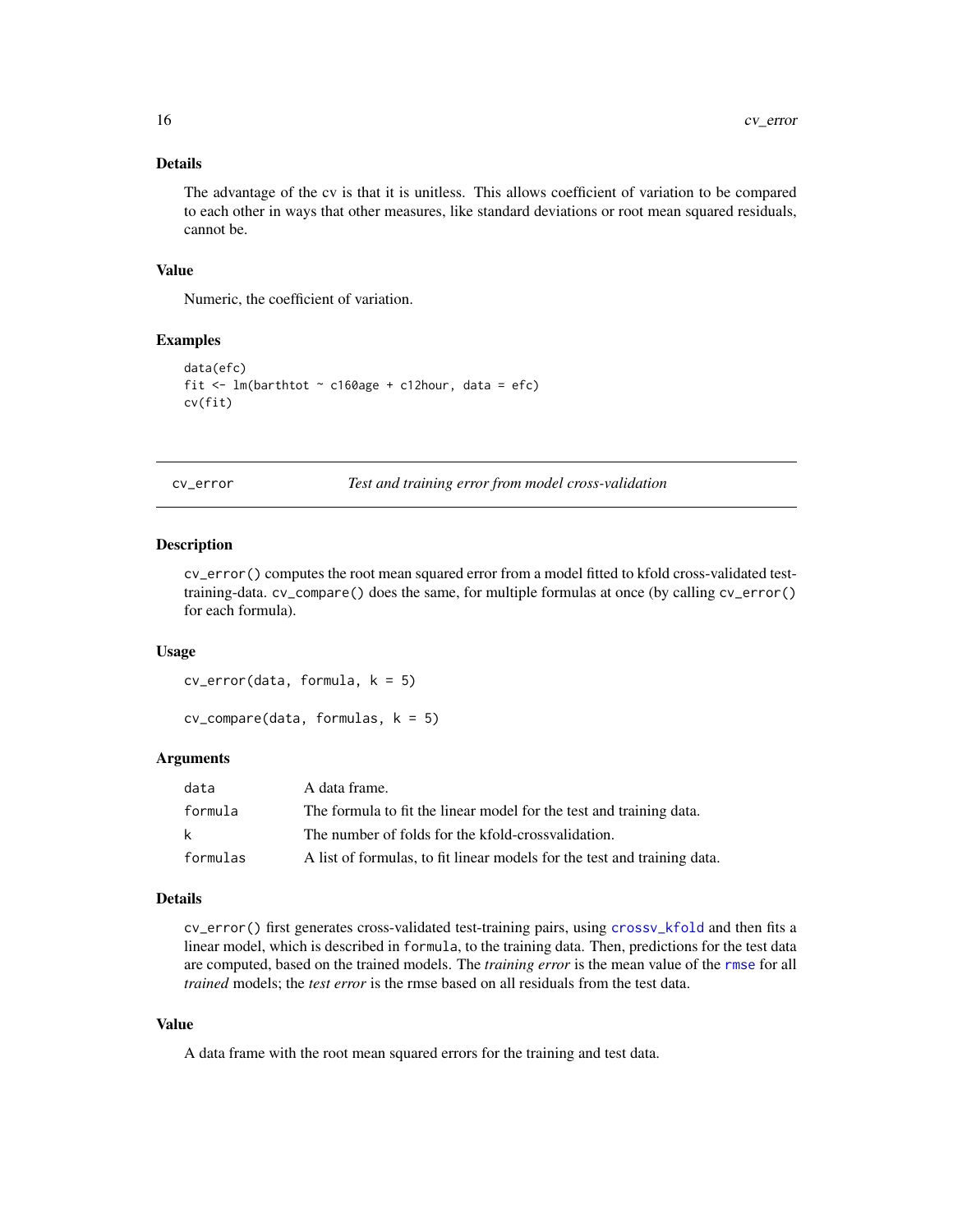#### <span id="page-16-0"></span>design\_effect 17

#### Examples

```
data(efc)
cv_error(efc, neg_c_7 ~ barthtot + c161sex)
cv_compare(efc, formulas = list(
  neg_c - barthtot + c161sex,
  neg_c_7 ~ barthtot + c161sex + e42dep,
  neg_c_7 ~ barthtot + c12hour
))
```
<span id="page-16-1"></span>design\_effect *Design effects for two-level mixed models*

#### Description

Compute the design effect (also called *Variance Inflation Factor*) for mixed models with two-level design.

#### Usage

design\_effect(n,  $icc = 0.05$ )

#### Arguments

| n.  | Average number of observations per grouping cluster (i.e. level-2 unit). |
|-----|--------------------------------------------------------------------------|
| icc | Assumed intraclass correlation coefficient for multilevel-model.         |

#### Details

The formula for the design effect is simply  $(1 + (n - 1) * icc)$ .

#### Value

The design effect (Variance Inflation Factor) for the two-level model.

#### References

Bland JM. 2000. Sample size in guidelines trials. Fam Pract. (17), 17-20.

Hsieh FY, Lavori PW, Cohen HJ, Feussner JR. 2003. An Overview of Variance Inflation Factors for Sample-Size Calculation. Evaluation and the Health Professions 26: 239-257. doi: [10.1177/](https://doi.org/10.1177/0163278703255230) [0163278703255230](https://doi.org/10.1177/0163278703255230)

Snijders TAB. 2005. Power and Sample Size in Multilevel Linear Models. In: Everitt BS, Howell DC (Hrsg.). Encyclopedia of Statistics in Behavioral Science. Chichester, UK: John Wiley and Sons, Ltd. doi: [10.1002/0470013192.bsa492](https://doi.org/10.1002/0470013192.bsa492)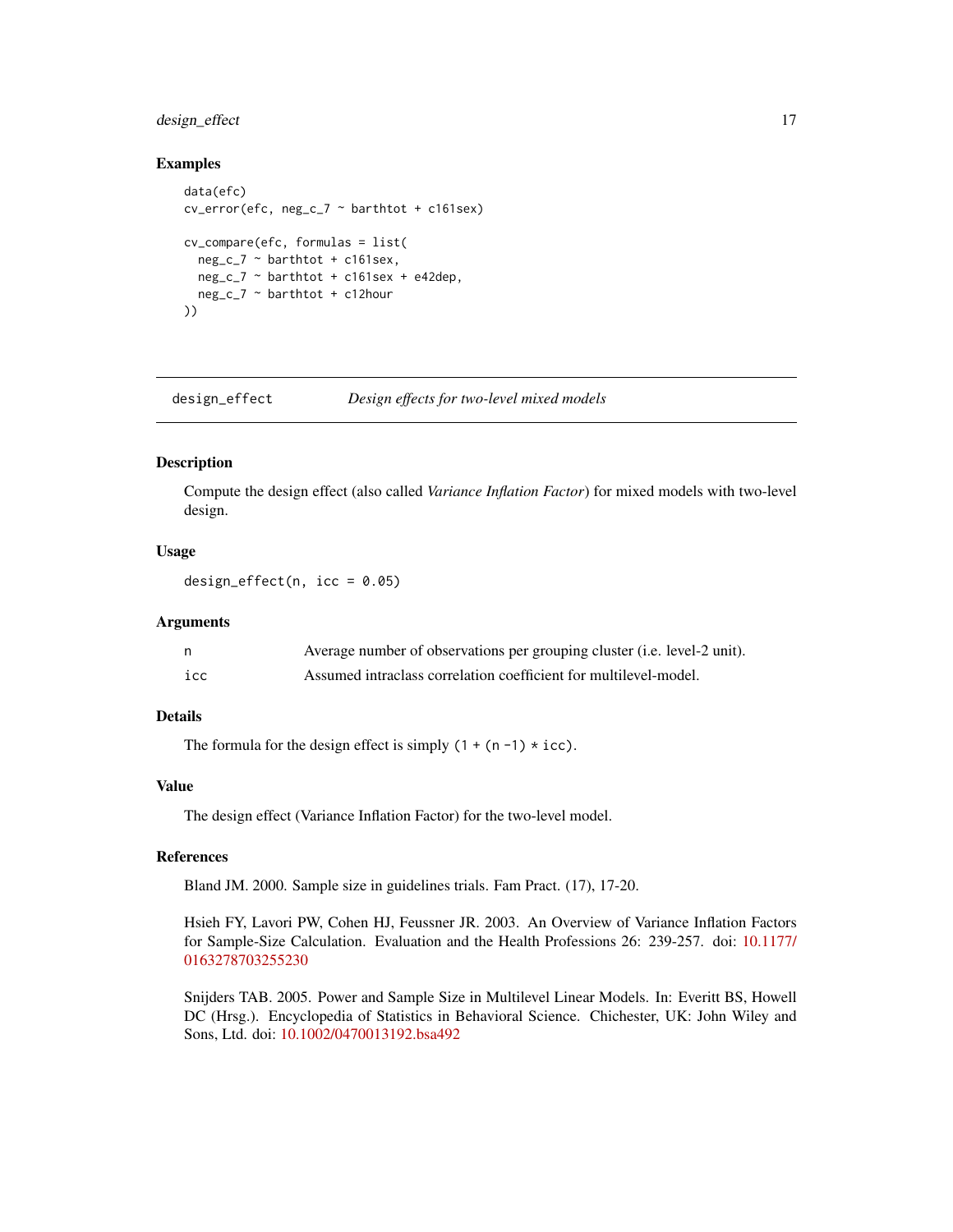<span id="page-17-0"></span>Thompson DM, Fernald DH, Mold JW. 2012. Intraclass Correlation Coefficients Typical of Cluster-Randomized Studies: Estimates From the Robert Wood Johnson Prescription for Health Projects. The Annals of Family Medicine;10(3):235-40. doi: [10.1370/afm.1347](https://doi.org/10.1370/afm.1347)

#### Examples

```
# Design effect for two-level model with 30 observations per
# cluster group (level-2 unit) and an assumed intraclass
# correlation coefficient of 0.05.
design_effect(n = 30)
# Design effect for two-level model with 24 observation per cluster
# group and an assumed intraclass correlation coefficient of 0.2.
design_effect(n = 24, icc = 0.2)
```
efc *Sample dataset from the EUROFAMCARE project*

#### **Description**

German data set from the European study on family care of older people.

#### References

Lamura G, Döhner H, Kofahl C, editors. Family carers of older people in Europe: a six-country comparative study. Münster: LIT, 2008.

find\_beta *Determining distribution parameters*

#### Description

find\_beta(), find\_normal() and find\_cauchy() find the shape, mean and standard deviation resp. the location and scale parameters to describe the beta, normal or cauchy distribution, based on two percentiles. find\_beta2() finds the shape parameters for a Beta distribution, based on a probability value and its standard error or confidence intervals.

#### Usage

find\_beta(x1, p1, x2, p2) find\_beta2(x, se, ci, n) find\_cauchy(x1, p1, x2, p2) find\_normal(x1, p1, x2, p2)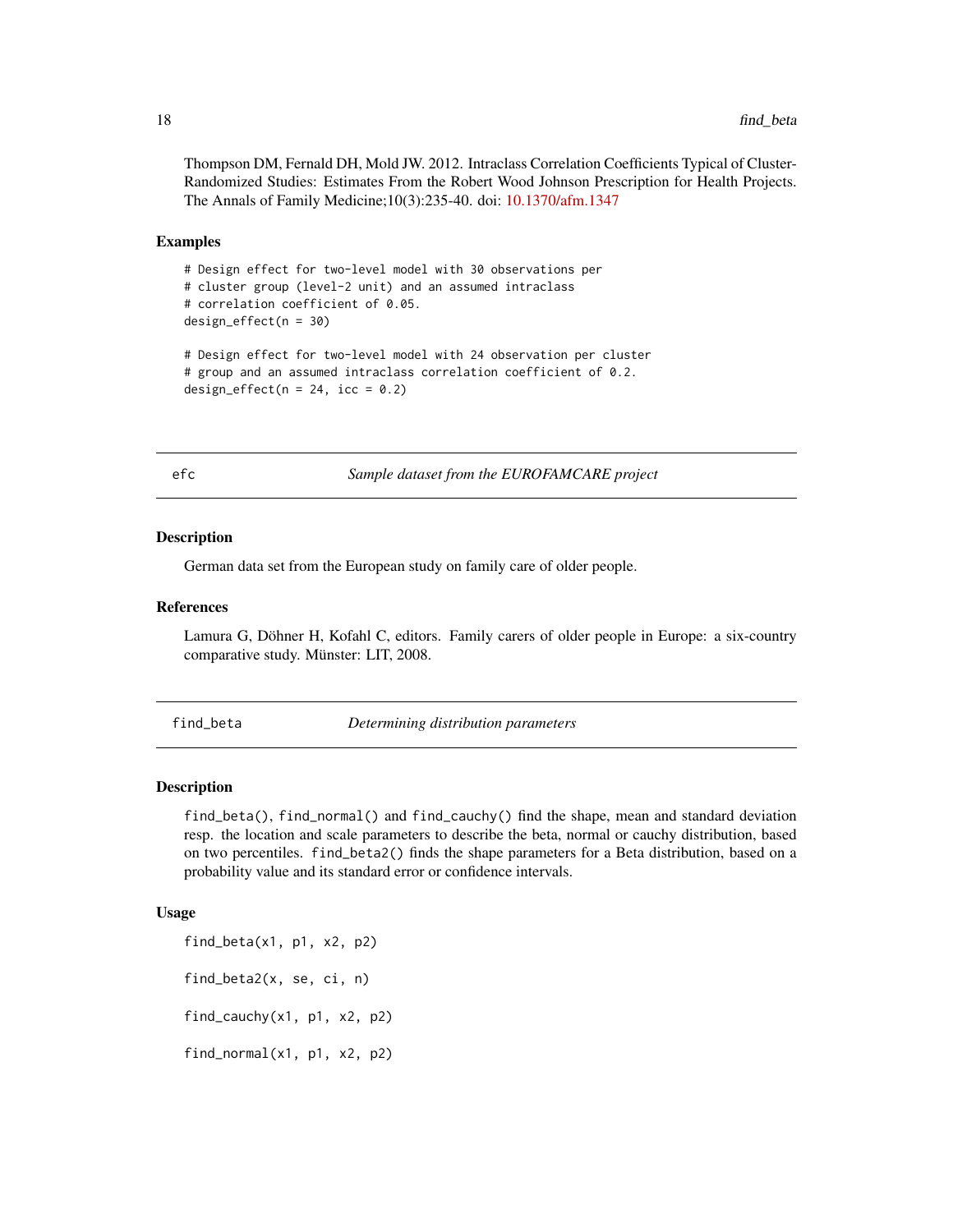#### find\_beta 19

#### Arguments

| x1             | Value for the first percentile.                                                                                                                                                                                                                    |
|----------------|----------------------------------------------------------------------------------------------------------------------------------------------------------------------------------------------------------------------------------------------------|
| p1             | Probability of the first percentile.                                                                                                                                                                                                               |
| x <sub>2</sub> | Value for the second percentile.                                                                                                                                                                                                                   |
| p <sub>2</sub> | Probability of the second percentile.                                                                                                                                                                                                              |
| $\mathsf{x}$   | Numeric, a probability value between 0 and 1. Typically indicates a prevalence<br>rate of an outcome of interest; Or an integer value with the number of observed<br>events. In this case, specify n to indicate the toral number of observations. |
| se             | The standard error of x. Either se or ci must be specified.                                                                                                                                                                                        |
| ci             | The upper limit of the confidence interval of x. Either se or c i must be specified.                                                                                                                                                               |
| n              | Numeric, number of total observations. Needs to be specified, if $x$ is an integer<br>(number of observed events), and no probability. See 'Examples'.                                                                                             |

#### Details

These functions can be used to find parameter for various distributions, to define prior probabilities for Bayesian analyses. x1, p1, x2 and p2 are parameters that describe two quantiles. Given this knowledge, the distribution parameters are returned.

Use find\_beta2(), if the known parameters are, e.g. a prevalence rate or similar probability, and its standard deviation or confidence interval. In this case. x should be a probability, for example a prevalence rate of a certain event. se then needs to be the standard error for this probability. Alternatively, ci can be specified, which should indicate the upper limit of the confidence interval od the probability (prevalence rate) x. If the number of events out of a total number of trials is known (e.g. 12 heads out of 30 coin tosses), x can also be the number of observed events, while n indicates the total amount of trials (in the above example, the function call would be:  $find_beta2(x = 12, n)$  $= 30$ ).

#### Value

A list of length two, with the two distribution parameters than can be used to define the distribution, which (best) describes the shape for the given input parameters.

#### References

Cook JD. Determining distribution parameters from quantiles. 2010: Department of Biostatistics, Texas [\(PDF\)](https://www.johndcook.com/quantiles_parameters.pdf)

```
# example from blogpost:
# https://www.johndcook.com/blog/2010/01/31/parameters-from-percentiles/
# 10% of patients respond within 30 days of treatment
# and 80% respond within 90 days of treatment
find_normal(x1 = 30, p1 = .1, x2 = 90, p2 = .8)
find_cauchy(x1 = 30, p1 = .1, x2 = 90, p2 = .8)
```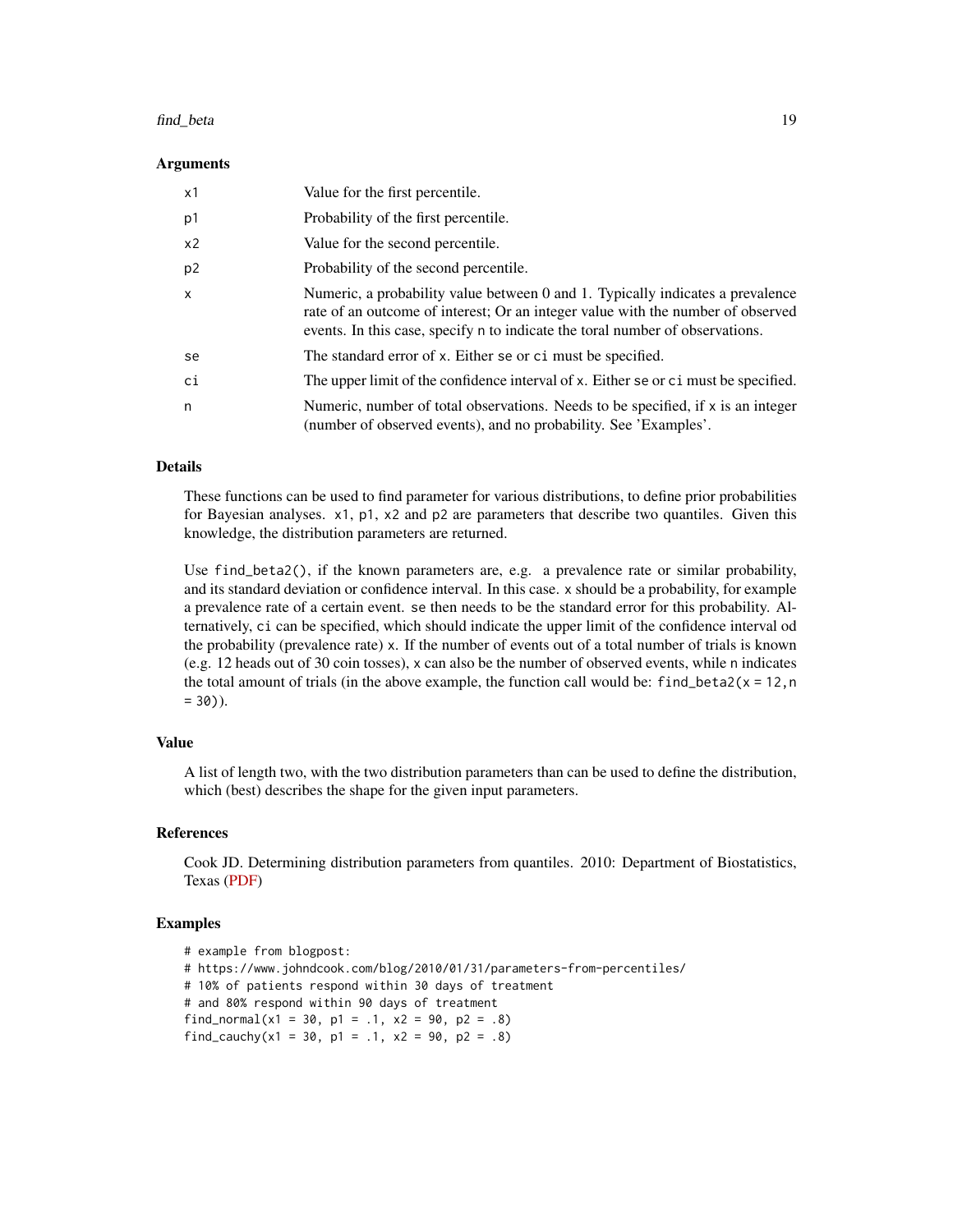```
parms \le find_normal(x1 = 30, p1 = .1, x2 = 90, p2 = .8)
curve(
  dnorm(x, mean = parms$mean, sd = parms$sd),from = 0, to = 200)
parms \le find_cauchy(x1 = 30, p1 = .1, x2 = 90, p2 = .8)
curve(
  dcauchy(x, location = parms$location, scale = parms$scale),from = 0, to = 200)
find_beta2(x = .25, ci = .5)
shapes \le find_beta2(x = .25, ci = .5)
curve(dbeta(x, shapes[[1]], shapes[[2]]))
# find Beta distribution for 3 events out of 20 observations
find_beta2(x = 3, n = 20)
shapes \le find_beta2(x = 3, n = 20)
curve(dbeta(x, shapes[[1]], shapes[[2]]))
```
fish *Sample dataset*

#### Description

Sample data from the UCLA idre website.

#### References

https://stats.idre.ucla.edu/r/dae/zip/

gmd *Gini's Mean Difference*

#### Description

gmd() computes Gini's mean difference for a numeric vector or for all numeric vectors in a data frame.

#### Usage

 $\text{gmd}(x, \ldots)$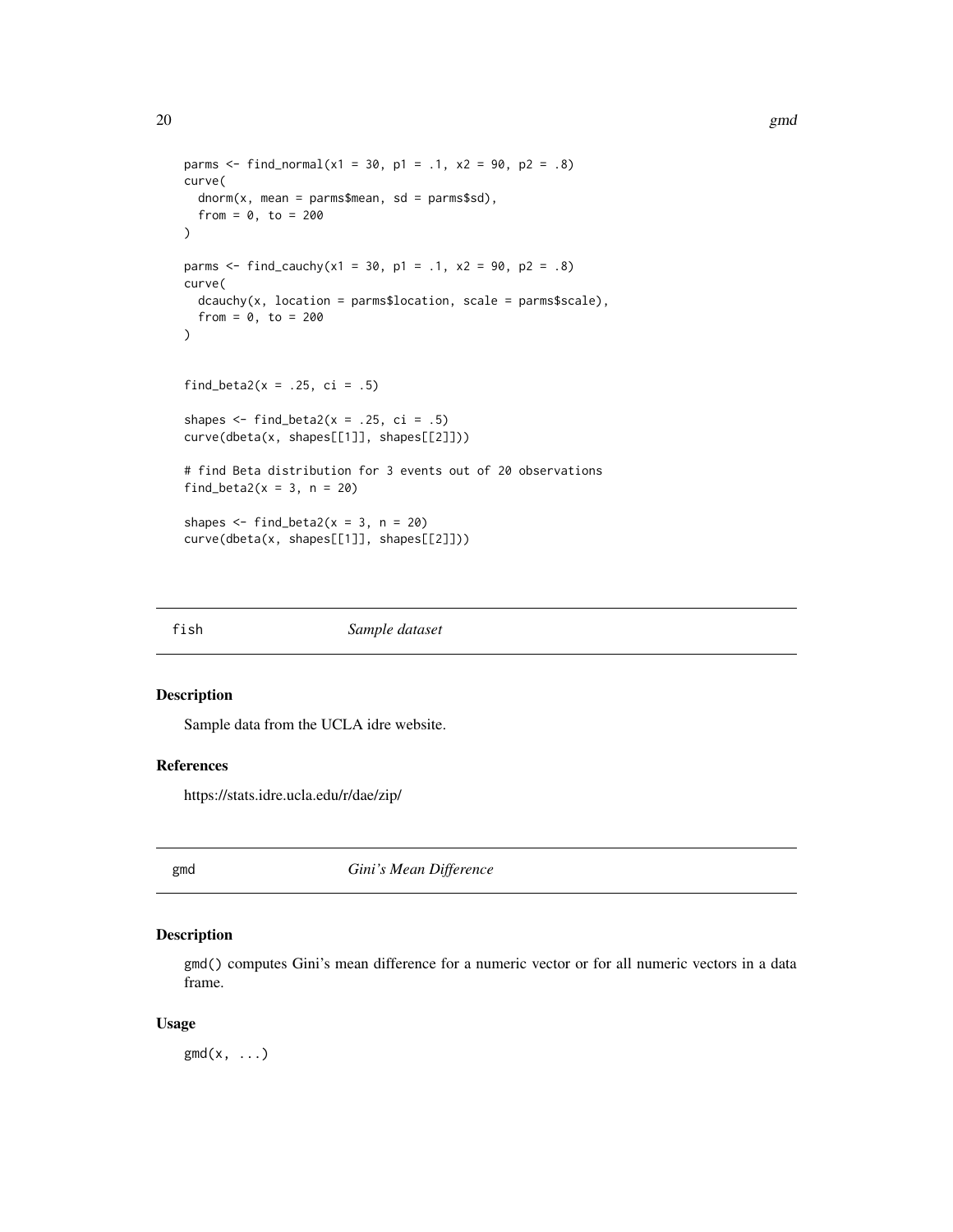#### <span id="page-20-0"></span>inequ\_trend 21

#### Arguments

| X.                      | A vector or data frame.                                                                                                                                               |
|-------------------------|-----------------------------------------------------------------------------------------------------------------------------------------------------------------------|
| $\cdot$ $\cdot$ $\cdot$ | Optional, unquoted names of variables that should be selected for further pro-<br>cessing. Required, if x is a data frame (and no vector) and only selected variables |
|                         | from x should be processed. You may also use functions like : or tidyselect's                                                                                         |
|                         | select_helpers.                                                                                                                                                       |

#### Value

For numeric vectors, Gini's mean difference. For non-numeric vectors or vectors of length < 2, returns NA.

#### Note

Gini's mean difference is defined as the mean absolute difference between any two distinct elements of a vector. Missing values from x are silently removed.

#### References

David HA. Gini's mean difference rediscovered. Biometrika 1968(55): 573-575

#### Examples

```
data(efc)
gmd(efc$e17age)
gmd(efc, e17age, c160age, c12hour)
```
inequ\_trend *Compute trends in status inequalities*

#### Description

This method computes the proportional change of absolute (rate differences) and relative (rate ratios) inequalities of prevalence rates for two different status groups, as proposed by Mackenbach et al. (2015).

#### Usage

```
inequ_trend(data, prev.low, prev.hi)
```
#### Arguments

| data     | A data frame that contains the variables with prevalence rates for both low and |
|----------|---------------------------------------------------------------------------------|
|          | high status groups (see 'Examples').                                            |
| prev.low | The name of the variable with the prevalence rates for the low status groups.   |
| prev.hi  | The name of the variable with the prevalence rates for the hi status groups.    |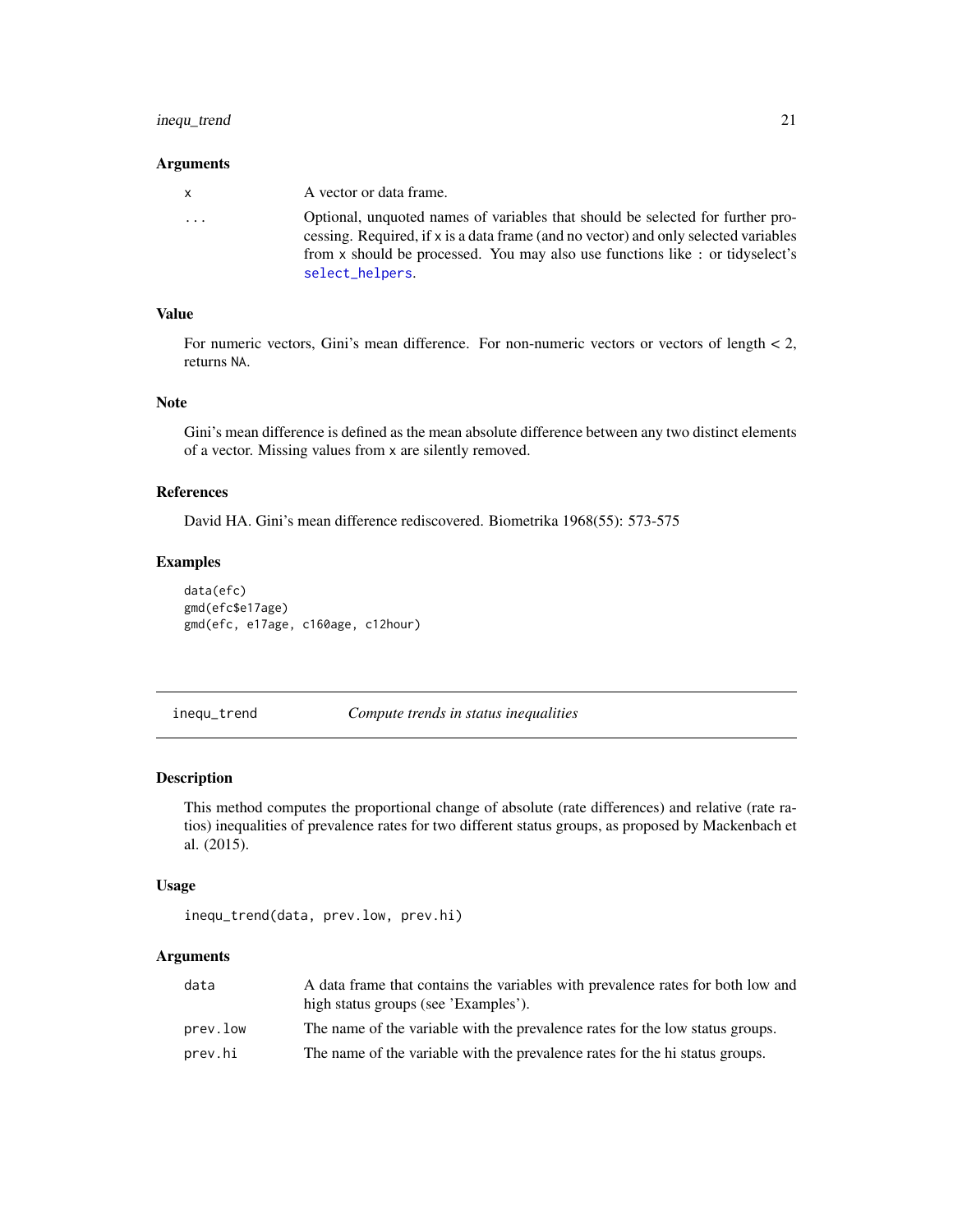#### Details

Given the time trend of prevalence rates of an outcome for two status groups (e.g. the mortality rates for people with lower and higher socioeconomic status over 40 years), this function computes the proportional change of absolute and relative inequalities, expressed in changes in rate differences and rate ratios. The function implements the algorithm proposed by *Mackenbach et al. 2015*.

#### Value

A data frame with the prevalence rates as well as the values for the proportional change in absolute (rd) and relative (rr) ineqqualities.

#### References

Mackenbach JP, Martikainen P, Menvielle G, de Gelder R. 2015. The Arithmetic of Reducing Relative and Absolute Inequalities in Health: A Theoretical Analysis Illustrated with European Mortality Data. Journal of Epidemiology and Community Health 70(7): 730-36. doi: [10.1136/](https://doi.org/10.1136/jech-2015-207018) [jech2015207018](https://doi.org/10.1136/jech-2015-207018)

#### Examples

# This example reproduces Fig. 1 of Mackenbach et al. 2015, p.5 # 40 simulated time points, with an initial rate ratio of 2 and # a rate difference of 100 (i.e. low status group starts with a # prevalence rate of 200, the high status group with 100) # annual decline of prevalence is 1% for the low, and 3% for the # high status group  $n < -40$ time  $\leq$  seq(1, n, by = 1)  $lo \le - rep(200, times = n)$ for (i in 2:n)  $lo[i] \leftarrow lo[i - 1] * .99$ hi  $\leq$  rep(100, times = n) for (i in 2:n) hi[i] <- hi[i - 1]  $*$  .97 prev.data <- data.frame(lo, hi) # print values inequ\_trend(prev.data, lo, hi) # plot trends - here we see that the relative inequalities # are increasing over time, while the absolute inequalities # are first increasing as well, but later are decreasing # (while rel. inequ. are still increasing) plot(inequ\_trend(prev.data, lo, hi))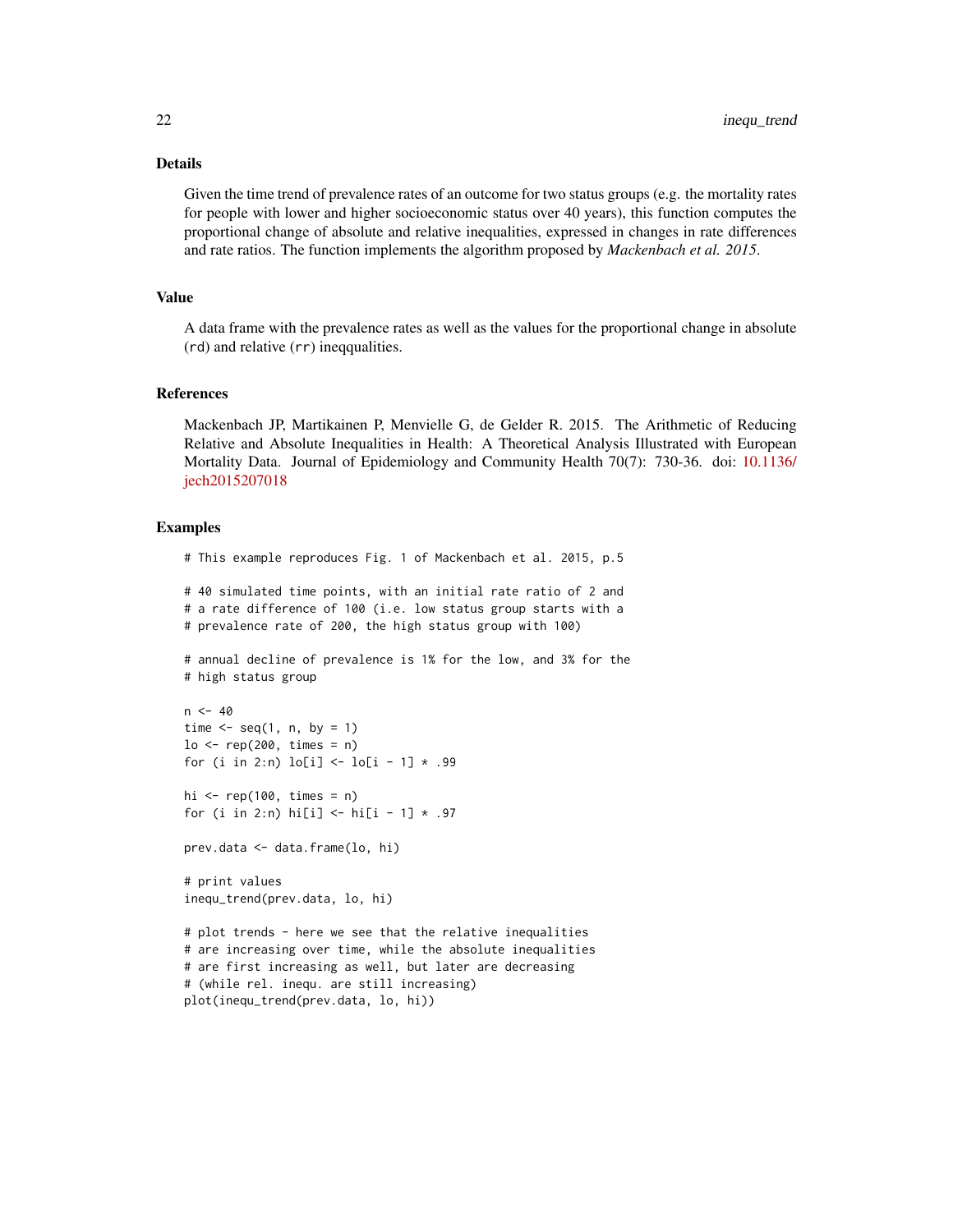<span id="page-22-0"></span>

#### Description

This functions checks whether a number is, or numbers in a vector are prime numbers.

#### Usage

is\_prime(x)

#### Arguments

x An integer, or a vector of integers.

#### Value

TRUE for each prime number in x, FALSE otherwise.

#### Examples

```
is_prime(89)
is_prime(15)
is_prime(c(1, 2, 3, 4, 5, 6, 7, 8, 9, 10))
```
means\_by\_group *Summary of mean values by group*

#### Description

Computes mean, sd and se for each sub-group (indicated by grp) of dv.

#### Usage

```
means_by_group(
  x,
  dv,
  grp,
 weights = NULL,
 digits = 2,
 out = c("txt", "viewer", "browser"),
  encoding = "UTF-8",
  file = NULL
)
```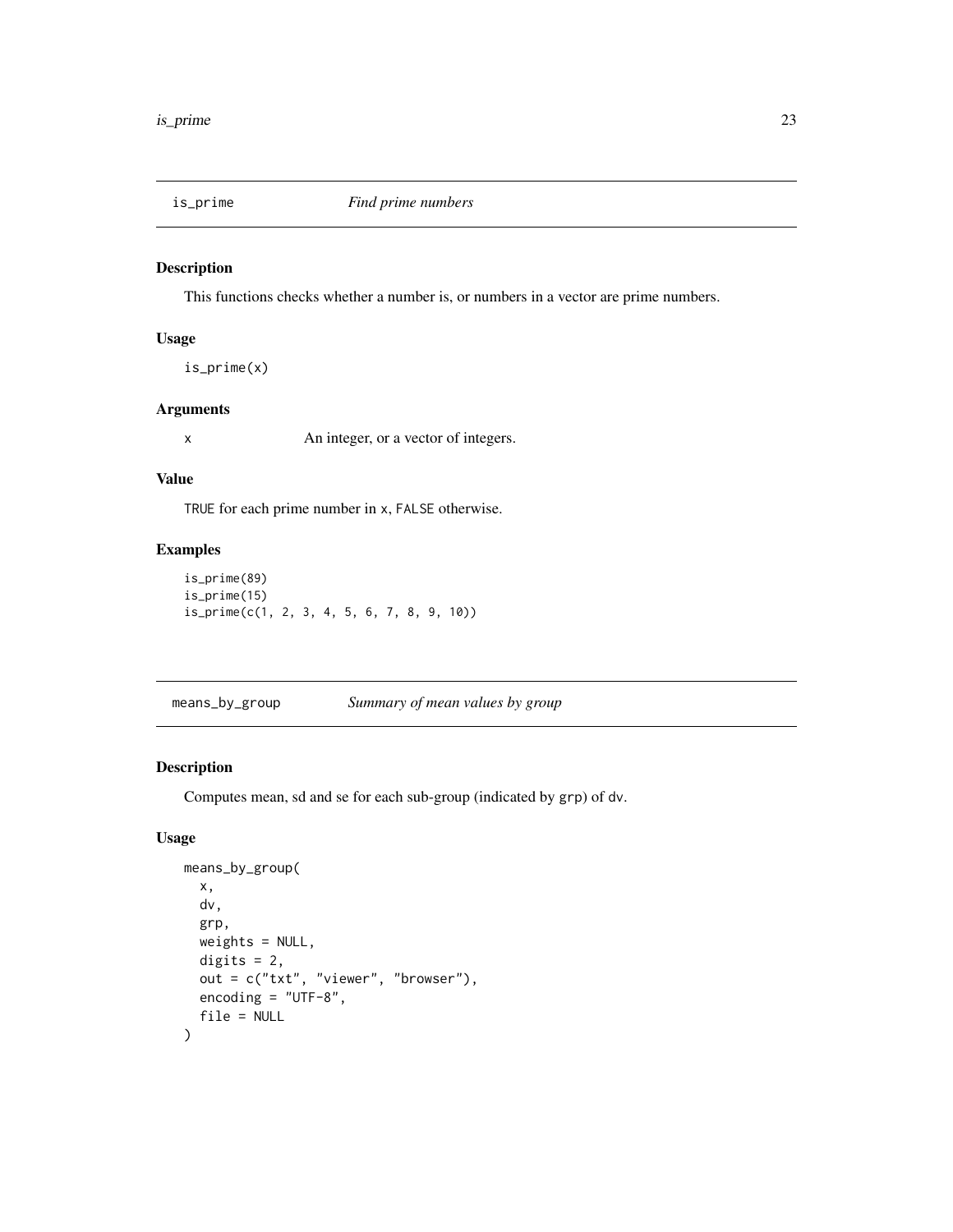```
grpmean(
 x,
 dv,
 grp,
 weights = NULL,
 digits = 2,
 out = c("txt", "viewer", "browser"),
 encoding = "UTF-8",
  file = NULL
)
```
#### Arguments

| $\times$ | A (grouped) data frame.                                                                                                                                                                                                                                                                                  |  |
|----------|----------------------------------------------------------------------------------------------------------------------------------------------------------------------------------------------------------------------------------------------------------------------------------------------------------|--|
| dv       | Name of the dependent variable, for which the mean value, grouped by grp, is<br>computed.                                                                                                                                                                                                                |  |
| grp      | Factor with the cross-classifying variable, where dv is grouped into the cate-<br>gories represented by grp. Numeric vectors are coerced to factors.                                                                                                                                                     |  |
| weights  | Name of variable in x that indicated the vector of weights that will be applied to<br>weight all observations. Default is NULL, so no weights are used.                                                                                                                                                  |  |
| digits   | Numeric, amount of digits after decimal point when rounding estimates and<br>values.                                                                                                                                                                                                                     |  |
| out      | Character vector, indicating whether the results should be printed to console<br>(out = " $txt"$ ) or as HTML-table in the viewer-pane (out = "viewer") or browser<br>(out = "browser"), of if the results should be plotted (out = "plot", only ap-<br>plies to certain functions). May be abbreviated. |  |
| encoding | Character vector, indicating the charset encoding used for variable and value<br>labels. Default is "UTF-8". Only used when out is not "txt".                                                                                                                                                            |  |
| file     | Destination file, if the output should be saved as file. Only used when out is not<br>"txt".                                                                                                                                                                                                             |  |

#### Details

This function performs a One-Way-Anova with dv as dependent and grp as independent variable, by calling  $lm$ (count ~ as.factor(grp)). Then [contrast](#page-0-0) is called to get p-values for each subgroup. P-values indicate whether each group-mean is significantly different from the total mean.

#### Value

For non-grouped data frames, means\_by\_group() returns a data frame with following columns: term, mean, N, std.dev, std.error and p.value. For grouped data frames, returns a list of such data frames.

```
data(efc)
means_by_group(efc, c12hour, e42dep)
```
<span id="page-23-0"></span>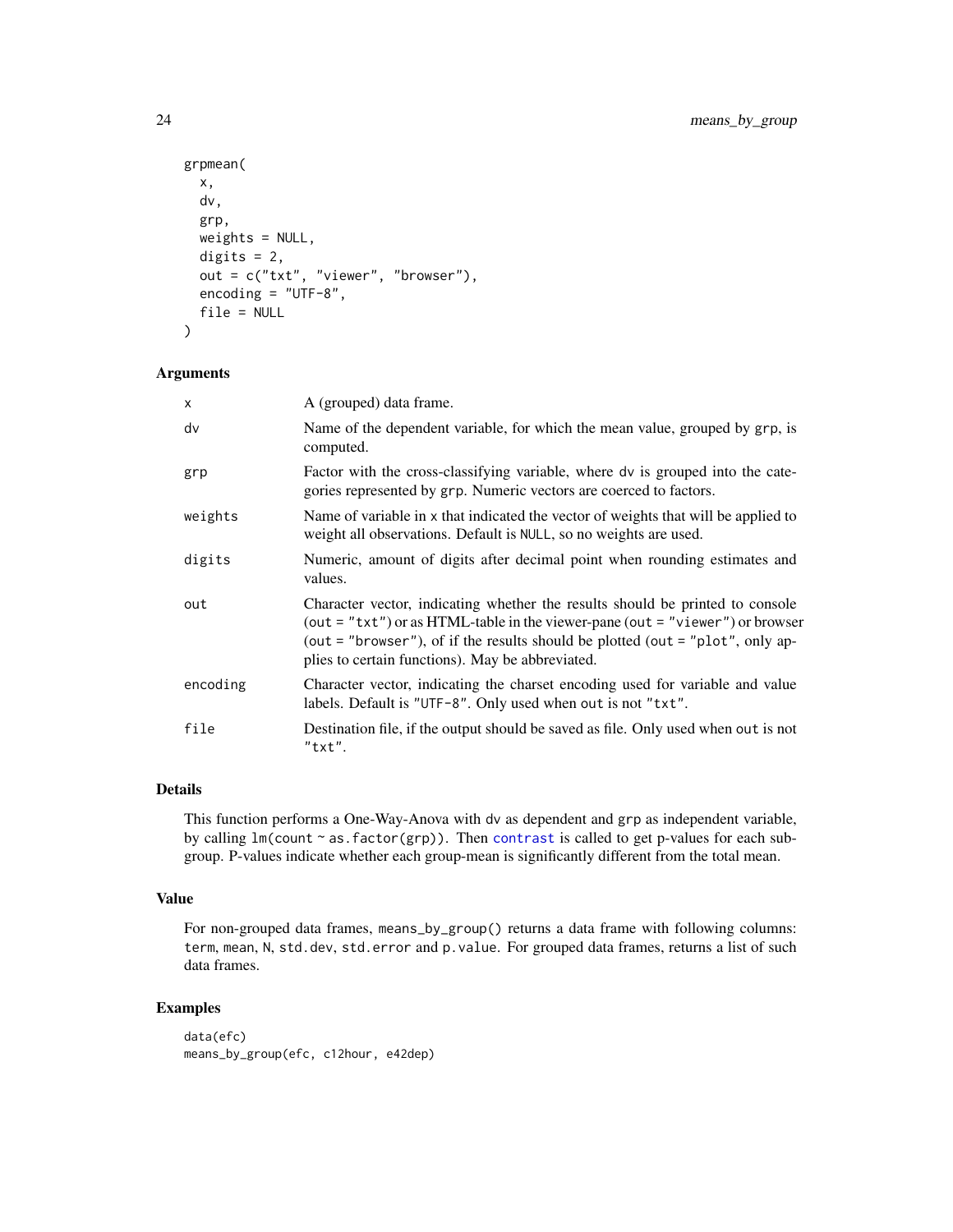#### <span id="page-24-0"></span> $mean_n$  25

```
data(iris)
means_by_group(iris, Sepal.Width, Species)
# also works for grouped data frames
if (require("dplyr")) {
  efc %>%
    group_by(c172code) %>%
    means_by_group(c12hour, e42dep)
}
# weighting
efc$weight <- abs(rnorm(n = nrow(efc), mean = 1, sd = .5))
means_by_group(efc, c12hour, e42dep, weights = weight)
```
mean\_n *Row means with min amount of valid values*

#### Description

This function is similar to the SPSS MEAN.n function and computes row means from a data.frame or matrix if at least n values of a row are valid (and not NA).

#### Usage

 $mean_n(data, n, digits = 2)$ 

#### Arguments

| dat |        | A data frame with at least two columns, where row means are applied.                                                                      |
|-----|--------|-------------------------------------------------------------------------------------------------------------------------------------------|
|     | n      | May either be                                                                                                                             |
|     |        | • a numeric value that indicates the amount of valid values per row to calcu-<br>late the row mean;                                       |
|     |        | • or a value between 0 and 1, indicating a proportion of valid values per row<br>to calculate the row mean (see 'Details').               |
|     |        | If a row's sum of valid values is less than n, NA will be returned as row mean<br>value.                                                  |
|     | digits | Numeric value indicating the number of decimal places to be used for rounding<br>mean value. Negative values are allowed (see 'Details'). |
|     |        |                                                                                                                                           |

#### Details

Rounding to a negative number of digits means rounding to a power of ten, so for example mean\_n(df, 3, digits  $= -2$ ) rounds to the nearest hundred.

For n, must be a numeric value from 0 to ncol(dat). If a *row* in dat has at least n non-missing values, the row mean is returned. If n is a non-integer value from 0 to 1, n is considered to indicate the proportion of necessary non-missing values per row. E.g., if  $n = 0.75$ , a row must have at least ncol(dat) \* n non-missing values for the row mean to be calculated. See 'Examples'.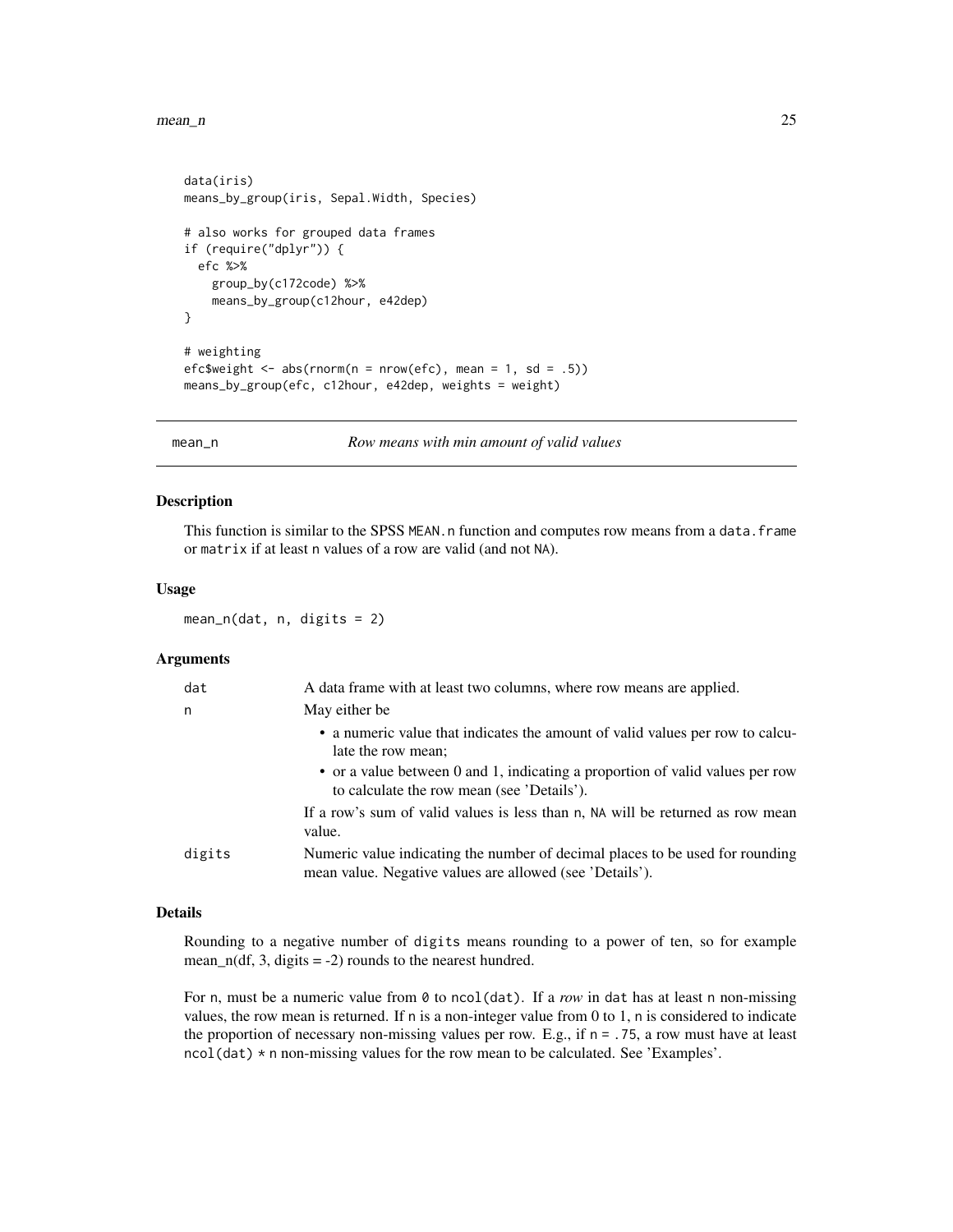#### <span id="page-25-0"></span>Value

A vector with row mean values of df for those rows with at least n valid values. Else, NA is returned.

#### References

[r4stats.com](http://r4stats.com/2014/09/03/adding-the-spss-mean-n-function-to-r/)

#### Examples

```
dat <- data.frame(c1 = c(1, 2, NA, 4),
                  c2 = c(NA, 2, NA, 5),
                  c3 = c(NA, 4, NA, NA),c4 = c(2,3,7,8)# needs at least 4 non-missing values per row
mean_n(dat, 4) # 1 valid return value
# needs at least 3 non-missing values per row
mean_n(dat, 3) # 2 valid return values
# needs at least 2 non-missing values per row
mean_n(dat, 2)
# needs at least 1 non-missing value per row
mean_n(dat, 1) # all means are shown
# needs at least 50% of non-missing values per row
mean_n(dat, .5) # 3 valid return values
# needs at least 75% of non-missing values per row
mean_n(dat, .75) # 2 valid return values
```
#### Description

mediation() is a short summary for multivariate-response mediation-models.

#### Usage

```
mediation(x, ...)
## S3 method for class 'brmsfit'
mediation(x, treatment, mediator, prob = 0.9, typical = "median", ...)
```
mediation *Summary of Bayesian multivariate-response mediation-models*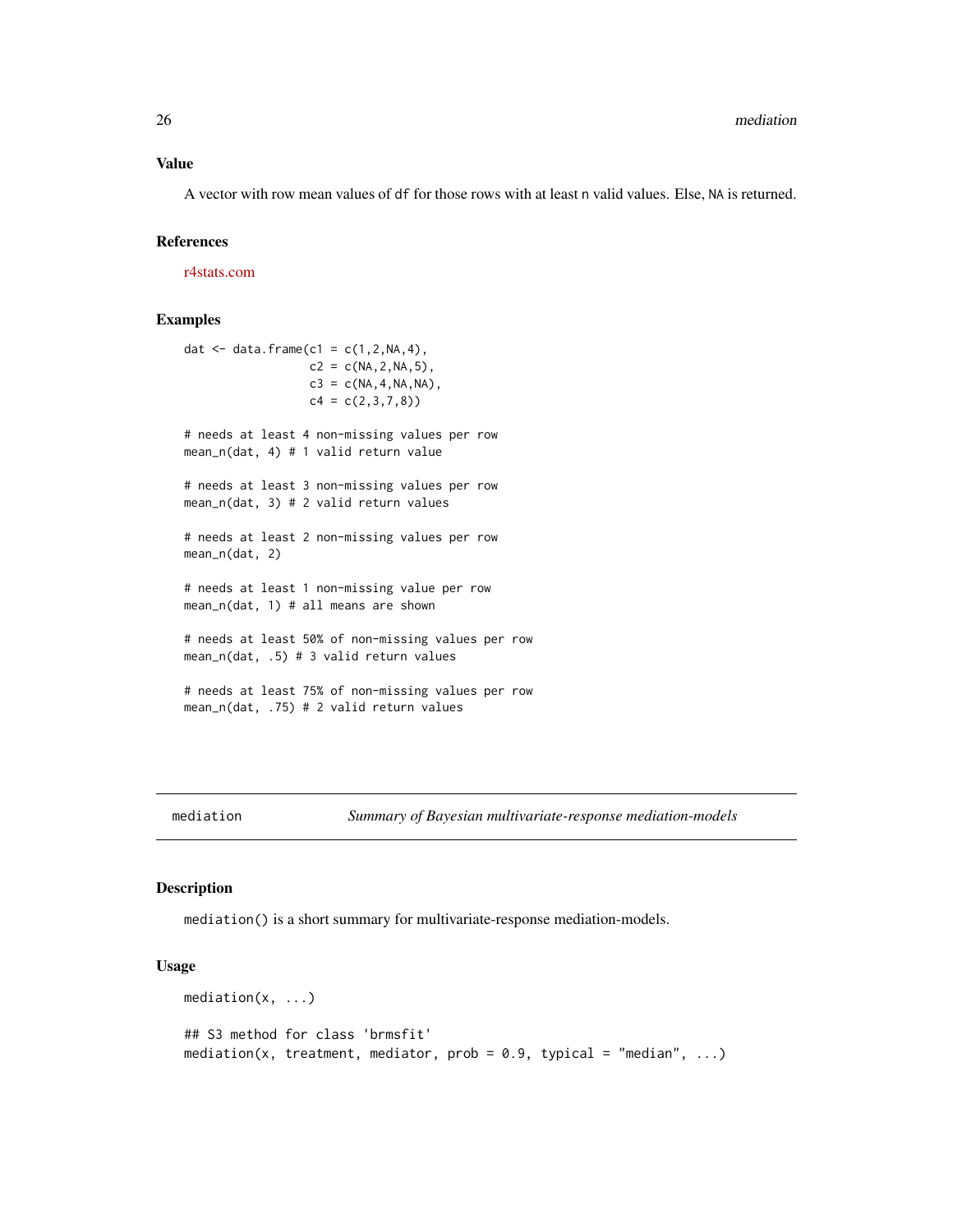#### <span id="page-26-0"></span>mwu 27

#### Arguments

| $\mathsf{x}$ | A stanreg, stanfit, or brmsfit object.                                                                                                                                                                              |
|--------------|---------------------------------------------------------------------------------------------------------------------------------------------------------------------------------------------------------------------|
| .            | Not used.                                                                                                                                                                                                           |
| treatment    | Character, name of the treatment variable (or direct effect) in a (multivariate<br>response) mediator-model. If missing, mediation() tries to find the treatment<br>variable automatically, however, this may fail. |
| mediator     | Character, name of the mediator variable in a (multivariate response) mediator-<br>model. If missing, mediation() tries to find the treatment variable automati-<br>cally, however, this may fail.                  |
| prob         | Vector of scalars between 0 and 1, indicating the mass within the credible inter-<br>val that is to be estimated.                                                                                                   |
| typical      | The typical value that will represent the Bayesian point estimate. By default,<br>the posterior median is returned. See typical_value for possible values for<br>this argument.                                     |

#### Details

mediation() returns a data frame with information on the *direct effect* (mean value of posterior samples from treatment of the outcome model), *mediator effect* (mean value of posterior samples from mediator of the outcome model), *indirect effect* (mean value of the multiplication of the posterior samples from mediator of the outcome model and the posterior samples from treatment of the mediation model) and the total effect (mean value of sums of posterior samples used for the direct and indirect effect). The *proportion mediated* is the indirect effect divided by the total effect.

For all values, the 90% HDIs are calculated by default. Use prob to calculate a different interval.

The arguments treatment and mediator do not necessarily need to be specified. If missing, mediation() tries to find the treatment and mediator variable automatically. If this does not work, specify these variables.

#### Value

A data frame with direct, indirect, mediator and total effect of a multivariate-response mediationmodel, as well as the proportion mediated. The effect sizes are mean values of the posterior samples.

mwu *Mann-Whitney-U-Test*

#### Description

This function performs a Mann-Whitney-U-Test (or Wilcoxon rank sum test, see [wilcox.test](#page-0-0) and [wilcox\\_test](#page-0-0)) for x, for each group indicated by grp. If grp has more than two categories, a comparison between each combination of two groups is performed.

The function reports U, p and Z-values as well as effect size r and group-rank-means.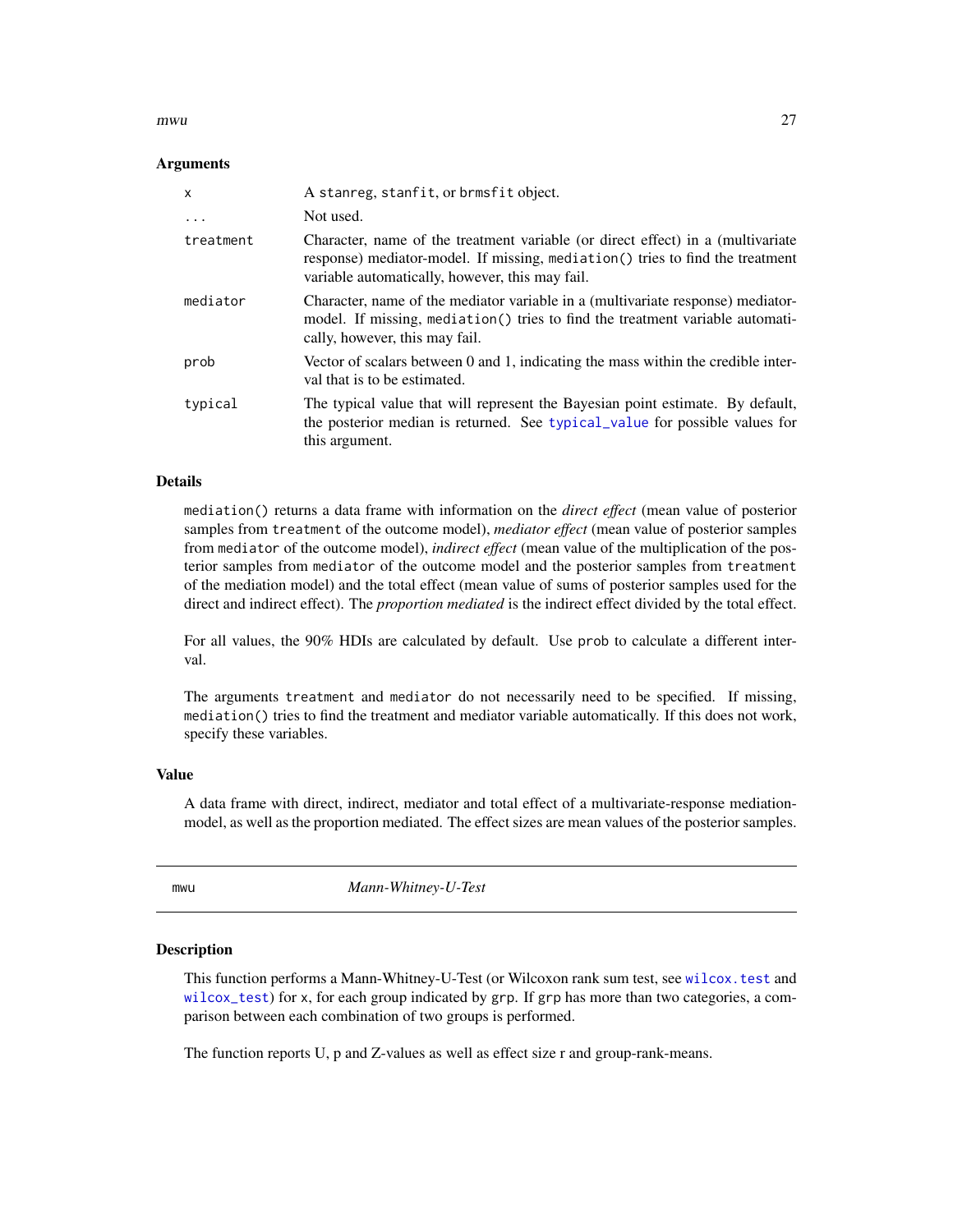#### Usage

```
mwu(
 data,
  x,
  grp,
  distribution = "asymptotic",
 out = c("txt", "viewer", "browser"),
  encoding = "UTF-8",
  file = NULL
\mathcal{L}mannwhitney(
 data,
 x,
  grp,
  distribution = "asymptotic",
 out = c("txt", "viewer", "browser"),
  encoding = "UTF-8",
  file = NULL
)
```
#### Arguments

| data         | A data frame.                                                                                                                                                                                                                                                                                        |
|--------------|------------------------------------------------------------------------------------------------------------------------------------------------------------------------------------------------------------------------------------------------------------------------------------------------------|
| $\mathsf{x}$ | Bare (unquoted) variable name, or a character vector with the variable name.                                                                                                                                                                                                                         |
| grp          | Bare (unquoted) name of the cross-classifying variable, where x is grouped into<br>the categories represented by grp, or a character vector with the variable name.                                                                                                                                  |
| distribution | Indicates how the null distribution of the test statistic should be computed. May<br>be one of "exact", "approximate" or "asymptotic" (default). See wilcox_test<br>for details.                                                                                                                     |
| out          | Character vector, indicating whether the results should be printed to console<br>(out = "txt") or as HTML-table in the viewer-pane (out = "viewer") or browser<br>(out = "browser"), of if the results should be plotted (out = "plot", only ap-<br>plies to certain functions). May be abbreviated. |
| encoding     | Character vector, indicating the charset encoding used for variable and value<br>labels. Default is "UTF-8". Only used when out is not "txt".                                                                                                                                                        |
| file         | Destination file, if the output should be saved as file. Only used when out is not<br>$"$ txt".                                                                                                                                                                                                      |

#### Value

(Invisibly) returns a data frame with U, p and Z-values for each group-comparison as well as effectsize r; additionally, group-labels and groups' n's are also included.

#### Note

This function calls the [wilcox\\_test](#page-0-0) with formula. If grp has more than two groups, additionally a Kruskal-Wallis-Test (see [kruskal.test](#page-0-0)) is performed.

<span id="page-27-0"></span>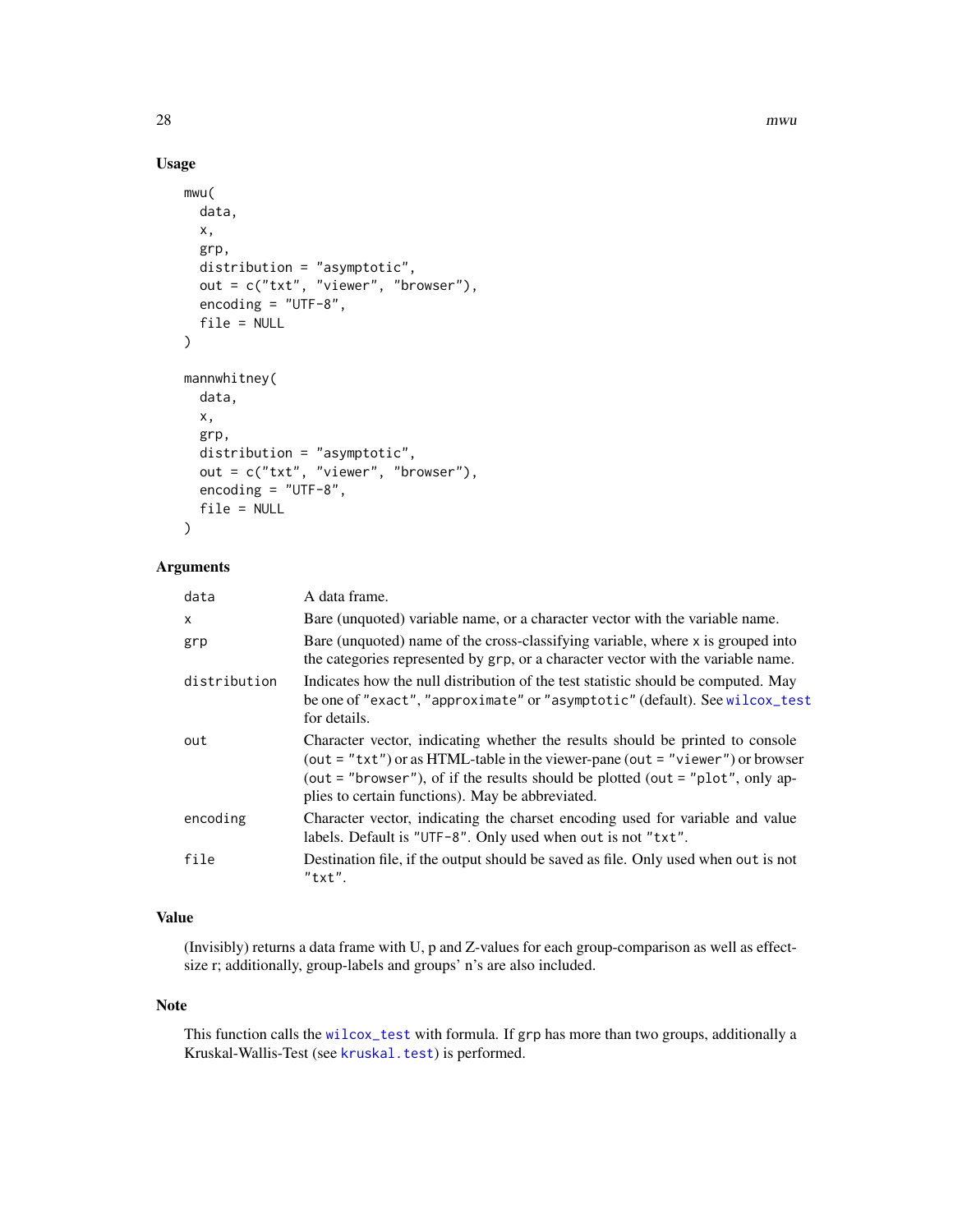#### <span id="page-28-0"></span>nhanes\_sample 29

Interpretation of effect sizes, as a rule-of-thumb:

- small effect  $>= 0.1$
- medium effect  $\geq 0.3$
- large effect  $> = 0.5$

#### Examples

```
data(efc)
# Mann-Whitney-U-Tests for elder's age by elder's dependency.
mwu(efc, e17age, e42dep)
```

| nhanes_sample | Sample dataset from the National Health and Nutrition Examination |
|---------------|-------------------------------------------------------------------|
|               | <i>Survey</i>                                                     |

#### Description

Selected variables from the National Health and Nutrition Examination Survey that are used in the example from Lumley (2010), Appendix E. See [svyglm.nb](#page-40-1) for examples.

#### References

Lumley T (2010). Complex Surveys: a guide to analysis using R. Wiley

| odds to rr | Get relative risks estimates from logistic regressions or odds ratio val- |
|------------|---------------------------------------------------------------------------|
|            | ues                                                                       |

#### Description

odds\_to\_rr() converts odds ratios from a logistic regression model (including mixed models) into relative risks; or\_to\_rr() converts a single odds ratio estimate into a relative risk estimate.

#### Usage

odds\_to\_rr(fit)

or\_to\_rr(or, p0)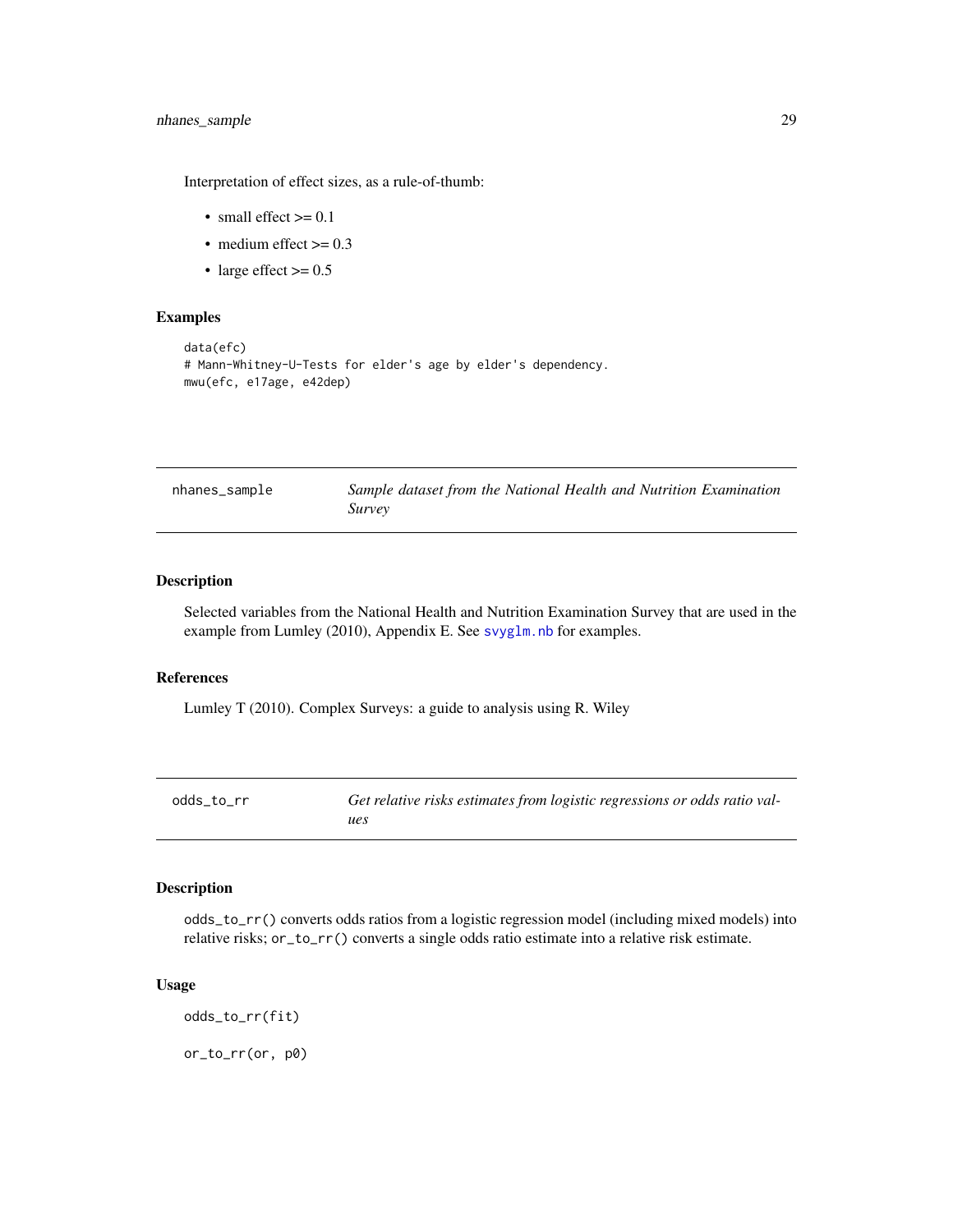#### Arguments

| fit | A fitted binomial generalized linear (mixed) model with logit-link function (lo-<br>gistic (multilevel) regression model).                                                                                                           |
|-----|--------------------------------------------------------------------------------------------------------------------------------------------------------------------------------------------------------------------------------------|
| ٥r  | Numeric, an odds ratio estimate.                                                                                                                                                                                                     |
| D0  | Numeric, the risk of having a positive outcome in the control or unexposed group<br>(reference group), i.e. the number of outcome or "successes" in the control<br>divided by the total number of observations in the control group. |

#### Details

This function extracts the odds ratios (exponentiated model coefficients) from logistic regressions (fitted with glm or glmer) and their related confidence intervals, and transforms these values into relative risks (and their related confidence intervals).

The formula for transformation is based on Zhang and Yu (1998), Wang (2013) and Grant (2014): RR <-OR /  $(1 - PØ + (PØ \times OR))$ , where OR is the odds ratio and PØ indicates the proportion of the incidence in the outcome variable for the control group (reference group).

#### Value

A data frame with relative risks and lower/upper confidence interval for the relative risks estimates; for or\_to\_rr(), the risk ratio estimate.

#### References

Grant RL. 2014. Converting an odds ratio to a range of plausible relative risks for better communication of research findings. BMJ 348:f7450. doi: [10.1136/bmj.f7450](https://doi.org/10.1136/bmj.f7450)

Wang Z. 2013. Converting Odds Ratio to Relative Risk in Cohort Studies with Partial Data Information. J Stat Soft 2013;55. doi: [10.18637/jss.v055.i05](https://doi.org/10.18637/jss.v055.i05)

Zhang J, Yu KF. 1998. What's the Relative Risk? A Method of Correcting the Odds Ratio in Cohort Studies of Common Outcomes. JAMA; 280(19): 1690-1. doi: [10.1001/jama.280.19.1690](https://doi.org/10.1001/jama.280.19.1690)

#### Examples

```
library(sjmisc)
library(lme4)
# create binary response
sleepstudy$Reaction.dicho <- dicho(sleepstudy$Reaction, dich.by = "median")
# fit model
fit <- glmer(Reaction.dicho ~ Days + (Days | Subject),
            data = sleepstudy, family = binomial("logit"))
# convert to relative risks
odds_to_rr(fit)
```
data(efc) # create binary response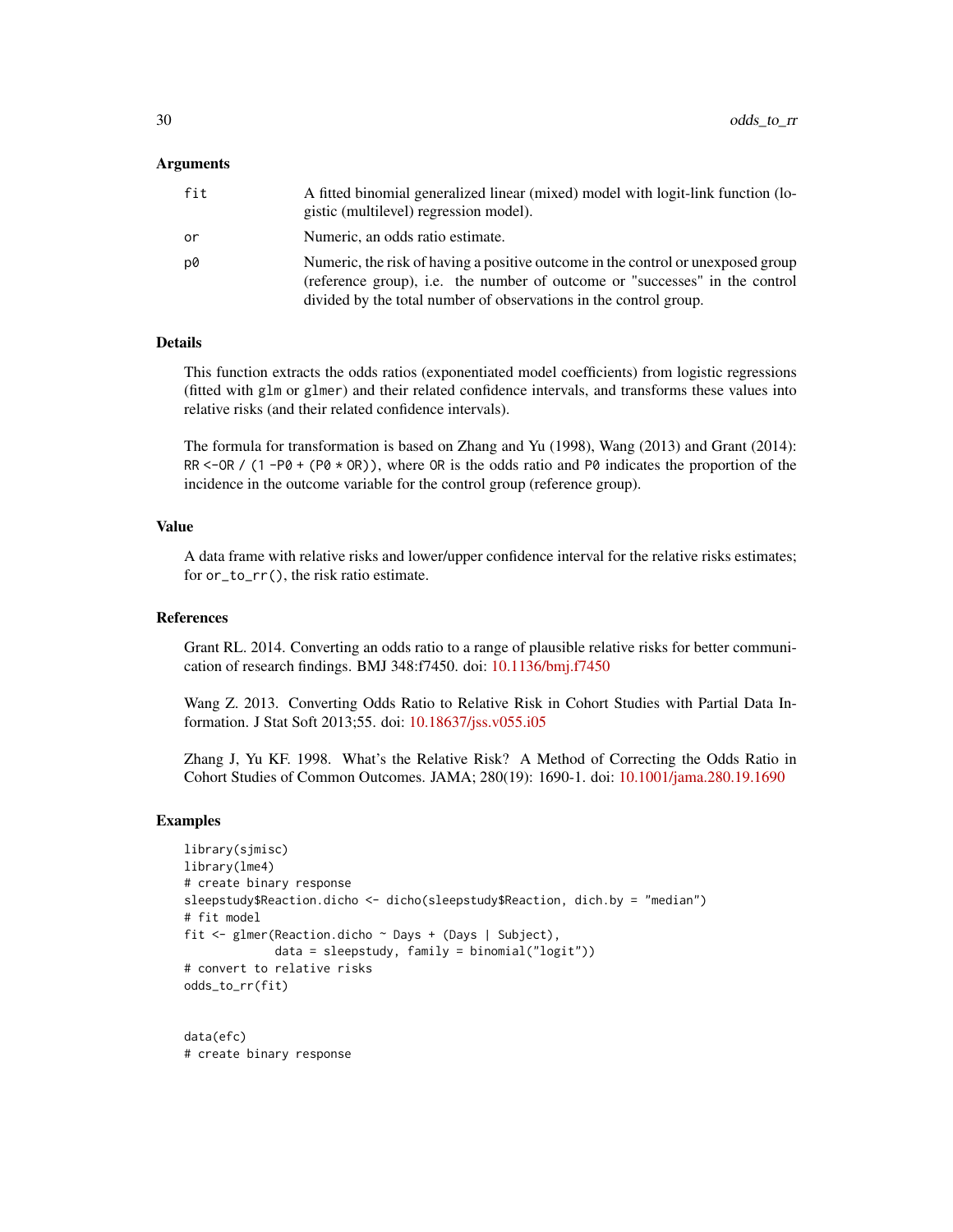<span id="page-30-0"></span>prop 31

```
y <- ifelse(efc$neg_c_7 < median(na.omit(efc$neg_c_7)), 0, 1)
# create data frame for fitted model
mydf <- data.frame(
 y = as.factor(y),
 sex = to_factor(efc$c161sex),
  dep = to_factor(efc$e42dep),
  barthel = efc$barthtot,
  education = to_factor(efc$c172code)
\lambda# fit model
fit \leq glm(y \sim., data = mydf, family = binomial(link = "logit"))
# convert to relative risks
odds_to_rr(fit)
# replicate OR/RR for coefficient "sex" from above regression
# p0 ~ .44, or ~ 1.914
prop.table(table(mydf$y, mydf$sex))
or_to_rr(1.914, 0.1055 / (.1324 + .1055))
```
#### prop *Proportions of values in a vector*

#### Description

prop() calculates the proportion of a value or category in a variable. props() does the same, but allows for multiple logical conditions in one statement. It is similar to mean() with logical predicates, however, both prop() and props() work with grouped data frames.

#### Usage

```
prop(data, ..., weights = NULL, na.rm = TRUE, digits = 4)props(data, ..., na.rm = TRUE, digits = 4)
```
#### Arguments

| data    | A data frame. May also be a grouped data frame (see 'Examples').                                                                                                                                            |  |
|---------|-------------------------------------------------------------------------------------------------------------------------------------------------------------------------------------------------------------|--|
| $\cdot$ | One or more value pairs of comparisons (logical predicates). Put variable names<br>the left-hand-side and values to match on the right hand side. Expressions may<br>be quoted or unquoted. See 'Examples'. |  |
| weights | Vector of weights that will be applied to weight all observations. Must be a<br>vector of same length as the input vector. Default is NULL, so no weights are<br>used.                                      |  |
| na.rm   | Logical, whether to remove NA values from the vector when the proportion is<br>calculated. na.rm = FALSE gives you the raw percentage of a value in a vector,<br>$na$ . $rm = TRUE$ the valid percentage.   |  |
| digits  | Amount of digits for returned values.                                                                                                                                                                       |  |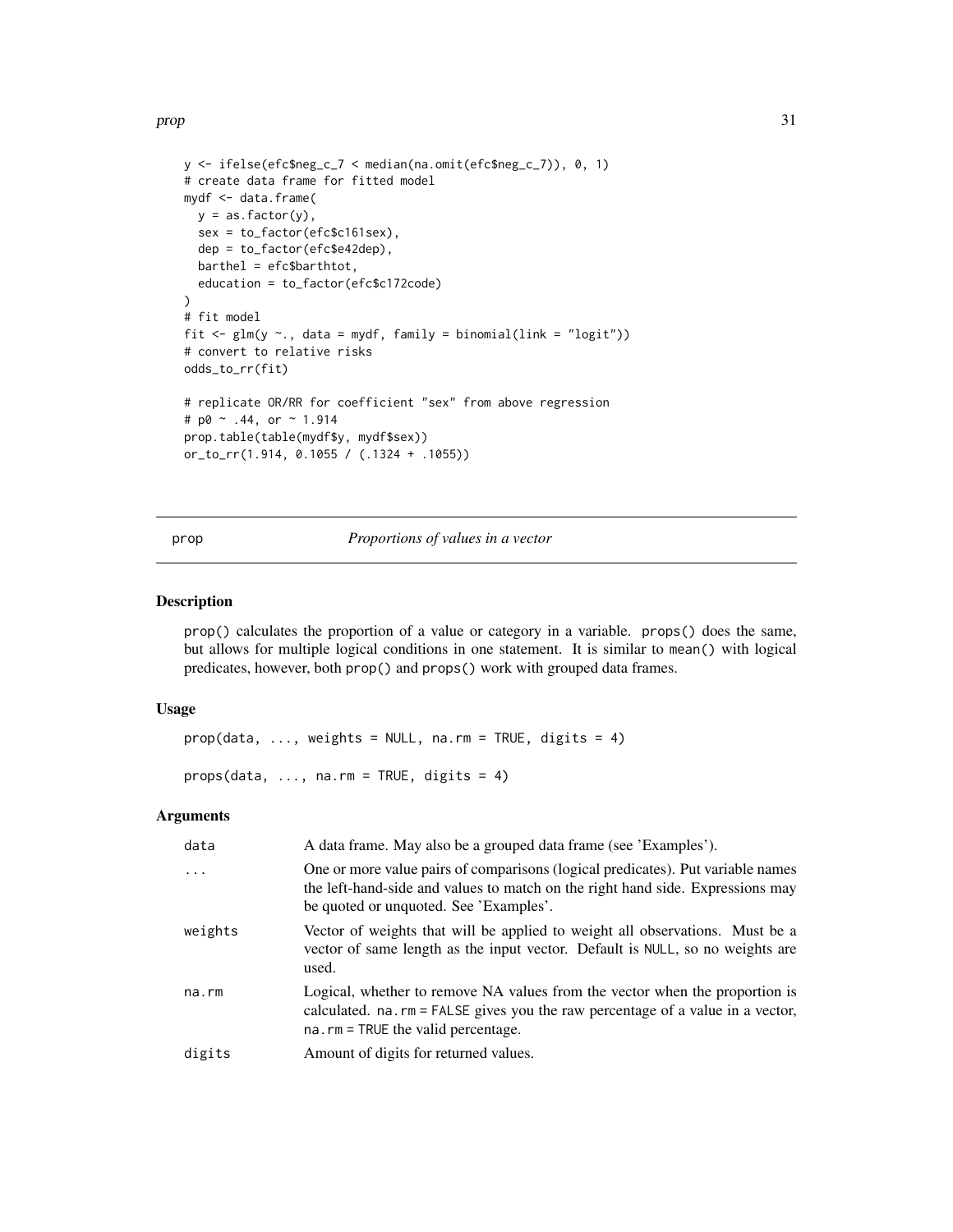#### Details

prop() only allows one logical statement per comparison, while props() allows multiple logical statements per comparison. However, prop() supports weighting of variables before calculating proportions, and comparisons may also be quoted. Hence, prop() also processes comparisons, which are passed as character vector (see 'Examples').

#### Value

For one condition, a numeric value with the proportion of the values inside a vector. For more than one condition, a tibble with one column of conditions and one column with proportions. For grouped data frames, returns a tibble with one column per group with grouping categories, followed by one column with proportions per condition.

```
data(efc)
# proportion of value 1 in e42dep
prop(efc, e42dep == 1)# expression may also be completely quoted
prop(efc, "e42dep == 1")# use "props()" for multiple logical statements
props(efc, e17age > 70 & e17age < 80)
# proportion of value 1 in e42dep, and all values greater
# than 2 in e42dep, including missing values. will return a tibble
prop(efc, e42dep == 1, e42dep > 2, na.rm = FALSE)# for factors or character vectors, use quoted or unquoted values
library(sjmisc)
# convert numeric to factor, using labels as factor levels
efc$e16sex <- to_label(efc$e16sex)
efc$n4pstu <- to_label(efc$n4pstu)
# get proportion of female older persons
prop(efc, e16sex == female)
# get proportion of male older persons
prop(efc, e16sex == "male")
# "props()" needs quotes around non-numeric factor levels
props(efc,
 e17age > 70 & e17age < 80,
 n4pstu == 'Care Level 1' | n4pstu == 'Care Level 3'
)
# also works with pipe-chains
library(dplyr)
efc %>% prop(e17age > 70)
```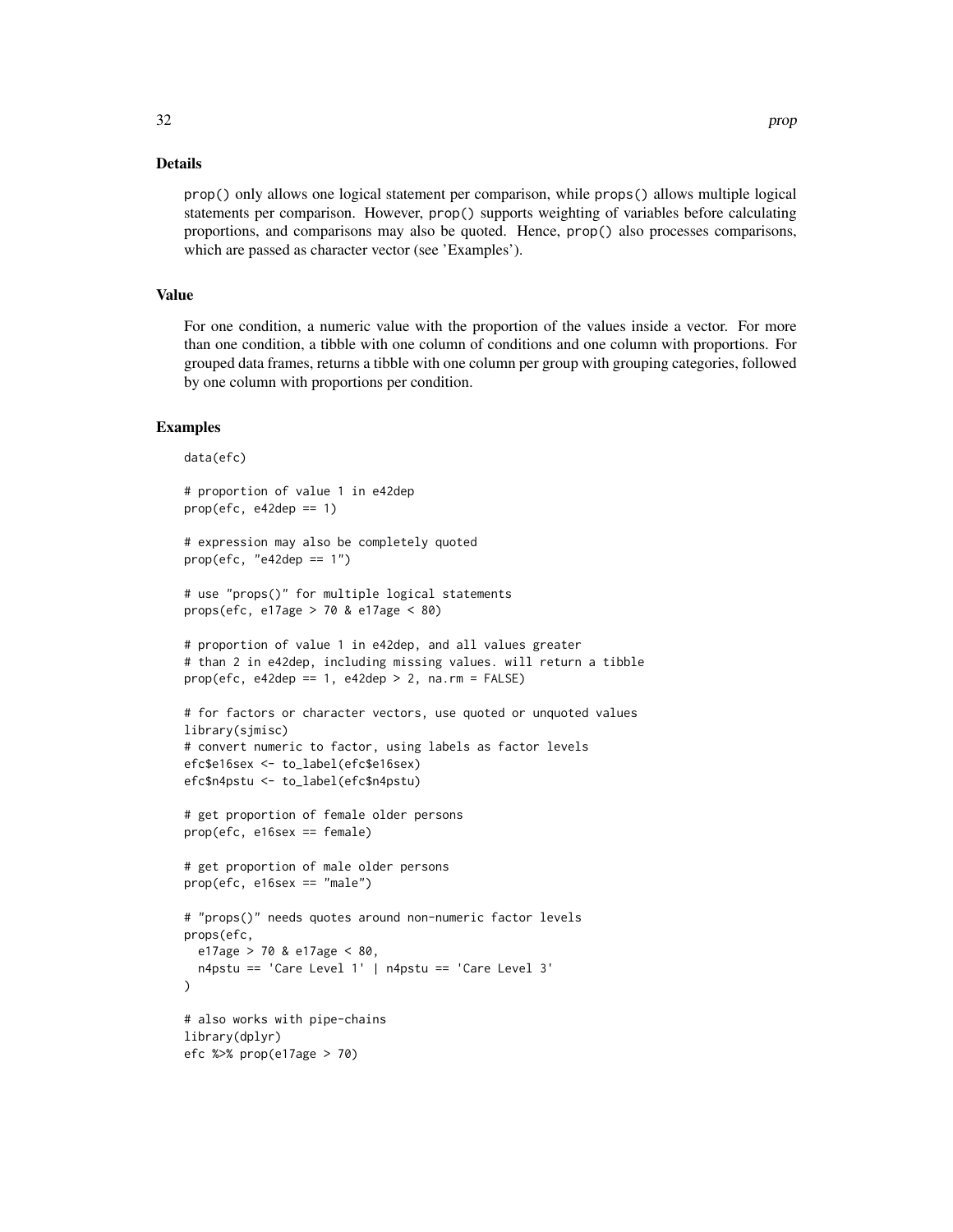```
efc %>% prop(e17age > 70, e16sex == 1)
# and with group_by
efc %>%
  group_by(e16sex) %>%
  prop(e42dep > 2)
efc %>%
  select(e42dep, c161sex, c172code, e16sex) %>%
  group_by(c161sex, c172code) %>%
  prop(e42dep > 2, e16sex == 1)
# same for "props()"
efc %>%
  select(e42dep, c161sex, c172code, c12hour, n4pstu) %>%
  group_by(c161sex, c172code) %>%
  props(
   e42dep > 2,
   c12hour > 20 & c12hour < 40,
   n4pstu == 'Care Level 1' | n4pstu == 'Care Level 3'
  \mathcal{L}
```
#### r2 *Deprecated functions*

#### Description

A list of deprecated functions.

#### Usage

```
r2(x)icc(x)p_value(x, ...)
se(x, \ldots)cohens_f(x, \ldots)std\_beta(x, \ldots)robust(x, \ldots)
```
#### Arguments

|   | An object.          |
|---|---------------------|
| . | Currently not used. |

<span id="page-32-0"></span>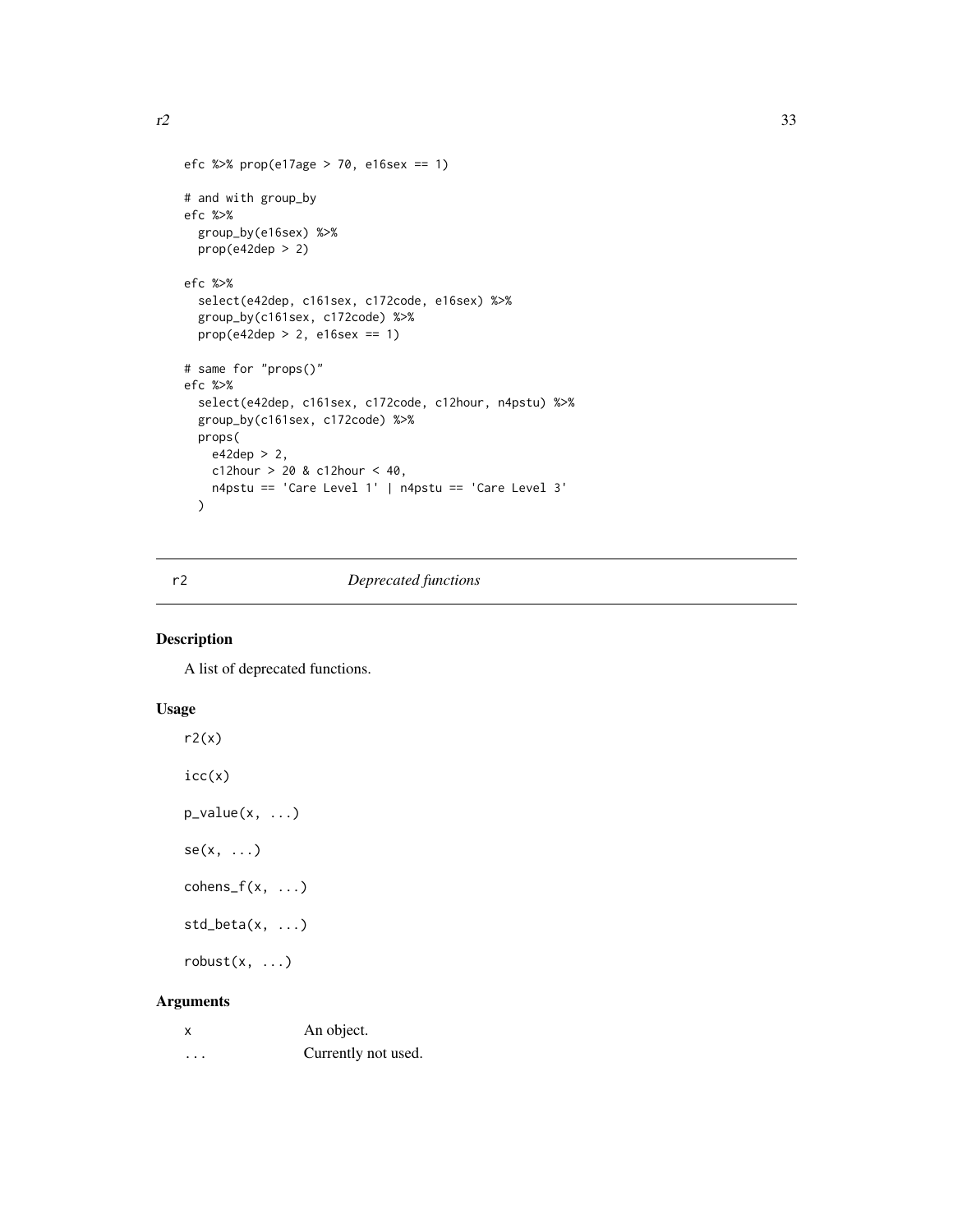#### Value

Nothing.

samplesize\_mixed *Sample size for linear mixed models*

#### Description

Compute an approximated sample size for linear mixed models (two-level-designs), based on powercalculation for standard design and adjusted for design effect for 2-level-designs.

#### Usage

```
samplesize_mixed(
 eff.size,
 df.n = NULL,power = 0.8,
  sig. level = 0.05,
 k,
 n,
 icc = 0.05\mathcal{L}smpsize_lmm(
 eff.size,
 df.n = NULL,power = 0.8,
  sig. level = 0.05,k,
 n,
  icc = 0.05\mathcal{L}
```
#### Arguments

| eff.size  | Effect size.                                                                                 |
|-----------|----------------------------------------------------------------------------------------------|
| df.n      | Optional argument for the degrees of freedom for numerator. See 'Details'.                   |
| power     | Power of test (1 minus Type II error probability).                                           |
| sig.level | Significance level (Type I error probability).                                               |
| k         | Number of cluster groups (level-2-unit) in multilevel-design.                                |
| n         | Optional, number of observations per cluster groups (level-2-unit) in multilevel-<br>design. |
| icc       | Expected intraclass correlation coefficient for multilevel-model.                            |
|           |                                                                                              |

<span id="page-33-0"></span>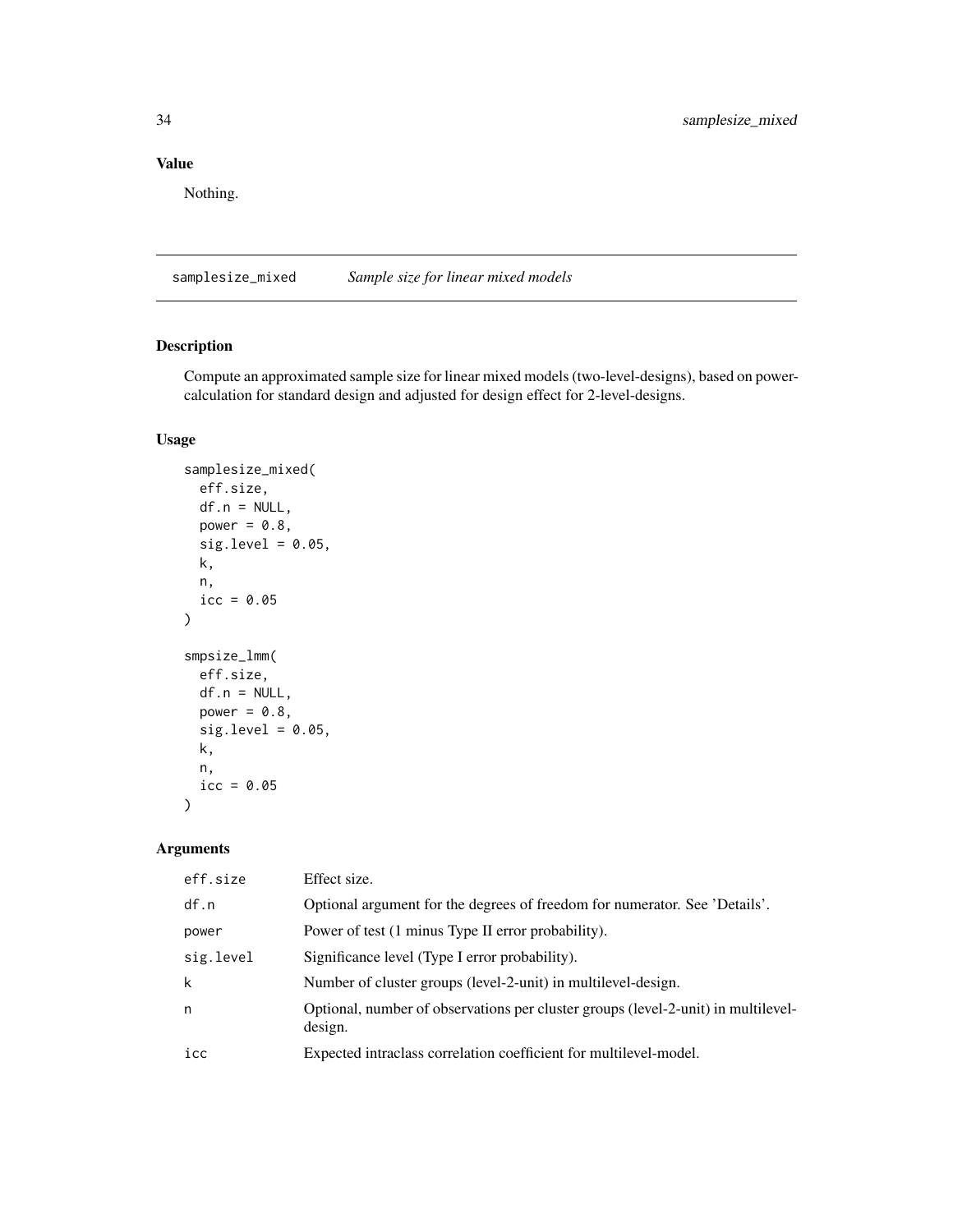#### <span id="page-34-0"></span>Details

The sample size calculation is based on a power-calculation for the standard design. If df.n is not specified, a power-calculation for an unpaired two-sample t-test will be computed (using [pwr.t.test](#page-0-0) of the **[pwr](https://CRAN.R-project.org/package=pwr)**-package). If df.n is given, a power-calculation for general linear models will be computed (using [pwr.f2.test](#page-0-0) of the pwr-package). The sample size of the standard design is then adjusted for the design effect of two-level-designs (see [design\\_effect](#page-16-1)). Thus, the sample size calculation is appropriate in particular for two-level-designs (see Snijders 2005). Models that additionally include repeated measures (three-level-designs) may work as well, however, the computed sample size may be less accurate.

#### Value

A list with two values: The number of subjects per cluster, and the total sample size for the linear mixed model.

#### References

Cohen J. 1988. Statistical power analysis for the behavioral sciences (2nd ed.). Hillsdale,NJ: Lawrence Erlbaum.

Hsieh FY, Lavori PW, Cohen HJ, Feussner JR. 2003. An Overview of Variance Inflation Factors for Sample-Size Calculation. Evaluation and the Health Professions 26: 239-257. doi: [10.1177/](https://doi.org/10.1177/0163278703255230) [0163278703255230](https://doi.org/10.1177/0163278703255230)

Snijders TAB. 2005. Power and Sample Size in Multilevel Linear Models. In: Everitt BS, Howell DC (Hrsg.). Encyclopedia of Statistics in Behavioral Science. Chichester, UK: John Wiley and Sons, Ltd. doi: [10.1002/0470013192.bsa492](https://doi.org/10.1002/0470013192.bsa492)

```
# Sample size for multilevel model with 30 cluster groups and a small to
# medium effect size (Cohen's d) of 0.3. 27 subjects per cluster and
# hence a total sample size of about 802 observations is needed.
samplesize_mixed(eff.size = .3, k = 30)
# Sample size for multilevel model with 20 cluster groups and a medium
# to large effect size for linear models of 0.2. Five subjects per cluster and
```

```
# hence a total sample size of about 107 observations is needed.
samplesize_mixed(eff.size = .2, df.n = 5, k = 20, power = .9)
```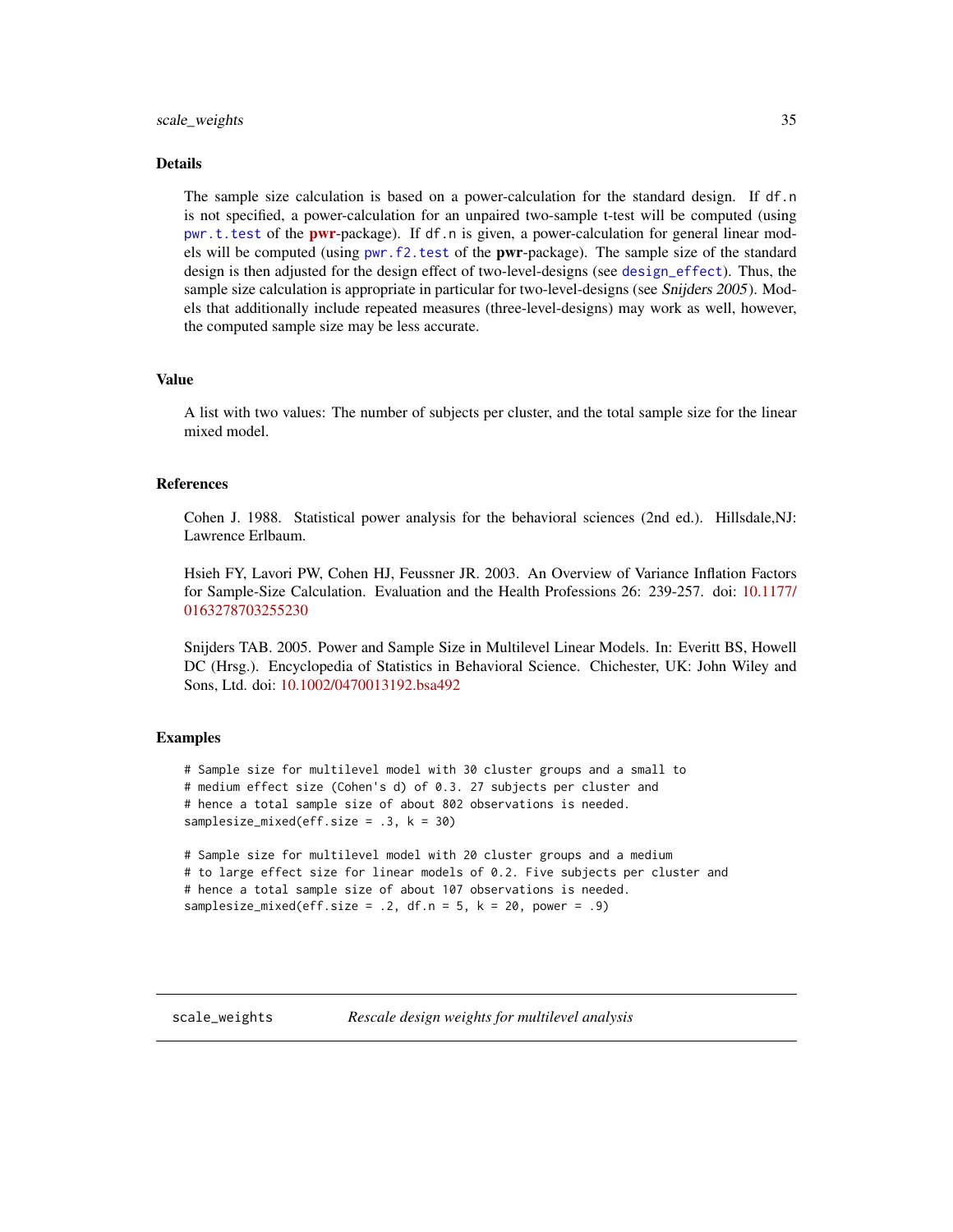#### Description

Most functions to fit multilevel and mixed effects models only allow to specify frequency weights, but not design (i.e. sampling or probability) weights, which should be used when analyzing complex samples and survey data. scale\_weights() implements an algorithm proposed by Aaparouhov (2006) and Carle (2009) to rescale design weights in survey data to account for the grouping structure of multilevel models, which then can be used for multilevel modelling.

#### Usage

scale\_weights(x, cluster.id, pweight)

#### Arguments

| x          | A data frame.                                                                                            |
|------------|----------------------------------------------------------------------------------------------------------|
| cluster.id | Variable indicating the grouping structure (strata) of the survey data (level-2-<br>cluster variable).   |
| pweight    | Variable indicating the probability (design or sampling) weights of the survey<br>data (level-1-weight). |

#### **Details**

Rescaling is based on two methods: For svywght\_a, the sample weights pweight are adjusted by a factor that represents the proportion of cluster size divided by the sum of sampling weights within each cluster. The adjustment factor for svywght\_b is the sum of sample weights within each cluster devided by the sum of squared sample weights within each cluster (see Carle (2009), Appendix B).

Regarding the choice between scaling methods A and B, Carle suggests that "analysts who wish to discuss point estimates should report results based on weighting method A. For analysts more interested in residual between-cluster variance, method B may generally provide the least biased estimates". In general, it is recommended to fit a non-weighted model and weighted models with both scaling methods and when comparing the models, see whether the "inferential decisions converge", to gain confidence in the results.

Though the bias of scaled weights decreases with increasing cluster size, method A is preferred when insufficient or low cluster size is a concern.

The cluster ID and probably PSU may be used as random effects (e.g. nested design, or cluster and PSU as varying intercepts), depending on the survey design that should be mimicked.

#### Value

x, with two new variables: svywght\_a and svywght\_b, which represent the rescaled design weights to use in multilevel models (use these variables for the weights argument).

#### References

Carle AC. *Fitting multilevel models in complex survey data with design weights: Recommendations* BMC Medical Research Methodology 2009, 9(49): 1-13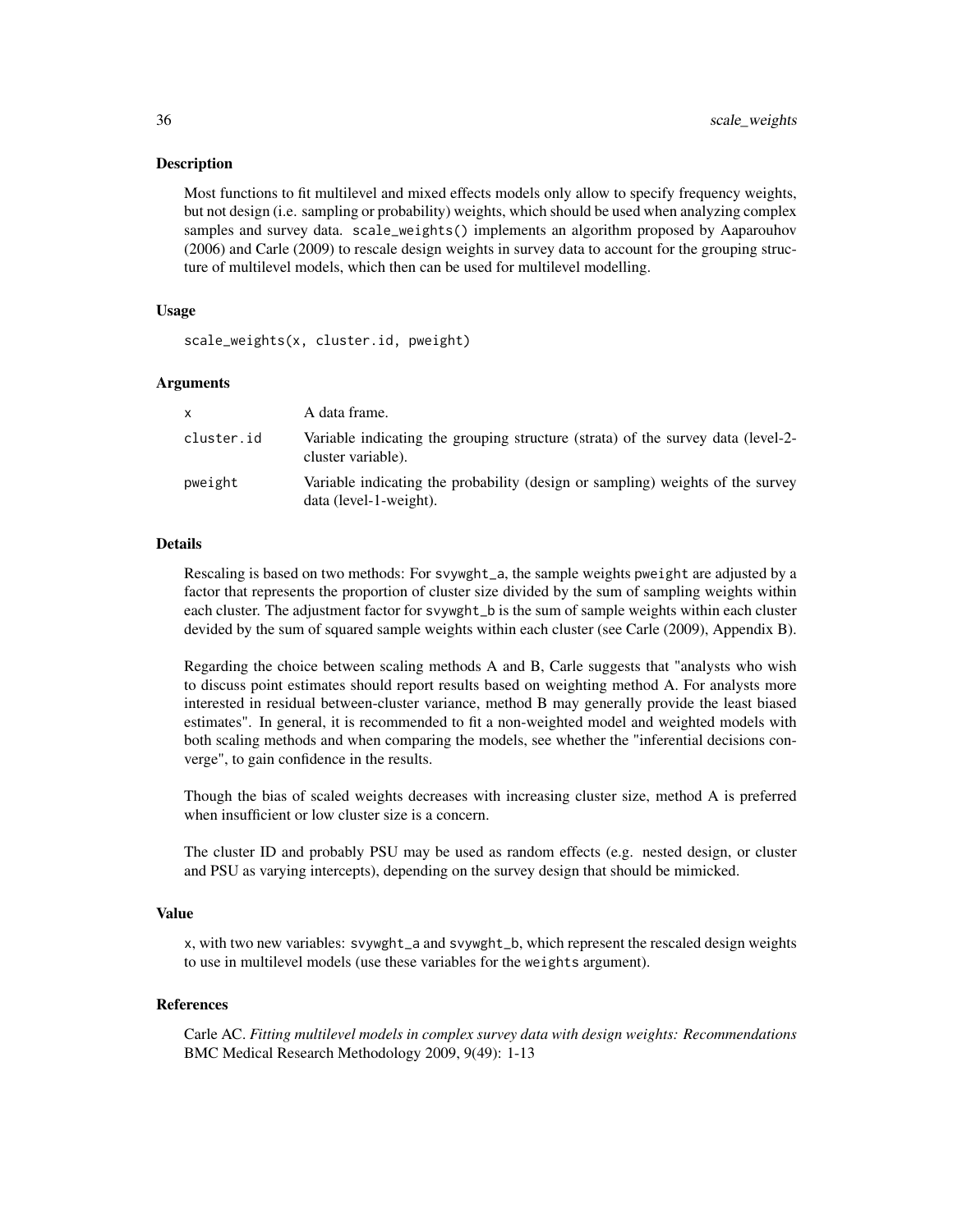<span id="page-36-0"></span>Asparouhov T. *General Multi-Level Modeling with Sampling Weights* Communications in Statistics - Theory and Methods 2006, 35: 439-460

#### Examples

```
data(nhanes_sample)
scale_weights(nhanes_sample, SDMVSTRA, WTINT2YR)
if (require("lme4")) {
 nhanes_sample <- scale_weights(nhanes_sample, SDMVSTRA, WTINT2YR)
 glmer(
   total ~ factor(RIAGENDR) * (log(age) + factor(RIDRETH1)) + (1 | SDMVPSU),
   family = poisson(),
   data = nhanes_sample,
    weights = svywght_a
 )
}
```
se\_ybar *Standard error of sample mean for mixed models*

#### Description

Compute the standard error for the sample mean for mixed models, regarding the extent to which clustering affects the standard errors. May be used as part of the multilevel power calculation for cluster sampling (see Gelman and Hill 2007, 447ff).

#### Usage

se\_ybar(fit)

#### Arguments

fit Fitted mixed effects model ([merMod](#page-0-0)-class).

#### Value

The standard error of the sample mean of fit.

#### References

Gelman A, Hill J. 2007. Data analysis using regression and multilevel/hierarchical models. Cambridge, New York: Cambridge University Press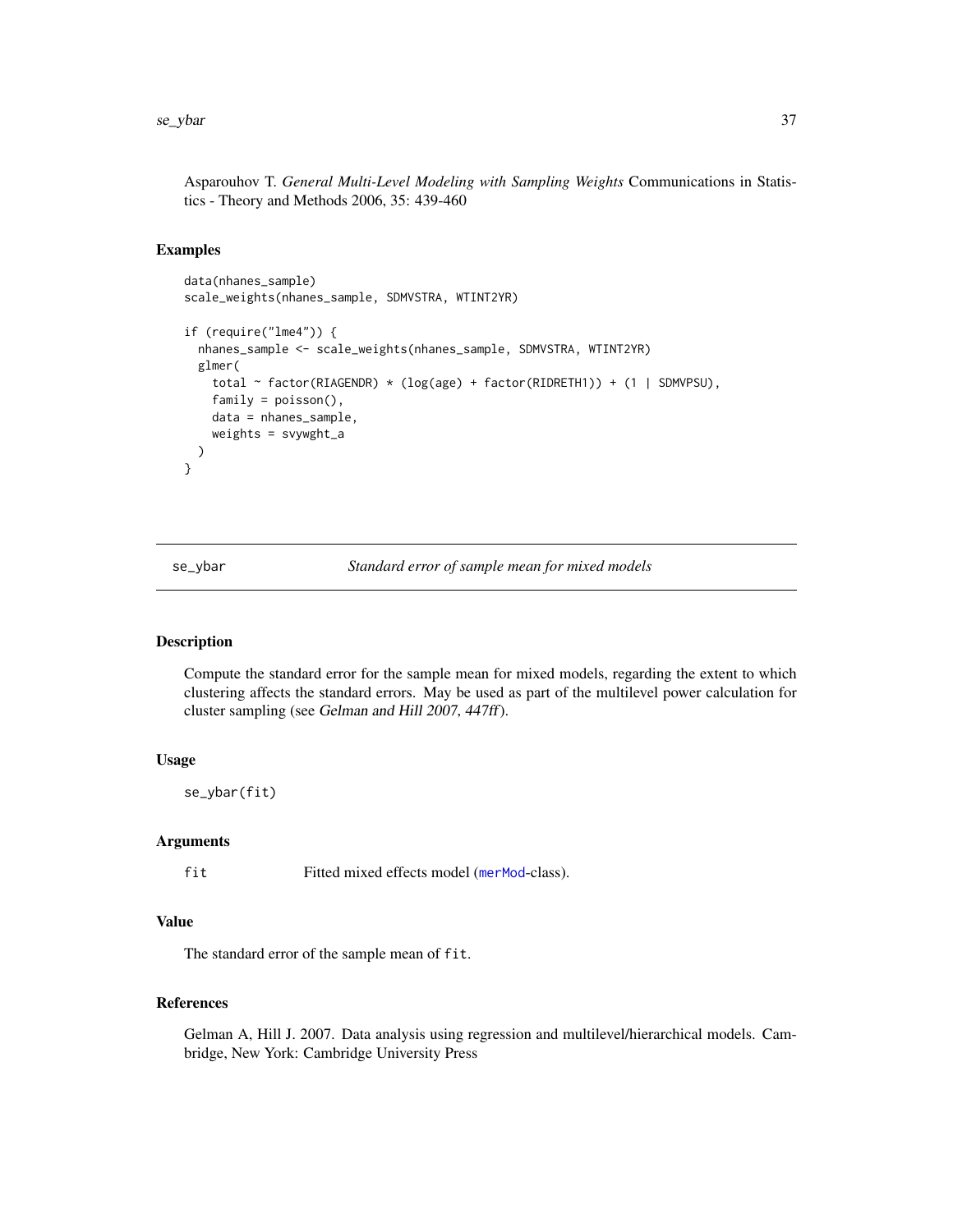#### Examples

```
if (require("lme4")) {
 fit <- lmer(Reaction \sim 1 + (1 | Subject), sleepstudy)
 se_ybar(fit)
}
```
survey\_median *Weighted statistics for tests and variables*

#### Description

#### Weighted statistics for variables

weighted\_sd(), weighted\_se(), weighted\_mean() and weighted\_median() compute weighted standard deviation, standard error, mean or median for a variable or for all variables of a data frame. survey\_median() computes the median for a variable in a survey-design (see [svydesign](#page-0-0)). weighted\_correlation() computes a weighted correlation for a two-sided alternative hypothesis.

#### Weighted tests

weighted\_ttest() computes a weighted t-test, while weighted\_mannwhitney() computes a weighted Mann-Whitney-U test or a Kruskal-Wallis test (for more than two groups). weighted\_chisqtest() computes a weighted Chi-squared test for contigency tables.

#### Usage

```
survey_median(x, design)
weighted_chisqtest(data, ...)
## Default S3 method:
weighted_chisqtest(data, x, y, weights, ...)
## S3 method for class 'formula'
weighted_chisqtest(formula, data, ...)
weighted_correlation(data, ...)
## Default S3 method:
weighted_correlation(data, x, y, weights, ci.lvl = 0.95, ...)
## S3 method for class 'formula'
weighted_correlation(formula, data, ci.lvl = 0.95, ...)
weighted_mean(x, weights = NULL)weighted_median(x, weights = NULL)
```
<span id="page-37-0"></span>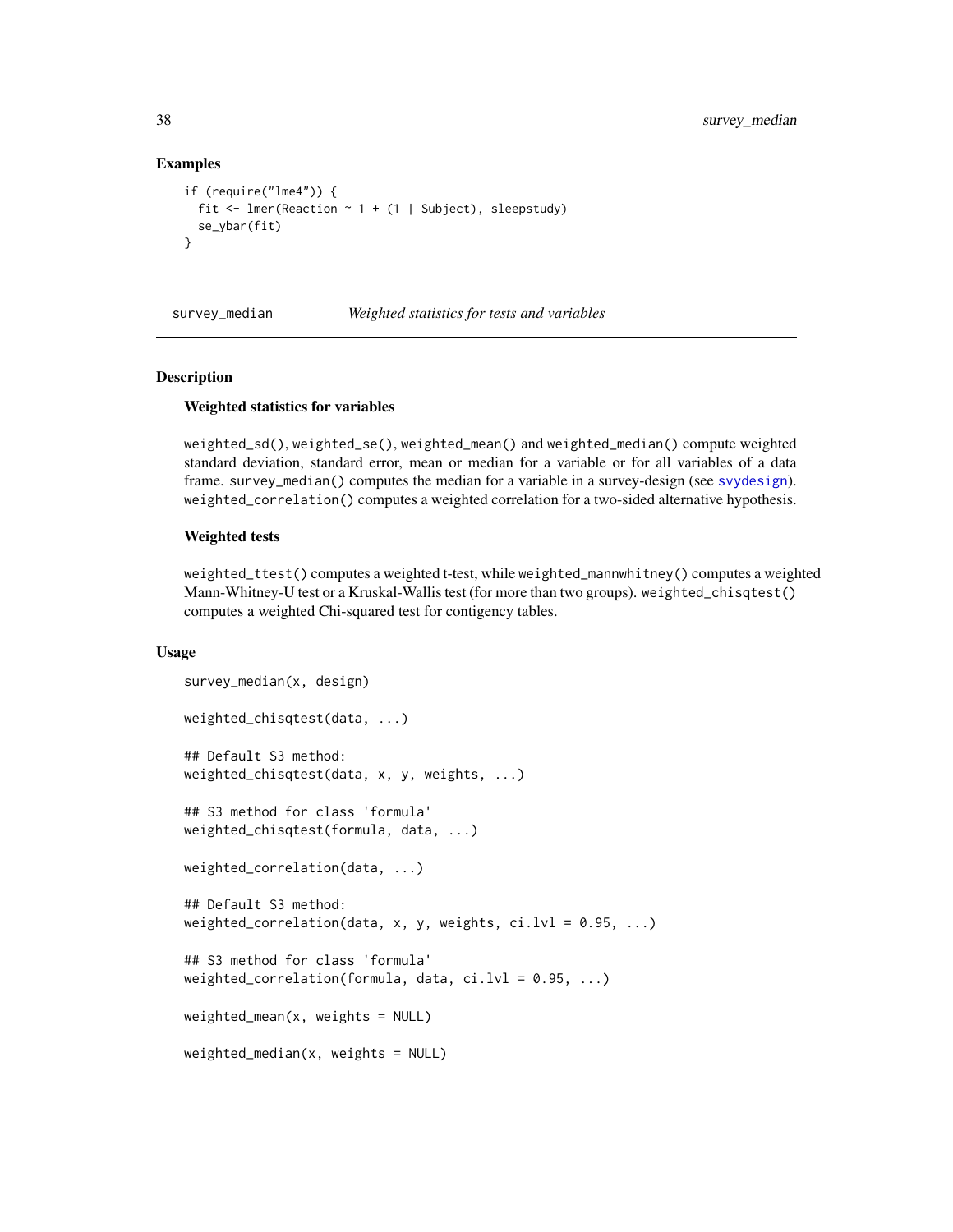```
weighted_mannwhitney(data, ...)
## Default S3 method:
weighted_mannwhitney(data, x, grp, weights, ...)
## S3 method for class 'formula'
weighted_mannwhitney(formula, data, ...)
weighted_sd(x, weights = NULL)
wtd_s weights = NULL)
weighted_se(x, weights = NULL)
weighted_ttest(data, ...)
## Default S3 method:
weighted_ttest(
  data,
 x,
 y = NULL,weights,
 mu = 0,
 paired = FALSE,
 ci.lvl = 0.95,alternative = c("two.sided", "less", "greater"),
  ...
)
## S3 method for class 'formula'
weighted_ttest(
 formula,
 data,
 mu = 0,
 paired = FALSE,
 ci.lvl = 0.95,
 alternative = c("two.sided", "less", "greater"),
  ...
\mathcal{L}
```
#### Arguments

| X      | (Numeric) vector or a data frame. For survey_median(), weighted_ttest(),<br>weighted_mannwhitney() and weighted_chisqtest() the bare (unquoted)<br>variable name, or a character vector with the variable name. |
|--------|-----------------------------------------------------------------------------------------------------------------------------------------------------------------------------------------------------------------|
| design | An object of class syydesign, providing a specification of the survey design.                                                                                                                                   |
| data   | A data frame.                                                                                                                                                                                                   |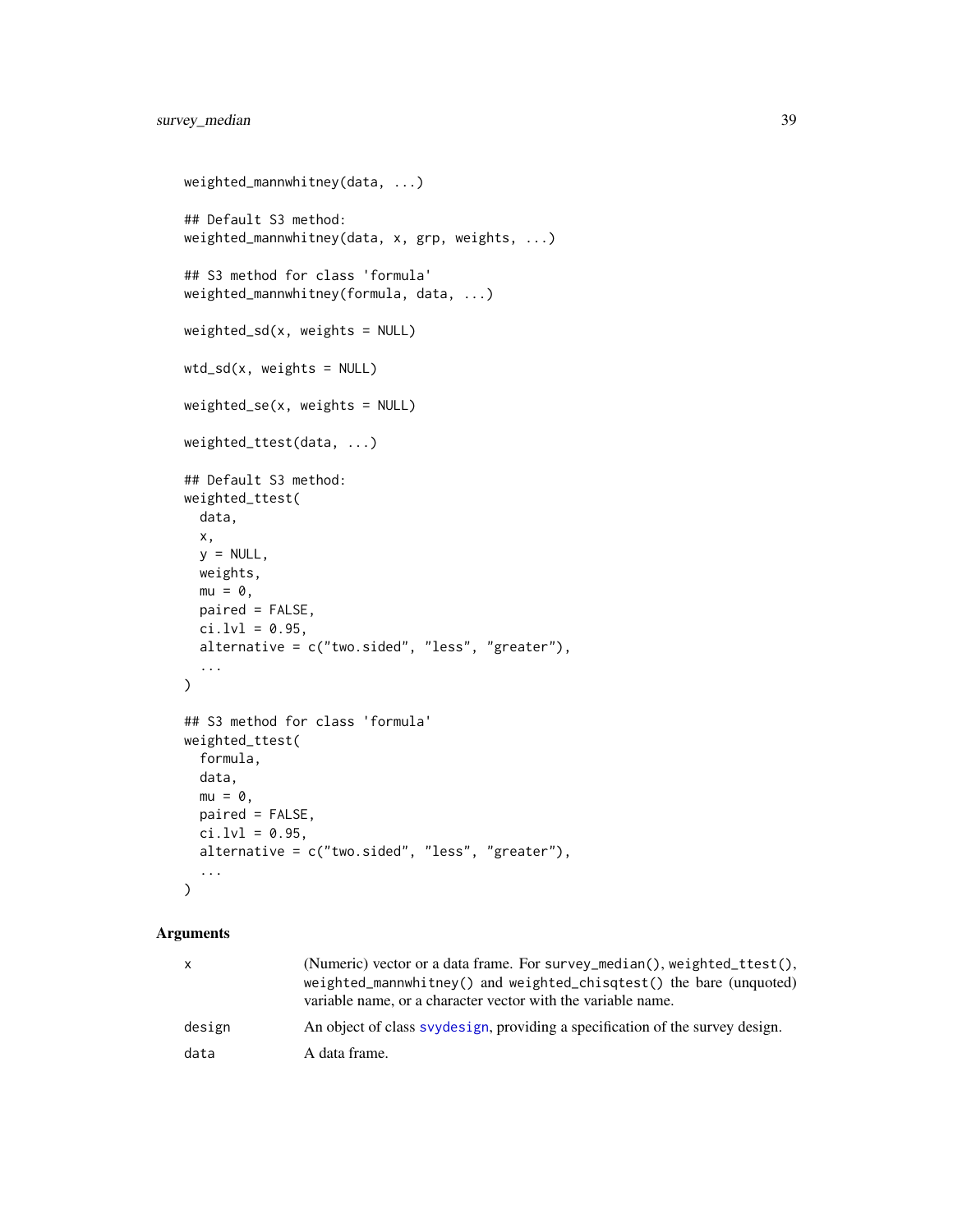<span id="page-39-0"></span>

| $\ddots$    | For weighted_ttest() and weighted_mannwhitney(), currently not used. For<br>weighted_chisqtest(), further arguments passed down to chisq.test.                                                                              |
|-------------|-----------------------------------------------------------------------------------------------------------------------------------------------------------------------------------------------------------------------------|
| У           | Optional, bare (unquoted) variable name, or a character vector with the variable<br>name.                                                                                                                                   |
| weights     | Bare (unquoted) variable name, or a character vector with the variable name<br>of the numeric vector of weights. If weights = NULL, unweighted statistic is<br>reported.                                                    |
| formula     | A formula of the form $\ln s \sim r \ln 1 + r \ln 2$ where $\ln s$ is a numeric variable giv-<br>ing the data values and rhs1 a factor with two levels giving the corresponding<br>groups and rhs2 a variable with weights. |
| ci.lvl      | Confidence level of the interval.                                                                                                                                                                                           |
| grp         | Bare (unquoted) name of the cross-classifying variable, where x is grouped into<br>the categories represented by grp, or a character vector with the variable name.                                                         |
| mu          | A number indicating the true value of the mean (or difference in means if you<br>are performing a two sample test).                                                                                                         |
| paired      | Logical, whether to compute a paired t-test.                                                                                                                                                                                |
| alternative | A character string specifying the alternative hypothesis, must be one of "two.sided"<br>(default), "greater" or "less". You can specify just the initial letter.                                                            |

#### Value

The weighted (test) statistic.

#### Note

weighted\_chisq() is a convenient wrapper for [crosstable\\_statistics](#page-11-1). For a weighted oneway Anova, use means\_by\_group() with weights-argument.

weighted\_ttest() assumes unequal variance between the two groups.

```
# weighted sd and se ----
weighted_sd(rnorm(n = 100, mean = 3), runif(n = 100))
data(efc)
weighted_sd(efc[, 1:3], runif(n = nrow(efc)))
weighted_se(efc[, 1:3], runif(n = nrow(efc)))
# survey_median ----
# median for variables from weighted survey designs
if (require("survey")) {
 data(nhanes_sample)
 des <- svydesign(
   id = \sim \text{SDMVP}SU,
```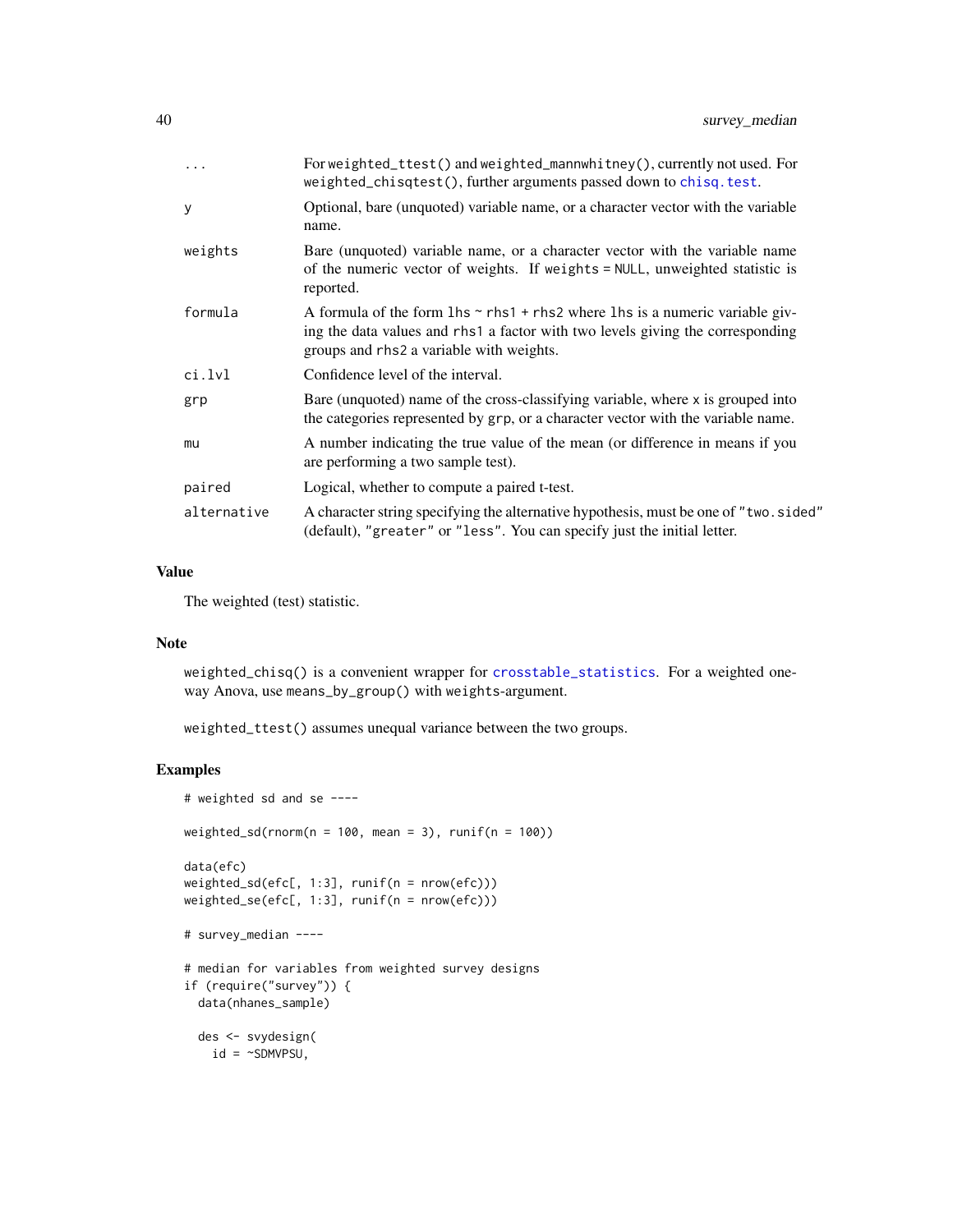#### <span id="page-40-0"></span>svyglm.nb 41

```
strat = \sim SDMVSTRA,
   weights = \simWTINT2YR,
   nest = TRUE,data = nhanes_sample
 )
 survey_median(total, des)
 survey_median("total", des)
}
# weighted t-test ----
efc$weight <- abs(rnorm(nrow(efc), 1, .3))
weighted_ttest(efc, e17age, weights = weight)
weighted_ttest(efc, e17age, c160age, weights = weight)
weighted_ttest(e17age ~ e16sex + weight, efc)
# weighted Mann-Whitney-U-test ----
weighted_mannwhitney(c12hour ~ c161sex + weight, efc)
# weighted Chi-squared-test ----
weighted_chisqtest(efc, c161sex, e16sex, weights = weight, correct = FALSE)
weighted_chisqtest(c172code ~ c161sex + weight, efc)
```
<span id="page-40-1"></span>

| svyglm.nb |  |
|-----------|--|

Survey-weighted negative binomial generalised linear model

#### Description

svyglm.nb() is an extension to the **[survey](https://CRAN.R-project.org/package=survey)**-package to fit survey-weighted negative binomial models. It uses [svymle](#page-0-0) to fit sampling-weighted maximum likelihood estimates, based on starting values provided by [glm.nb](#page-0-0), as proposed by *Lumley (2010, pp249)*.

#### Usage

```
svyglm.nb(formula, design, ...)
```
#### Arguments

| formula   | An object of class formula, i.e. a symbolic description of the model to be fitted.<br>See 'Details' in g1m. |
|-----------|-------------------------------------------------------------------------------------------------------------|
| design    | An object of class syydesign, providing a specification of the survey design.                               |
| $\ddotsc$ | Other arguments passed down to $g \ln n$ .                                                                  |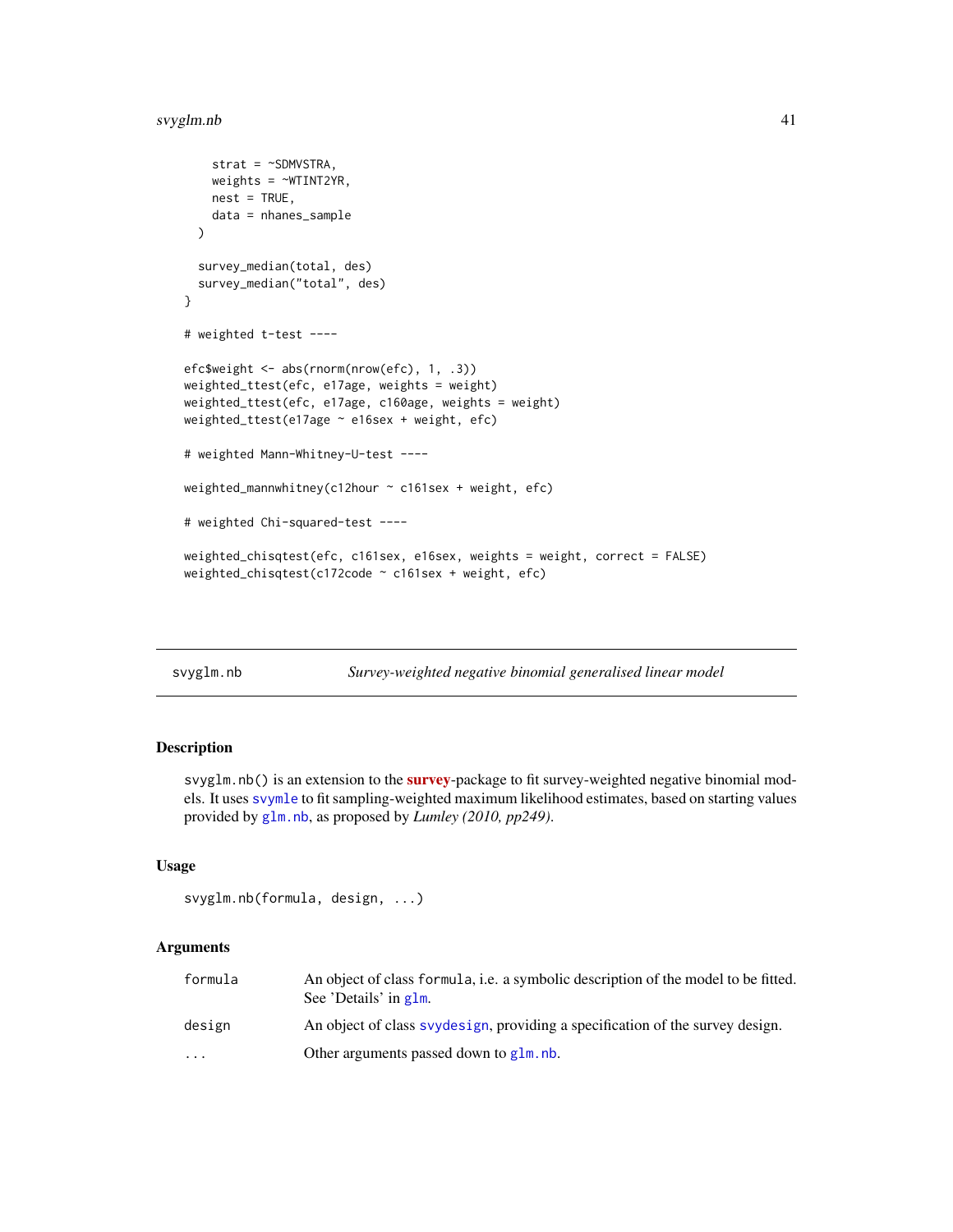#### <span id="page-41-0"></span>Details

For details on the computation method, see Lumley (2010), Appendix E (especially 254ff.)

sjstats implements following S3-methods for svyglm.nb-objects:  $family()$ , model.frame(), formula(), print(), predict() and residuals(). However, these functions have some limitations:

- family() simply returns the family-object from the underlying [glm.nb](#page-0-0)-model.
- The predict()-method just re-fits the svyglm.nb-model with [glm.nb](#page-0-0), overwrites the \$coefficients from this model-object with the coefficients from the returned [svymle](#page-0-0)-object and finally calls [predict.glm](#page-0-0) to compute the predicted values.
- residuals() re-fits the svy[glm.nb](#page-0-0)-model with glm.nb and then computes the Pearson-residuals from the glm.nb-object.

#### Value

An object of class [svymle](#page-0-0) and svyglm.nb, with some additional information about the model.

#### References

Lumley T (2010). Complex Surveys: a guide to analysis using R. Wiley

```
# ------------------------------------------
# This example reproduces the results from
# Lumley 2010, figure E.7 (Appendix E, p256)
# ------------------------------------------
if (require("survey")) {
 data(nhanes_sample)
 # create survey design
 des <- svydesign(
   id = \simSDMVPSU,
   strat = ~SDMVSTRA,
   weights = \simWTINT2YR,
   nest = TRUE,data = nhanes_sample
 )
 # fit negative binomial regression
 fit <- svyglm.nb(total ~ factor(RIAGENDR) * (log(age) + factor(RIDRETH1)), des)
 # print coefficients and standard errors
 fit
}
```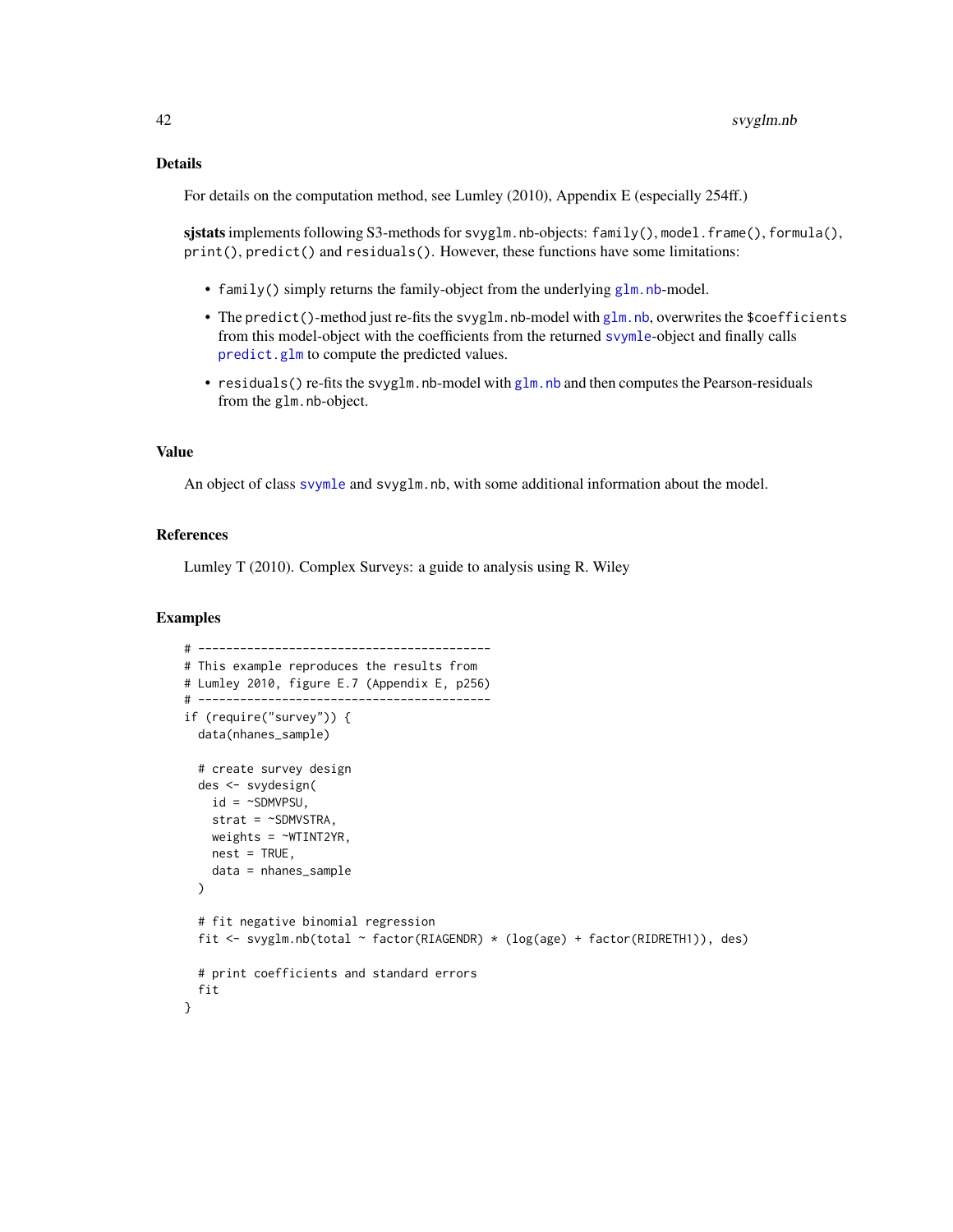#### <span id="page-42-0"></span>Description

svyglm.zip() is an extension to the [survey](https://CRAN.R-project.org/package=survey)-package to fit survey-weighted zero-inflated Poisson models. It uses [svymle](#page-0-0) to fit sampling-weighted maximum likelihood estimates, based on starting values provided by [zeroinfl](#page-0-0).

#### Usage

```
svyglm.zip(formula, design, ...)
```
#### Arguments

| formula                 | An object of class formula, i.e. a symbolic description of the model to be fitted.<br>See 'Details' in zeroinfl. |
|-------------------------|------------------------------------------------------------------------------------------------------------------|
| design                  | An object of class syydesign, providing a specification of the survey design.                                    |
| $\cdot$ $\cdot$ $\cdot$ | Other arguments passed down to zeroinfl.                                                                         |

#### Details

Code modified from https://notstatschat.rbind.io/2015/05/26/zero-inflated-poisson-from-complexsamples/.

#### Value

An object of class [svymle](#page-0-0) and svyglm.zip, with some additional information about the model.

```
if (require("survey")) {
 data(nhanes_sample)
 set.seed(123)
 nhanes_sample$malepartners <- rpois(nrow(nhanes_sample), 2)
 nhanes_sample$malepartners[sample(1:2992, 400)] <- 0
 # create survey design
 des <- svydesign(
   id = \simSDMVPSU,
   strat = ~SDMVSTRA,
   weights = \simWTINT2YR,
   nest = TRUE,data = nhanes_sample
 )
 # fit negative binomial regression
 fit <- svyglm.zip(
```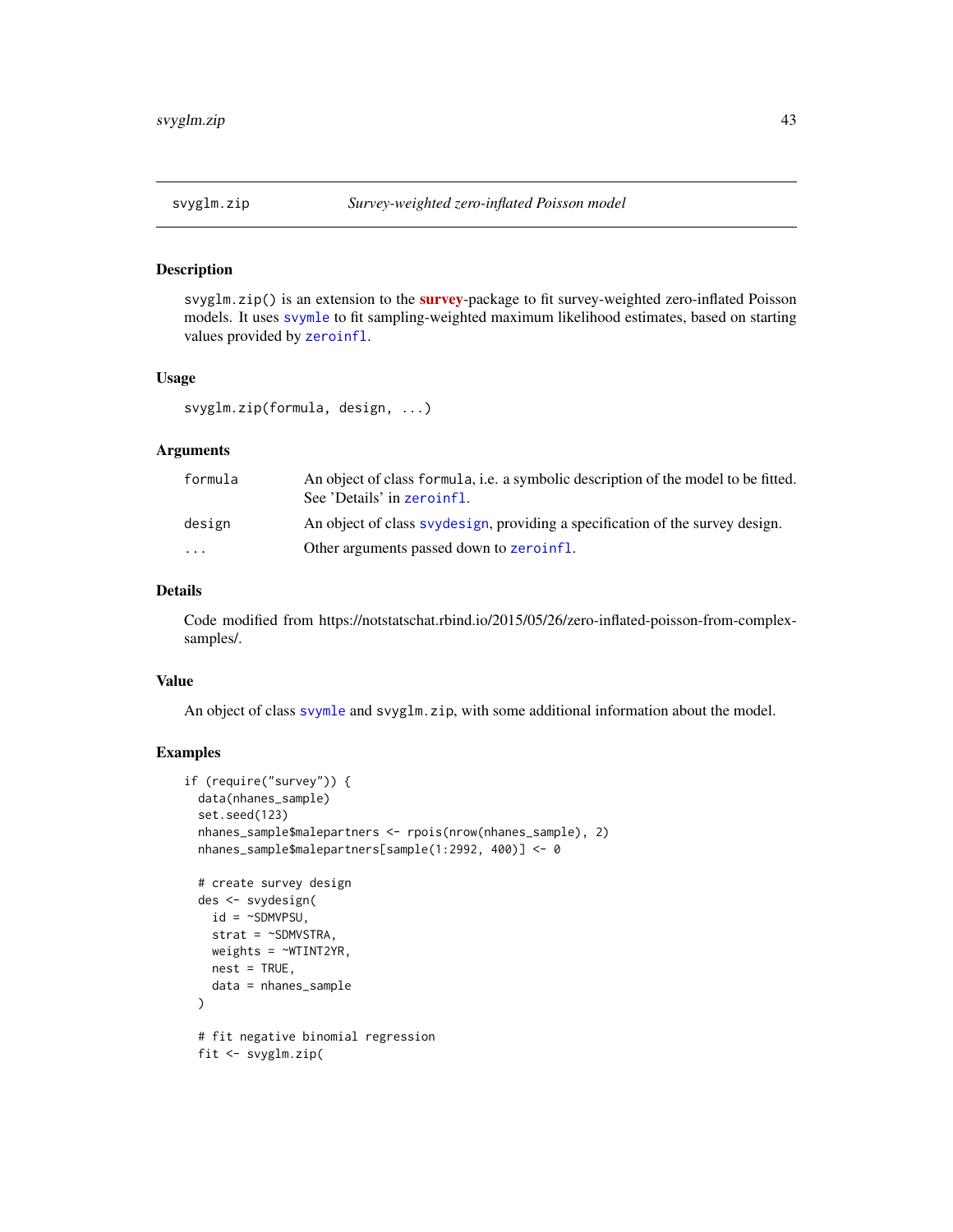```
malepartners ~ age + factor(RIDRETH1) | age + factor(RIDRETH1),
   des
 )
 # print coefficients and standard errors
 fit
}
```
table\_values *Expected and relative table values*

#### Description

This function calculates a table's cell, row and column percentages as well as expected values and returns all results as lists of tables.

#### Usage

table\_values(tab, digits = 2)

#### Arguments

| tab    | Simple table or f table of which cell, row and column percentages as well as    |
|--------|---------------------------------------------------------------------------------|
|        | expected values are calculated. Tables of class xtabs and other will be coerced |
|        | to f table objects.                                                             |
| digits | Amount of digits for the table percentage values.                               |

#### Value

(Invisibly) returns a list with four tables:

- 1. cell a table with cell percentages of tab
- 2. row a table with row percentages of tab
- 3. col a table with column percentages of tab
- 4. expected a table with expected values of tab

```
tab <- table(sample(1:2, 30, TRUE), sample(1:3, 30, TRUE))
# show expected values
table_values(tab)$expected
# show cell percentages
table_values(tab)$cell
```
<span id="page-43-0"></span>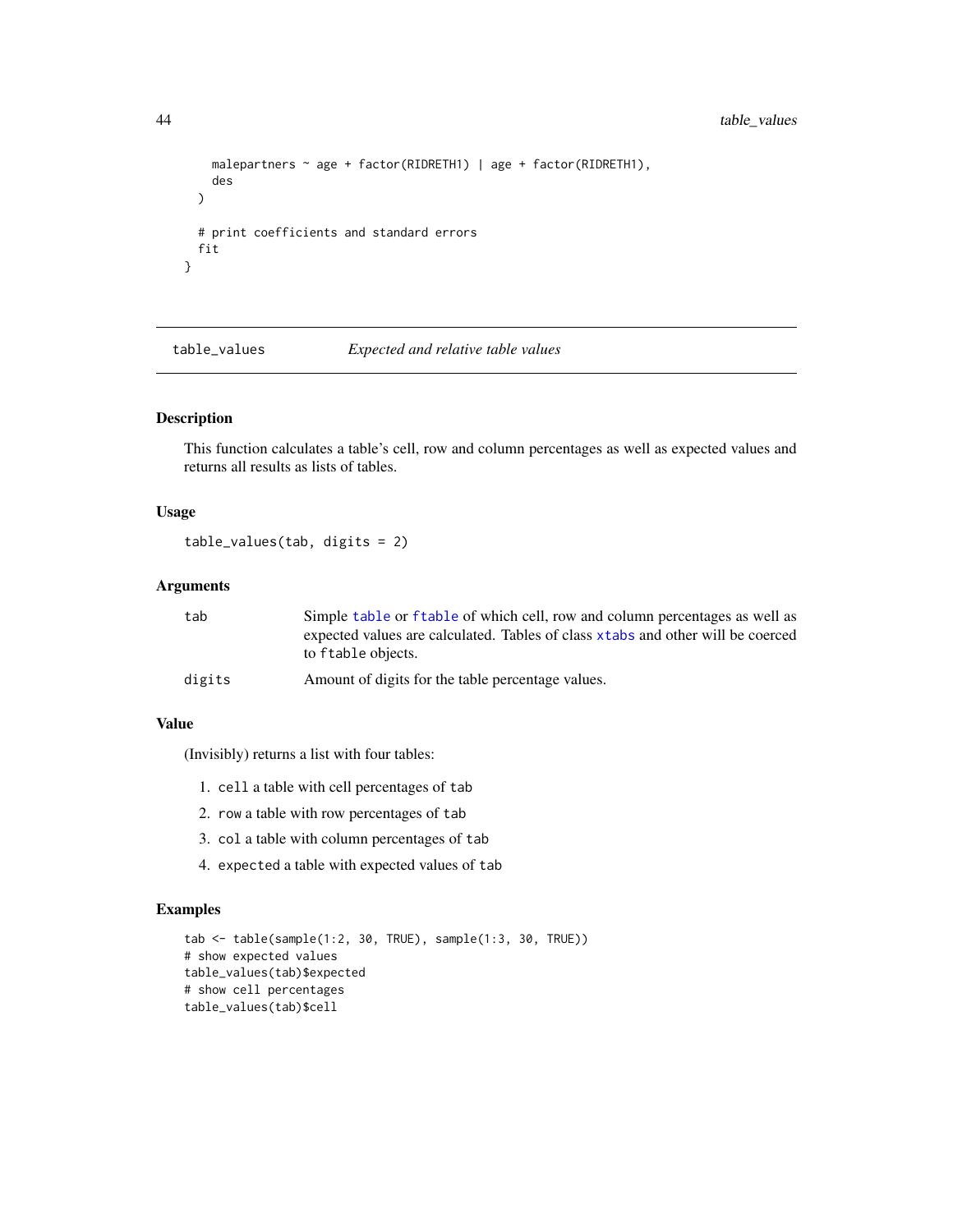<span id="page-44-0"></span>

#### Description

Returns a tidy summary output for stan models.

#### Usage

```
tidy_stan(
  x,
 prob = 0.89,
  typical = "median",
  trans = NULL,
  effects = c("all", "fixed", "random"),
  component = c("all", "conditional", "zero_inflated", "zi"),
  digits = 2)
```
#### Arguments

| $\mathsf{x}$ | A stanreg, stanfit or brmsfit object.                                                                                                                                                                                                                                                                                     |
|--------------|---------------------------------------------------------------------------------------------------------------------------------------------------------------------------------------------------------------------------------------------------------------------------------------------------------------------------|
| prob         | Vector of scalars between 0 and 1, indicating the mass within the credible inter-<br>val that is to be estimated.                                                                                                                                                                                                         |
| typical      | The typical value that will represent the Bayesian point estimate. By default,<br>the posterior median is returned. See typical_value for possible values for<br>this argument.                                                                                                                                           |
| trans        | Name of a function or character vector naming a function, used to apply trans-<br>formations on the estimates and uncertainty intervals. The values for standard<br>errors are not transformed! If trans is not NULL, credible intervals instead of<br><i>HDI</i> are computed, due to the possible asymmetry of the HDI. |
| effects      | Should results for fixed effects, random effects or both be returned? Only applies<br>to mixed models. May be abbreviated.                                                                                                                                                                                                |
| component    | Should results for all parameters, parameters for the conditional model or the<br>zero-inflated part of the model be returned? May be abbreviated. Only applies<br>to <b>brms</b> -models.                                                                                                                                |
| digits       | Amount of digits to round numerical values in the output.                                                                                                                                                                                                                                                                 |

#### Details

The returned data frame has an additonal class-attribute, tidy\_stan, to pass the result to its own print()-method. The print()-method creates a cleaner output, especially for multilevel, zeroinflated or multivariate response models, where - for instance - the conditional part of a model is printed separately from the zero-inflated part, or random and fixed effects are printed separately.

The returned data frame gives information on: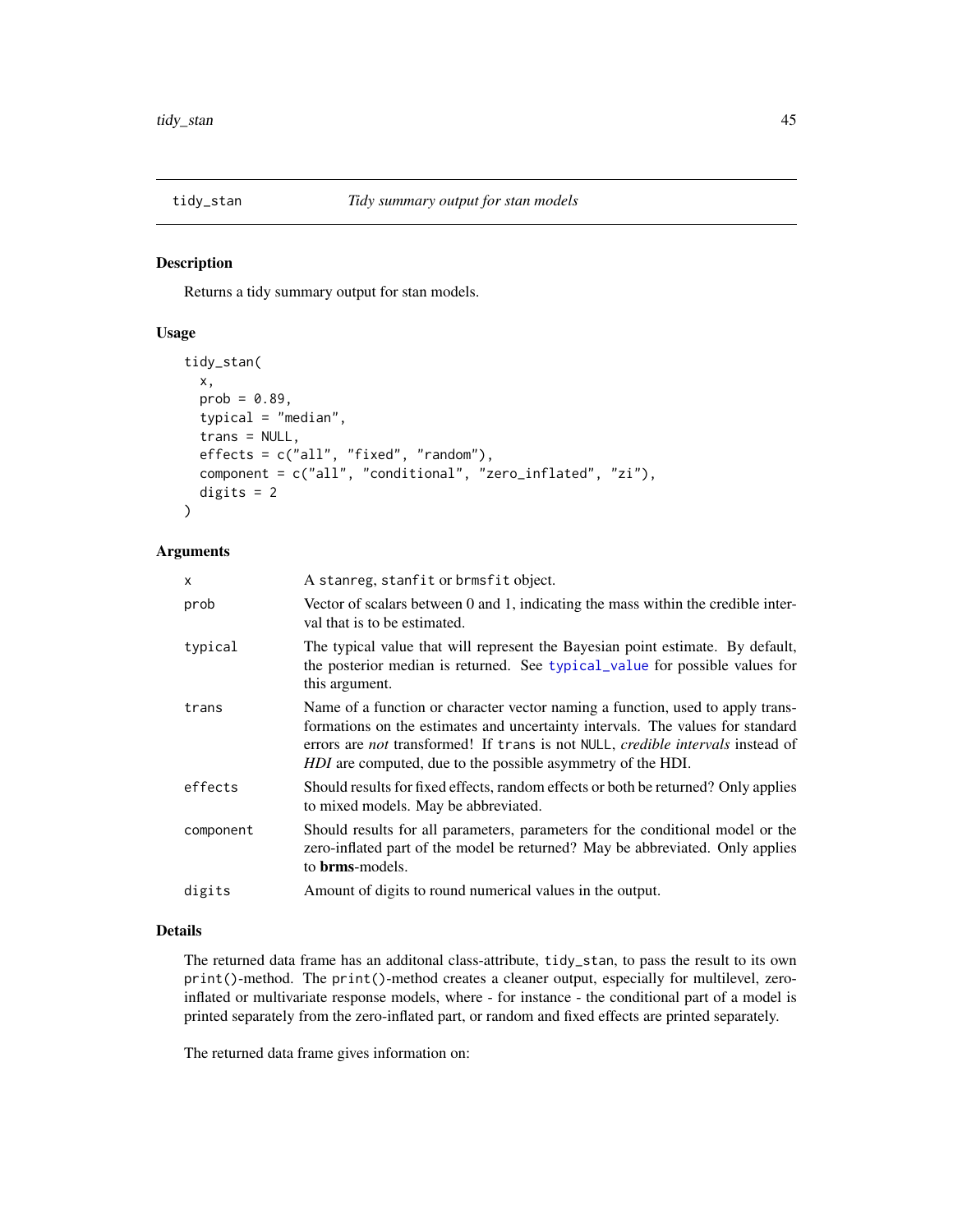- <span id="page-45-0"></span>• The Bayesian point estimate (column *estimate*, which is by default the posterior median; other statistics are also possible, see argument typical).
- The standard error (which is actually the *median absolute deviation*).
- The HDI. Computation for HDI is based on the code from Kruschke 2015, pp. 727f.
- The Probability of Direction (pd), which is an index for "effect significance" (see Makowski et al. 2019). A value of 95% or higher indicates a "significant" (i.e. statistically clear) effect.
- The effective numbers of samples, *ESS*.
- The Rhat statistics. When Rhat is above 1, it usually indicates that the chain has not yet converged, indicating that the drawn samples might not be trustworthy. Drawing more iteration may solve this issue.
- The Monte Carlo standard error (see [mcse](#page-0-0)). It is defined as standard deviation of the chains divided by their effective sample size and "provides a quantitative suggestion of how big the estimation noise is" (*Kruschke 2015, p.187*).

#### Value

A data frame, summarizing x, with consistent column names. To distinguish multiple HDI values, column names for the HDI get a suffix when prob has more than one element.

#### References

Kruschke JK. *Doing Bayesian Data Analysis: A Tutorial with R, JAGS, and Stan* 2nd edition. Academic Press, 2015

Gelman A, Carlin JB, Stern HS, Dunson DB, Vehtari A, Rubin DB. *Bayesian data analysis* 3rd ed. Boca Raton: Chapman and Hall/CRC, 2013

Gelman A, Rubin DB. *Inference from iterative simulation using multiple sequences* Statistical Science 1992;7: 457-511

Makowski D, Ben-Shachar MS, Lüdecke D. bayestestR: Describing Effects and their Uncertainty, Existence and Significance within the Bayesian Framework. Journal of Open Source Software 2019;4:1541. doi: [10.21105/joss.01541](https://doi.org/10.21105/joss.01541)

McElreath R. *Statistical Rethinking. A Bayesian Course with Examples in R and Stan* Chapman and Hall, 2015

```
## Not run:
if (require("rstanarm")) {
 fit \le stan_glm(mpg \sim wt + am, data = mtcars, chains = 1)
 tidy_stan(fit)
 tidy_stan(fit, prob = c(.89, .5))}
## End(Not run)
```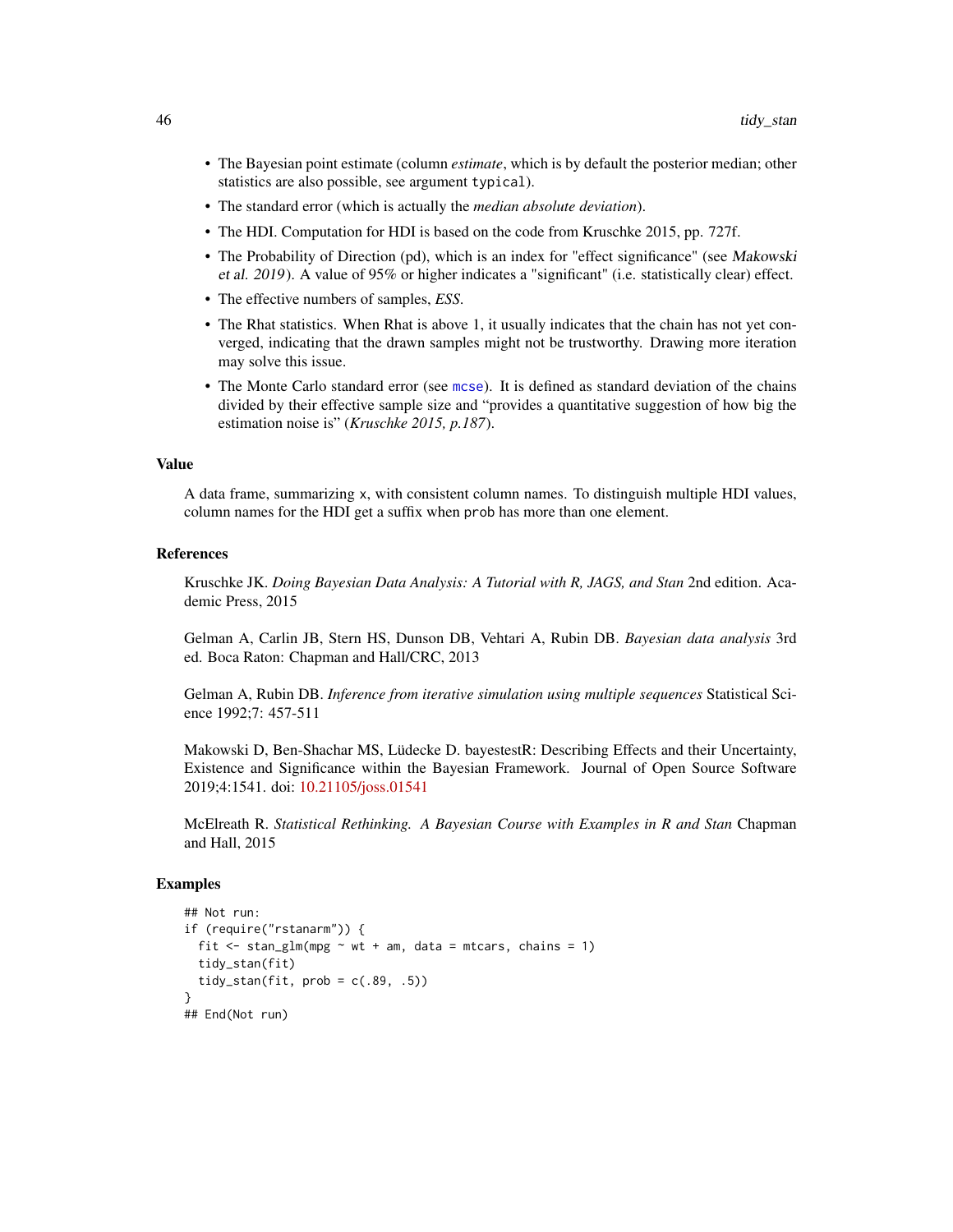<span id="page-46-0"></span>

#### Description

Calculate the population variance or standard deviation of a vector.

#### Usage

var\_pop(x)

sd\_pop(x)

#### Arguments

x (Numeric) vector.

#### Details

Unlike [var](#page-0-0), which returns the sample variance, var\_pop() returns the population variance. sd\_pop() returns the standard deviation based on the population variance.

#### Value

The population variance or standard deviation of x.

#### Examples

data(efc)

```
# sampling variance
var(efc$c12hour, na.rm = TRUE)
# population variance
var_pop(efc$c12hour)
```

```
# sampling sd
sd(efc$c12hour, na.rm = TRUE)
# population sd
sd_pop(efc$c12hour)
```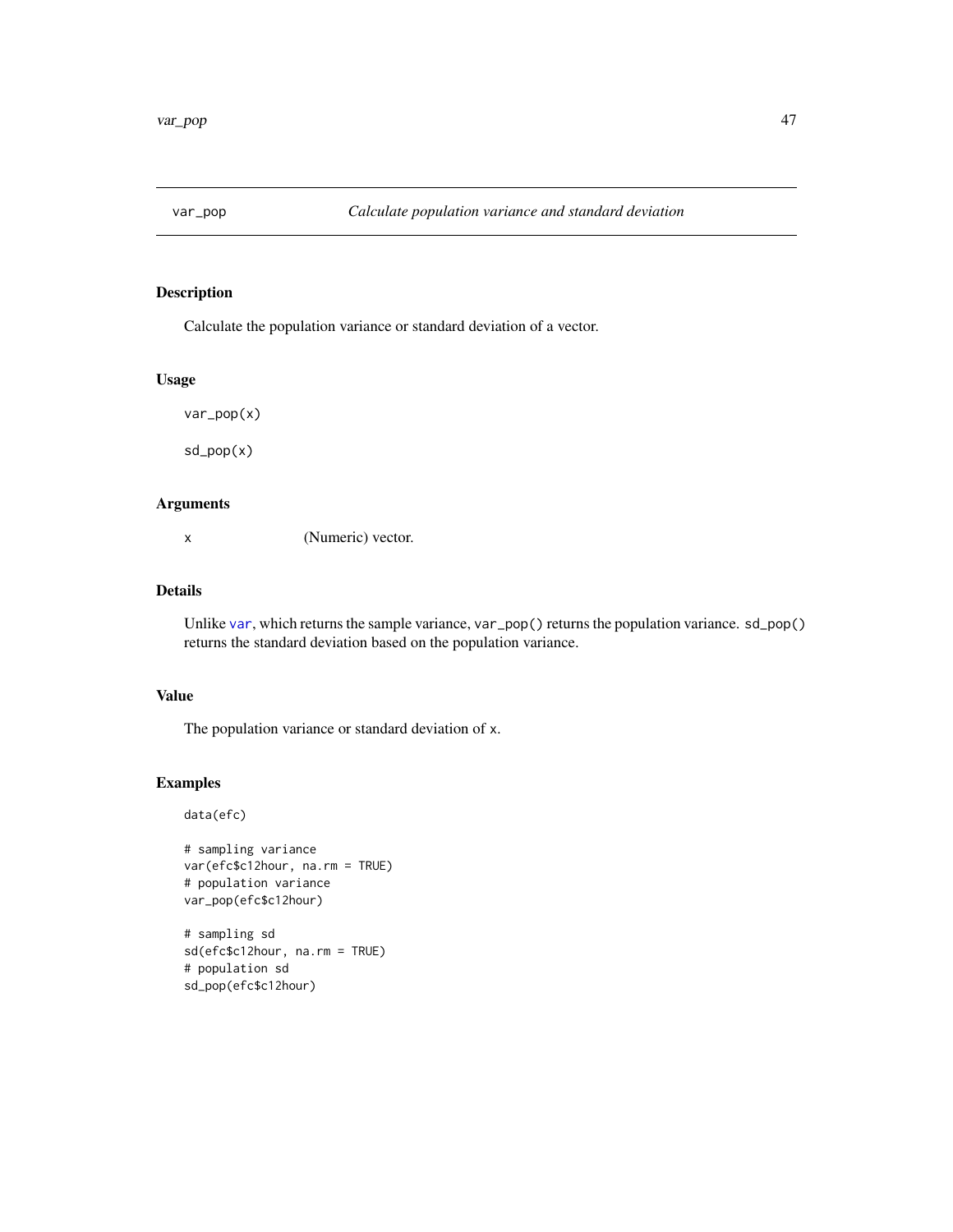<span id="page-47-0"></span>

#### Description

These functions weight the variable x by a specific vector of weights.

#### Usage

weight(x, weights, digits =  $0$ )

weight2(x, weights)

#### Arguments

| X       | (Unweighted) variable.                                                                                                                                                                     |
|---------|--------------------------------------------------------------------------------------------------------------------------------------------------------------------------------------------|
| weights | Vector with same length as $x$ , which contains weight factors. Each value of $x$<br>has a specific assigned weight in weights.                                                            |
| digits  | Numeric value indicating the number of decimal places to be used for rounding<br>the weighted values. By default, this value is $\theta$ , i.e. the returned values are<br>integer values. |

#### Details

weight2() sums up all weights values of the associated categories of x, whereas weight() uses a [xtabs](#page-0-0) formula to weight cases. Thus, weight() may return a vector of different length than x.

#### Value

The weighted x.

#### Note

The values of the returned vector are in sorted order, whereas the values' order of the original x may be spread randomly. Hence, x can't be used, for instance, for further cross tabulation. In case you want to have weighted contingency tables or (grouped) box plots etc., use the weightBy argument of most functions.

```
v \leq - sample(1:4, 20, TRUE)
table(v)
w <- abs(rnorm(20))
table(weight(v, w))
table(weight2(v, w))
set.seed(1)
x \leq - sample(letters[1:5], size = 20, replace = TRUE)
```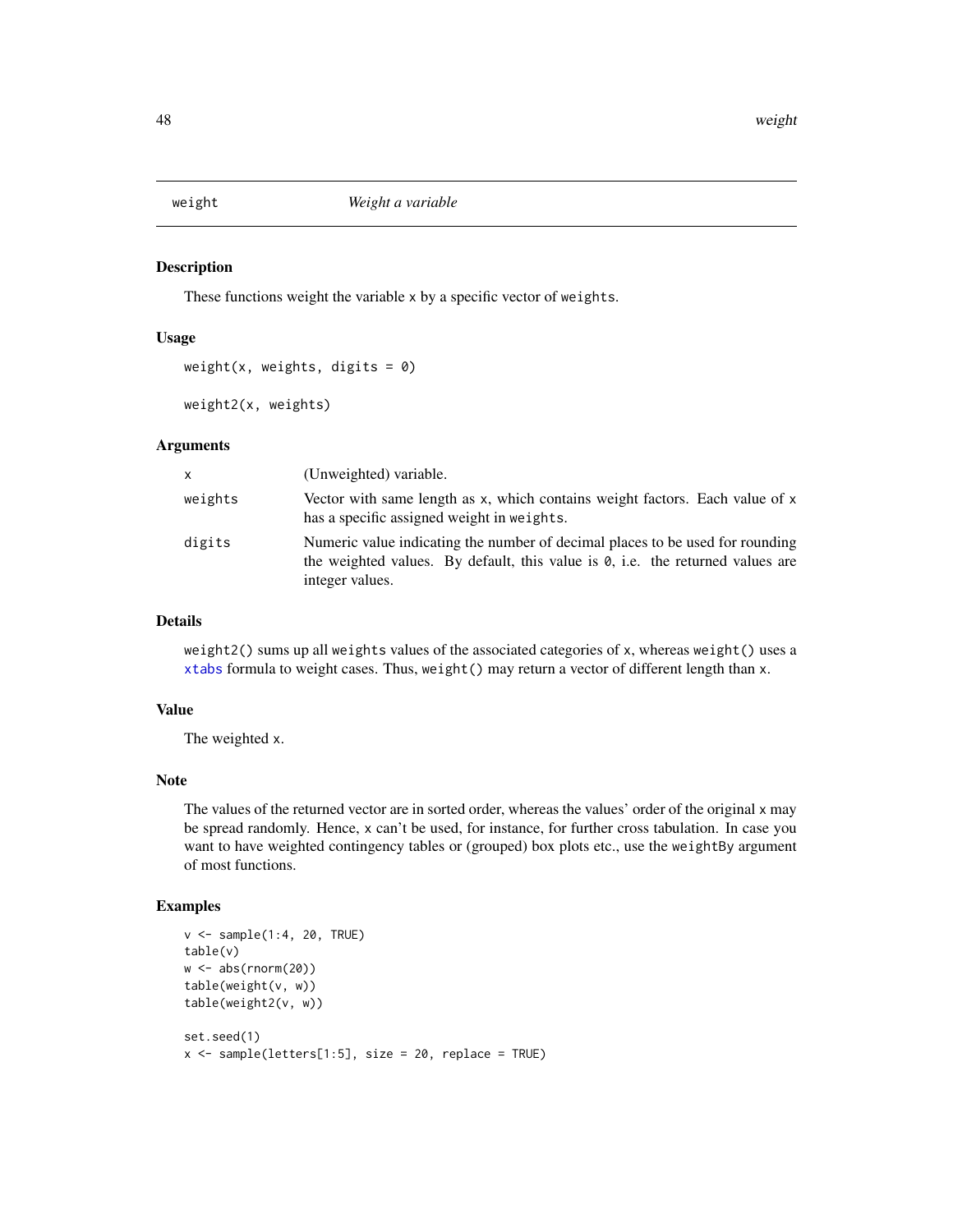#### weight the contract of the contract of the contract of the contract of the contract of the contract of the contract of the contract of the contract of the contract of the contract of the contract of the contract of the con

 $w \leftarrow runif(n = 20)$ table(x) table(weight(x, w))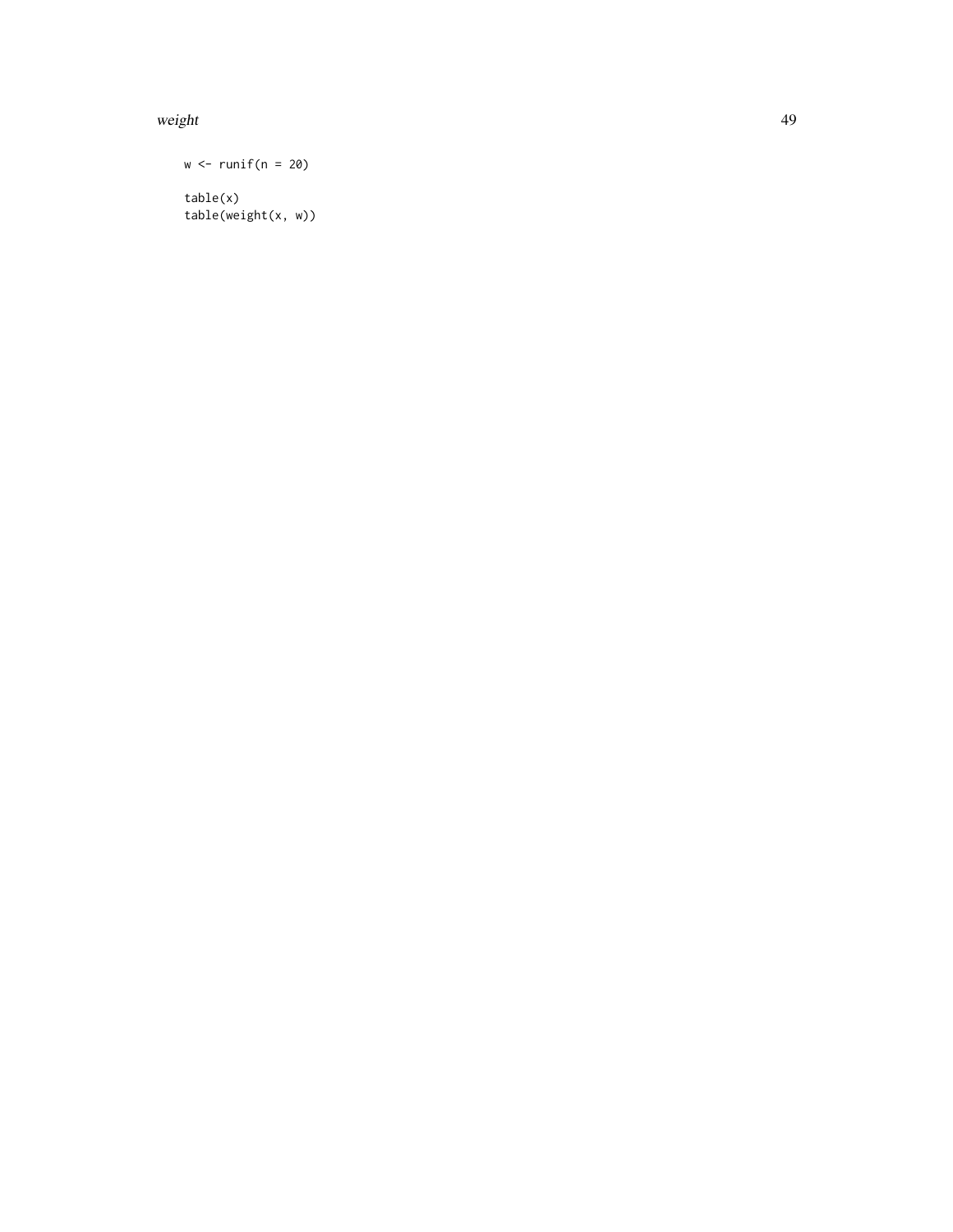# <span id="page-49-0"></span>Index

∗Topic data efc, [18](#page-17-0) fish, [20](#page-19-0) nhanes\_sample, [29](#page-28-0) anova, *[4](#page-3-0)* anova\_stats, [4](#page-3-0) auto\_prior, [5](#page-4-0) boot\_ci, *[7,](#page-6-0) [8](#page-7-0)*, [8](#page-7-0) boot\_est *(*boot\_ci*)*, [8](#page-7-0) boot\_p *(*boot\_ci*)*, [8](#page-7-0) boot\_se *(*boot\_ci*)*, [8](#page-7-0) bootstrap, [7,](#page-6-0) *[9](#page-8-0)* chisq.test, *[12,](#page-11-0) [13](#page-12-0)*, *[40](#page-39-0)* chisq\_gof, [11](#page-10-0) cohens\_f *(*r2*)*, [33](#page-32-0) contrast, *[24](#page-23-0)* cor.test, *[13](#page-12-0)* cramer, [12](#page-11-0) crosstable\_statistics, *[40](#page-39-0)* crosstable\_statistics *(*cramer*)*, [12](#page-11-0) crossv\_kfold, *[16](#page-15-0)* cv, [15](#page-14-0) cv\_compare *(*cv\_error*)*, [16](#page-15-0) cv\_error, [16](#page-15-0) design\_effect, [17,](#page-16-0) *[35](#page-34-0)* efc, [18](#page-17-0) epsilon\_sq *(*anova\_stats*)*, [4](#page-3-0) eta\_sq *(*anova\_stats*)*, [4](#page-3-0)

find\_beta, [18](#page-17-0) find\_beta2 *(*find\_beta*)*, [18](#page-17-0) find\_cauchy *(*find\_beta*)*, [18](#page-17-0) find\_normal *(*find\_beta*)*, [18](#page-17-0) fish, [20](#page-19-0) fisher.test, *[13](#page-12-0)*

eta\_squared, *[4](#page-3-0)*

ftable, *[13](#page-12-0)*, *[44](#page-43-0)*

glm, *[41](#page-40-0)* glm.nb, *[41,](#page-40-0) [42](#page-41-0)* gmd, [20](#page-19-0) grpmean *(*means\_by\_group*)*, [23](#page-22-0) icc *(*r2*)*, [33](#page-32-0) inequ\_trend, [21](#page-20-0) is\_prime, [23](#page-22-0) kruskal.test, *[28](#page-27-0)* mannwhitney *(*mwu*)*, [27](#page-26-0) mcse, *[46](#page-45-0)* mean\_n, [25](#page-24-0) means\_by\_group, [23](#page-22-0) mediation, [26](#page-25-0) merMod, *[37](#page-36-0)* mwu, [27](#page-26-0) nhanes\_sample, [29](#page-28-0) odds\_to\_rr, [29](#page-28-0) omega\_sq *(*anova\_stats*)*, [4](#page-3-0) or\_to\_rr *(*odds\_to\_rr*)*, [29](#page-28-0) p\_value *(*r2*)*, [33](#page-32-0) phi *(*cramer*)*, [12](#page-11-0) predict.glm, *[42](#page-41-0)* prop, [31](#page-30-0) props *(*prop*)*, [31](#page-30-0) pwr.f2.test, *[35](#page-34-0)* pwr.t.test, *[35](#page-34-0)* r2, [33](#page-32-0) rmse, *[16](#page-15-0)* robust *(*r2*)*, [33](#page-32-0) samplesize\_mixed, [34](#page-33-0) scale\_weights, [35](#page-34-0)